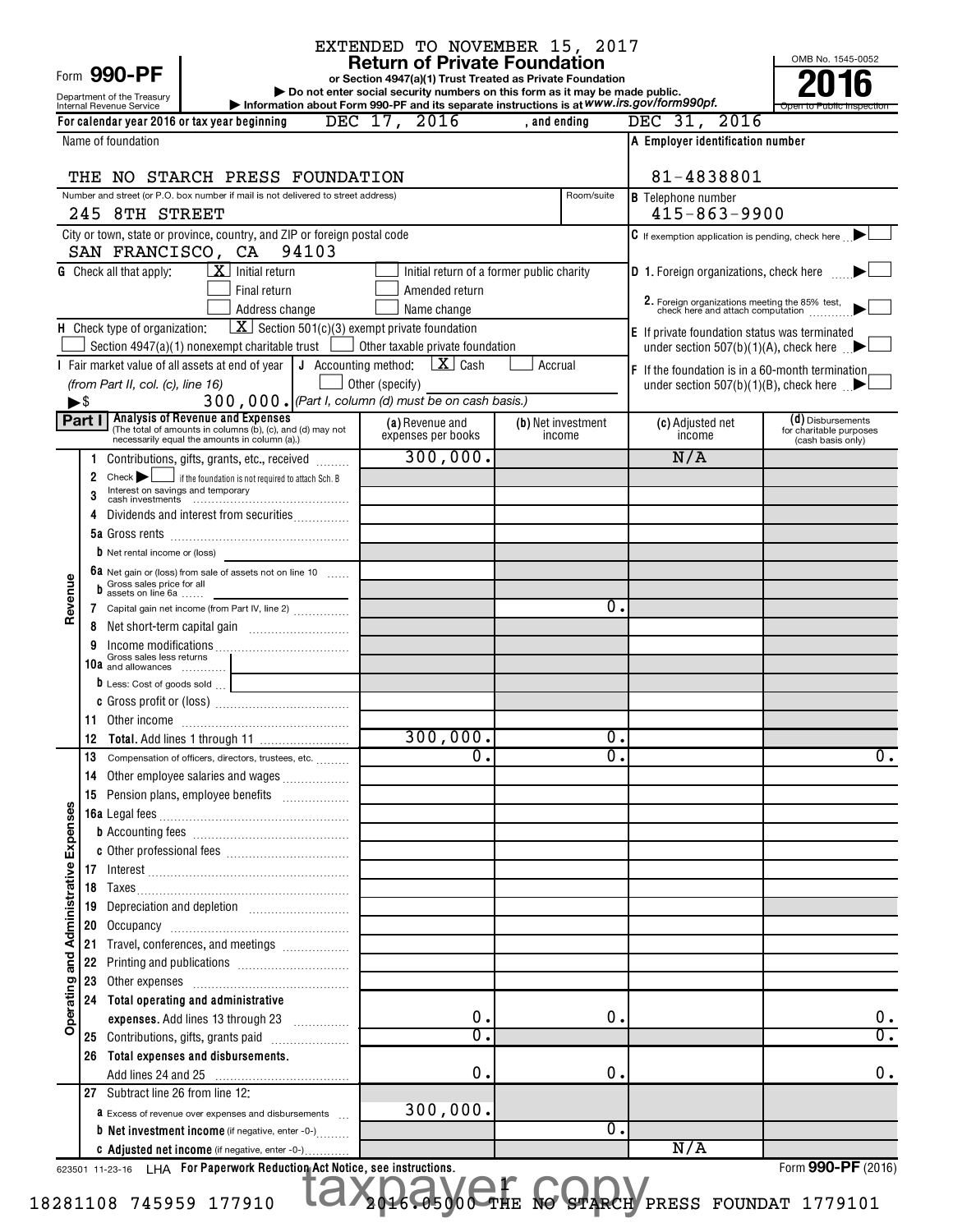| THE NO STARCH PRESS FOUNDATION<br>Form 990-PF (2016) |          |                                                                                                                                                                                                                                                                                                                                                                                                                                              |                                                                                                                  |                | 81-4838801<br>Page 2  |  |  |  |
|------------------------------------------------------|----------|----------------------------------------------------------------------------------------------------------------------------------------------------------------------------------------------------------------------------------------------------------------------------------------------------------------------------------------------------------------------------------------------------------------------------------------------|------------------------------------------------------------------------------------------------------------------|----------------|-----------------------|--|--|--|
|                                                      | Part II  | <b>Balance Sheets</b> Attached schedules and amounts in the description                                                                                                                                                                                                                                                                                                                                                                      | Beginning of year                                                                                                | End of year    |                       |  |  |  |
|                                                      |          | column should be for end-of-year amounts only.                                                                                                                                                                                                                                                                                                                                                                                               | (a) Book Value                                                                                                   | (b) Book Value | (c) Fair Market Value |  |  |  |
|                                                      |          | 1 Cash - non-interest-bearing                                                                                                                                                                                                                                                                                                                                                                                                                |                                                                                                                  |                |                       |  |  |  |
|                                                      |          | 2 Savings and temporary cash investments [111] Savings and temporary cash investments [11] Savings and temporary cash                                                                                                                                                                                                                                                                                                                        |                                                                                                                  | 300,000.       | 300,000.              |  |  |  |
|                                                      |          | 3 Accounts receivable $\blacktriangleright$                                                                                                                                                                                                                                                                                                                                                                                                  |                                                                                                                  |                |                       |  |  |  |
|                                                      |          | Less: allowance for doubtful accounts $\blacktriangleright$                                                                                                                                                                                                                                                                                                                                                                                  |                                                                                                                  |                |                       |  |  |  |
|                                                      |          | 4 Pledges receivable $\blacktriangleright$                                                                                                                                                                                                                                                                                                                                                                                                   |                                                                                                                  |                |                       |  |  |  |
|                                                      |          | Less: allowance for doubtful accounts $\blacktriangleright$                                                                                                                                                                                                                                                                                                                                                                                  |                                                                                                                  |                |                       |  |  |  |
|                                                      |          | 5 Grants receivable                                                                                                                                                                                                                                                                                                                                                                                                                          |                                                                                                                  |                |                       |  |  |  |
|                                                      |          | Receivables due from officers, directors, trustees, and other                                                                                                                                                                                                                                                                                                                                                                                |                                                                                                                  |                |                       |  |  |  |
|                                                      |          |                                                                                                                                                                                                                                                                                                                                                                                                                                              |                                                                                                                  |                |                       |  |  |  |
|                                                      |          |                                                                                                                                                                                                                                                                                                                                                                                                                                              |                                                                                                                  |                |                       |  |  |  |
|                                                      |          | Less: allowance for doubtful accounts $\blacktriangleright$                                                                                                                                                                                                                                                                                                                                                                                  |                                                                                                                  |                |                       |  |  |  |
|                                                      |          |                                                                                                                                                                                                                                                                                                                                                                                                                                              |                                                                                                                  |                |                       |  |  |  |
| Assets                                               |          |                                                                                                                                                                                                                                                                                                                                                                                                                                              |                                                                                                                  |                |                       |  |  |  |
|                                                      |          | <b>10a</b> Investments - U.S. and state government obligations                                                                                                                                                                                                                                                                                                                                                                               |                                                                                                                  |                |                       |  |  |  |
|                                                      |          |                                                                                                                                                                                                                                                                                                                                                                                                                                              |                                                                                                                  |                |                       |  |  |  |
|                                                      |          | ${\small \bf c} \hskip 1mm {\small \hbox{Investments - corporate bonds}} \hskip 1.0cm \ldots \hskip 1.0cm \ldots \hskip 1.0cm \ldots \hskip 1.0cm \ldots \hskip 1.0cm \ldots \hskip 1.0cm \ldots \hskip 1.0cm \ldots \hskip 1.0cm \ldots \hskip 1.0cm \ldots \hskip 1.0cm \ldots \hskip 1.0cm \ldots \hskip 1.0cm \ldots \hskip 1.0cm \ldots \hskip 1.0cm \ldots \hskip 1.0cm \ldots \hskip 1.0cm \ldots \hskip 1.0cm \ldots \hskip 1.0cm \$ |                                                                                                                  |                |                       |  |  |  |
|                                                      |          |                                                                                                                                                                                                                                                                                                                                                                                                                                              |                                                                                                                  |                |                       |  |  |  |
|                                                      |          |                                                                                                                                                                                                                                                                                                                                                                                                                                              |                                                                                                                  |                |                       |  |  |  |
|                                                      |          |                                                                                                                                                                                                                                                                                                                                                                                                                                              |                                                                                                                  |                |                       |  |  |  |
|                                                      | 13       |                                                                                                                                                                                                                                                                                                                                                                                                                                              |                                                                                                                  |                |                       |  |  |  |
|                                                      |          | 14 Land, buildings, and equipment: basis $\blacktriangleright$                                                                                                                                                                                                                                                                                                                                                                               |                                                                                                                  |                |                       |  |  |  |
|                                                      |          |                                                                                                                                                                                                                                                                                                                                                                                                                                              |                                                                                                                  |                |                       |  |  |  |
|                                                      |          | 15 Other assets (describe $\blacktriangleright$                                                                                                                                                                                                                                                                                                                                                                                              |                                                                                                                  |                |                       |  |  |  |
|                                                      |          | 16 Total assets (to be completed by all filers - see the                                                                                                                                                                                                                                                                                                                                                                                     |                                                                                                                  |                |                       |  |  |  |
|                                                      |          |                                                                                                                                                                                                                                                                                                                                                                                                                                              | 0.                                                                                                               | 300,000.       | 300,000.              |  |  |  |
|                                                      |          |                                                                                                                                                                                                                                                                                                                                                                                                                                              |                                                                                                                  |                |                       |  |  |  |
|                                                      | 18       |                                                                                                                                                                                                                                                                                                                                                                                                                                              |                                                                                                                  |                |                       |  |  |  |
|                                                      |          |                                                                                                                                                                                                                                                                                                                                                                                                                                              |                                                                                                                  |                |                       |  |  |  |
| Liabilities                                          | 19       | Deferred revenue information and the contract of the contract of the contract of the contract of the contract of the contract of the contract of the contract of the contract of the contract of the contract of the contract                                                                                                                                                                                                                |                                                                                                                  |                |                       |  |  |  |
|                                                      | 20       | Loans from officers, directors, trustees, and other disqualified persons                                                                                                                                                                                                                                                                                                                                                                     |                                                                                                                  |                |                       |  |  |  |
|                                                      |          |                                                                                                                                                                                                                                                                                                                                                                                                                                              |                                                                                                                  |                |                       |  |  |  |
|                                                      |          | 22 Other liabilities (describe $\blacktriangleright$                                                                                                                                                                                                                                                                                                                                                                                         |                                                                                                                  |                |                       |  |  |  |
|                                                      |          |                                                                                                                                                                                                                                                                                                                                                                                                                                              | о.                                                                                                               | 0.             |                       |  |  |  |
|                                                      |          | Foundations that follow SFAS 117, check here <b>Fig. 10.13</b>                                                                                                                                                                                                                                                                                                                                                                               |                                                                                                                  |                |                       |  |  |  |
|                                                      |          | and complete lines 24 through 26 and lines 30 and 31.                                                                                                                                                                                                                                                                                                                                                                                        |                                                                                                                  |                |                       |  |  |  |
|                                                      | 24       | Unrestricted                                                                                                                                                                                                                                                                                                                                                                                                                                 |                                                                                                                  |                |                       |  |  |  |
|                                                      | 25       |                                                                                                                                                                                                                                                                                                                                                                                                                                              |                                                                                                                  |                |                       |  |  |  |
|                                                      |          |                                                                                                                                                                                                                                                                                                                                                                                                                                              |                                                                                                                  |                |                       |  |  |  |
| Net Assets or Fund Balances                          |          | Foundations that do not follow SFAS 117, check here $\mathbb{R}$ $\blacktriangleright$ $\boxed{\mathbf{X}}$                                                                                                                                                                                                                                                                                                                                  |                                                                                                                  |                |                       |  |  |  |
|                                                      |          | and complete lines 27 through 31.                                                                                                                                                                                                                                                                                                                                                                                                            |                                                                                                                  |                |                       |  |  |  |
|                                                      |          |                                                                                                                                                                                                                                                                                                                                                                                                                                              | 0.                                                                                                               | 0.             |                       |  |  |  |
|                                                      |          | 28 Paid-in or capital surplus, or land, bldg., and equipment fund <i>[[[[[[[[[[[[[[[]]]]</i>                                                                                                                                                                                                                                                                                                                                                 | 0.                                                                                                               |                |                       |  |  |  |
|                                                      |          | 29 Retained earnings, accumulated income, endowment, or other funds                                                                                                                                                                                                                                                                                                                                                                          | $\overline{0}$ .                                                                                                 | 300,000.       |                       |  |  |  |
|                                                      | 30       |                                                                                                                                                                                                                                                                                                                                                                                                                                              | 0.                                                                                                               | 300,000.       |                       |  |  |  |
|                                                      |          |                                                                                                                                                                                                                                                                                                                                                                                                                                              |                                                                                                                  |                |                       |  |  |  |
|                                                      | 31       | Total liabilities and net assets/fund balances with all information of the Total II abilities                                                                                                                                                                                                                                                                                                                                                | $\mathbf 0$ .                                                                                                    | 300,000.       |                       |  |  |  |
|                                                      | Part III | Analysis of Changes in Net Assets or Fund Balances                                                                                                                                                                                                                                                                                                                                                                                           |                                                                                                                  |                |                       |  |  |  |
|                                                      |          |                                                                                                                                                                                                                                                                                                                                                                                                                                              |                                                                                                                  |                |                       |  |  |  |
|                                                      |          | 1 Total net assets or fund balances at beginning of year - Part II, column (a), line 30                                                                                                                                                                                                                                                                                                                                                      |                                                                                                                  |                |                       |  |  |  |
|                                                      |          |                                                                                                                                                                                                                                                                                                                                                                                                                                              |                                                                                                                  | 1              | $0$ .                 |  |  |  |
|                                                      |          | 2 Enter amount from Part I, line 27a                                                                                                                                                                                                                                                                                                                                                                                                         |                                                                                                                  | $\overline{2}$ | 300,000.              |  |  |  |
| 3                                                    |          | Other increases not included in line 2 (itemize) $\blacktriangleright$                                                                                                                                                                                                                                                                                                                                                                       | and the control of the control of the control of the control of the control of the control of the control of the | 3              | Ο.                    |  |  |  |
| 4                                                    |          | Add lines 1, 2, and 3                                                                                                                                                                                                                                                                                                                                                                                                                        |                                                                                                                  | 4              | 300,000.              |  |  |  |
| 5                                                    |          | Decreases not included in line 2 (itemize) ▶                                                                                                                                                                                                                                                                                                                                                                                                 |                                                                                                                  | 5              | 0.<br>300,000.        |  |  |  |
|                                                      |          | Total net assets or fund balances at end of year (line 4 minus line 5) - Part II, column (b), line 30                                                                                                                                                                                                                                                                                                                                        |                                                                                                                  | 6              | Form 990-PF (2016)    |  |  |  |
|                                                      |          |                                                                                                                                                                                                                                                                                                                                                                                                                                              |                                                                                                                  |                |                       |  |  |  |

623511 11-23-16

18281108 745959 177910 2016.05000 THE NO STARCH PRESS FOUNDAT 1779101 2 taxpayer Copy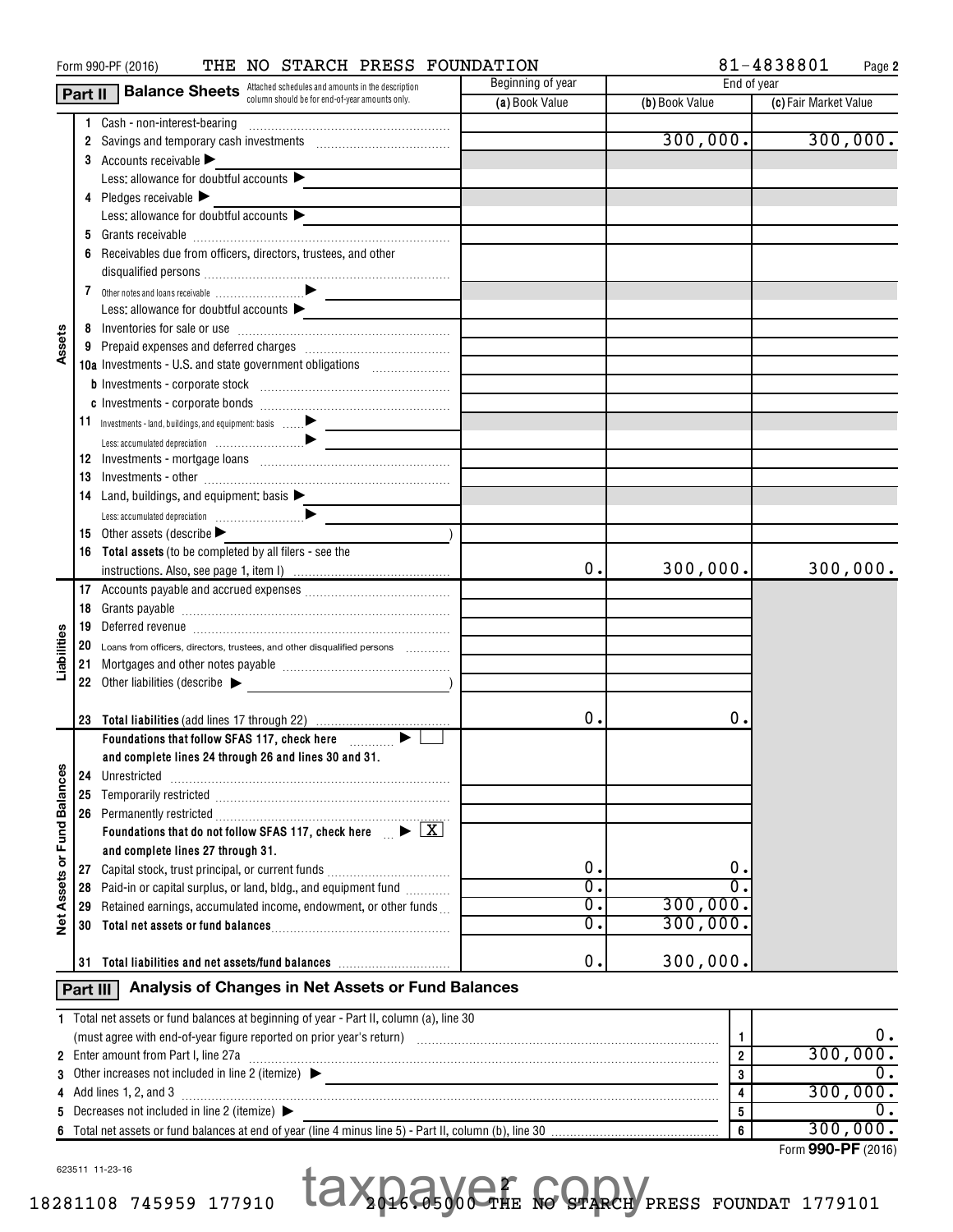| <b>Part IV</b><br><b>Capital Gains and Losses for Tax on Investment Income</b><br><b>(b)</b> How acquired<br><b>P</b> - Purchase<br>(a) List and describe the kind(s) of property sold (e.g., real estate,<br>(d) Date sold<br>(c) Date acquired<br>(mo., day, yr.)<br>(mo., day, yr.)<br>2-story brick warehouse; or common stock, 200 shs. MLC Co.)<br>D - Donation<br>1a<br><b>NONE</b><br>b<br>C<br>d<br>e<br>(h) Gain or (loss)<br>(f) Depreciation allowed<br>(g) Cost or other basis<br>(e) Gross sales price<br>$(e)$ plus $(f)$ minus $(g)$<br>(or allowable)<br>plus expense of sale<br>a<br>b<br>c<br>d<br>e<br>Complete only for assets showing gain in column (h) and owned by the foundation on 12/31/69<br>(I) Gains (Col. (h) gain minus<br>col. (k), but not less than $-0$ -) or<br>(j) Adjusted basis<br>$(k)$ Excess of col. (i)<br>Losses (from col. (h))<br>(i) F.M.V. as of 12/31/69<br>as of 12/31/69<br>over col. (j), if any<br>а<br>b<br>c<br>d<br>e<br>If gain, also enter in Part I, line 7<br>If (loss), enter -0- in Part I, line 7<br>2 Capital gain net income or (net capital loss)<br>2<br>Net short-term capital gain or (loss) as defined in sections 1222(5) and (6):<br>If gain, also enter in Part I, line 8, column (c).<br>If (loss), enter -0- in Part I, line 8.<br>Part V   Qualification Under Section 4940(e) for Reduced Tax on Net Investment Income<br>N/A<br>(For optional use by domestic private foundations subject to the section 4940(a) tax on net investment income.)<br>If section $4940(d)(2)$ applies, leave this part blank.<br>Yes<br>No<br>Was the foundation liable for the section 4942 tax on the distributable amount of any year in the base period?<br>If "Yes," the foundation does not qualify under section 4940(e). Do not complete this part.<br>1 Enter the appropriate amount in each column for each year; see the instructions before making any entries.<br>(d)<br>(a)<br>Base period years<br>(b)<br>(c)<br>Distribution ratio<br>Adjusted qualifying distributions<br>Net value of noncharitable-use assets<br>(col. (b) divided by col. (c))<br>Calendar year (or tax year beginning in)<br>2015<br>2014<br>2013<br>2012<br>2011<br>$\mathbf{2}$<br>3 Average distribution ratio for the 5-year base period - divide the total on line 2 by 5, or by the number of years<br>3<br>4<br>5<br>6<br>7<br>8<br>If line 8 is equal to or greater than line 7, check the box in Part VI, line 1b, and complete that part using a 1% tax rate.<br>See the Part VI instructions.<br>Form 990-PF (2016)<br>623521 11-23-16 | Form 990-PF (2016)  | THE NO STARCH PRESS FOUNDATION |  | 81-4838801 | Page 3 |
|-----------------------------------------------------------------------------------------------------------------------------------------------------------------------------------------------------------------------------------------------------------------------------------------------------------------------------------------------------------------------------------------------------------------------------------------------------------------------------------------------------------------------------------------------------------------------------------------------------------------------------------------------------------------------------------------------------------------------------------------------------------------------------------------------------------------------------------------------------------------------------------------------------------------------------------------------------------------------------------------------------------------------------------------------------------------------------------------------------------------------------------------------------------------------------------------------------------------------------------------------------------------------------------------------------------------------------------------------------------------------------------------------------------------------------------------------------------------------------------------------------------------------------------------------------------------------------------------------------------------------------------------------------------------------------------------------------------------------------------------------------------------------------------------------------------------------------------------------------------------------------------------------------------------------------------------------------------------------------------------------------------------------------------------------------------------------------------------------------------------------------------------------------------------------------------------------------------------------------------------------------------------------------------------------------------------------------------------------------------------------------------------------------------------------------------------------------------------------------------------------------------------------------------------------------------------------------------------------------|---------------------|--------------------------------|--|------------|--------|
|                                                                                                                                                                                                                                                                                                                                                                                                                                                                                                                                                                                                                                                                                                                                                                                                                                                                                                                                                                                                                                                                                                                                                                                                                                                                                                                                                                                                                                                                                                                                                                                                                                                                                                                                                                                                                                                                                                                                                                                                                                                                                                                                                                                                                                                                                                                                                                                                                                                                                                                                                                                                     |                     |                                |  |            |        |
|                                                                                                                                                                                                                                                                                                                                                                                                                                                                                                                                                                                                                                                                                                                                                                                                                                                                                                                                                                                                                                                                                                                                                                                                                                                                                                                                                                                                                                                                                                                                                                                                                                                                                                                                                                                                                                                                                                                                                                                                                                                                                                                                                                                                                                                                                                                                                                                                                                                                                                                                                                                                     |                     |                                |  |            |        |
|                                                                                                                                                                                                                                                                                                                                                                                                                                                                                                                                                                                                                                                                                                                                                                                                                                                                                                                                                                                                                                                                                                                                                                                                                                                                                                                                                                                                                                                                                                                                                                                                                                                                                                                                                                                                                                                                                                                                                                                                                                                                                                                                                                                                                                                                                                                                                                                                                                                                                                                                                                                                     |                     |                                |  |            |        |
|                                                                                                                                                                                                                                                                                                                                                                                                                                                                                                                                                                                                                                                                                                                                                                                                                                                                                                                                                                                                                                                                                                                                                                                                                                                                                                                                                                                                                                                                                                                                                                                                                                                                                                                                                                                                                                                                                                                                                                                                                                                                                                                                                                                                                                                                                                                                                                                                                                                                                                                                                                                                     |                     |                                |  |            |        |
|                                                                                                                                                                                                                                                                                                                                                                                                                                                                                                                                                                                                                                                                                                                                                                                                                                                                                                                                                                                                                                                                                                                                                                                                                                                                                                                                                                                                                                                                                                                                                                                                                                                                                                                                                                                                                                                                                                                                                                                                                                                                                                                                                                                                                                                                                                                                                                                                                                                                                                                                                                                                     |                     |                                |  |            |        |
|                                                                                                                                                                                                                                                                                                                                                                                                                                                                                                                                                                                                                                                                                                                                                                                                                                                                                                                                                                                                                                                                                                                                                                                                                                                                                                                                                                                                                                                                                                                                                                                                                                                                                                                                                                                                                                                                                                                                                                                                                                                                                                                                                                                                                                                                                                                                                                                                                                                                                                                                                                                                     |                     |                                |  |            |        |
|                                                                                                                                                                                                                                                                                                                                                                                                                                                                                                                                                                                                                                                                                                                                                                                                                                                                                                                                                                                                                                                                                                                                                                                                                                                                                                                                                                                                                                                                                                                                                                                                                                                                                                                                                                                                                                                                                                                                                                                                                                                                                                                                                                                                                                                                                                                                                                                                                                                                                                                                                                                                     |                     |                                |  |            |        |
|                                                                                                                                                                                                                                                                                                                                                                                                                                                                                                                                                                                                                                                                                                                                                                                                                                                                                                                                                                                                                                                                                                                                                                                                                                                                                                                                                                                                                                                                                                                                                                                                                                                                                                                                                                                                                                                                                                                                                                                                                                                                                                                                                                                                                                                                                                                                                                                                                                                                                                                                                                                                     |                     |                                |  |            |        |
|                                                                                                                                                                                                                                                                                                                                                                                                                                                                                                                                                                                                                                                                                                                                                                                                                                                                                                                                                                                                                                                                                                                                                                                                                                                                                                                                                                                                                                                                                                                                                                                                                                                                                                                                                                                                                                                                                                                                                                                                                                                                                                                                                                                                                                                                                                                                                                                                                                                                                                                                                                                                     |                     |                                |  |            |        |
|                                                                                                                                                                                                                                                                                                                                                                                                                                                                                                                                                                                                                                                                                                                                                                                                                                                                                                                                                                                                                                                                                                                                                                                                                                                                                                                                                                                                                                                                                                                                                                                                                                                                                                                                                                                                                                                                                                                                                                                                                                                                                                                                                                                                                                                                                                                                                                                                                                                                                                                                                                                                     |                     |                                |  |            |        |
|                                                                                                                                                                                                                                                                                                                                                                                                                                                                                                                                                                                                                                                                                                                                                                                                                                                                                                                                                                                                                                                                                                                                                                                                                                                                                                                                                                                                                                                                                                                                                                                                                                                                                                                                                                                                                                                                                                                                                                                                                                                                                                                                                                                                                                                                                                                                                                                                                                                                                                                                                                                                     |                     |                                |  |            |        |
|                                                                                                                                                                                                                                                                                                                                                                                                                                                                                                                                                                                                                                                                                                                                                                                                                                                                                                                                                                                                                                                                                                                                                                                                                                                                                                                                                                                                                                                                                                                                                                                                                                                                                                                                                                                                                                                                                                                                                                                                                                                                                                                                                                                                                                                                                                                                                                                                                                                                                                                                                                                                     |                     |                                |  |            |        |
|                                                                                                                                                                                                                                                                                                                                                                                                                                                                                                                                                                                                                                                                                                                                                                                                                                                                                                                                                                                                                                                                                                                                                                                                                                                                                                                                                                                                                                                                                                                                                                                                                                                                                                                                                                                                                                                                                                                                                                                                                                                                                                                                                                                                                                                                                                                                                                                                                                                                                                                                                                                                     |                     |                                |  |            |        |
|                                                                                                                                                                                                                                                                                                                                                                                                                                                                                                                                                                                                                                                                                                                                                                                                                                                                                                                                                                                                                                                                                                                                                                                                                                                                                                                                                                                                                                                                                                                                                                                                                                                                                                                                                                                                                                                                                                                                                                                                                                                                                                                                                                                                                                                                                                                                                                                                                                                                                                                                                                                                     |                     |                                |  |            |        |
|                                                                                                                                                                                                                                                                                                                                                                                                                                                                                                                                                                                                                                                                                                                                                                                                                                                                                                                                                                                                                                                                                                                                                                                                                                                                                                                                                                                                                                                                                                                                                                                                                                                                                                                                                                                                                                                                                                                                                                                                                                                                                                                                                                                                                                                                                                                                                                                                                                                                                                                                                                                                     |                     |                                |  |            |        |
|                                                                                                                                                                                                                                                                                                                                                                                                                                                                                                                                                                                                                                                                                                                                                                                                                                                                                                                                                                                                                                                                                                                                                                                                                                                                                                                                                                                                                                                                                                                                                                                                                                                                                                                                                                                                                                                                                                                                                                                                                                                                                                                                                                                                                                                                                                                                                                                                                                                                                                                                                                                                     |                     |                                |  |            |        |
|                                                                                                                                                                                                                                                                                                                                                                                                                                                                                                                                                                                                                                                                                                                                                                                                                                                                                                                                                                                                                                                                                                                                                                                                                                                                                                                                                                                                                                                                                                                                                                                                                                                                                                                                                                                                                                                                                                                                                                                                                                                                                                                                                                                                                                                                                                                                                                                                                                                                                                                                                                                                     |                     |                                |  |            |        |
|                                                                                                                                                                                                                                                                                                                                                                                                                                                                                                                                                                                                                                                                                                                                                                                                                                                                                                                                                                                                                                                                                                                                                                                                                                                                                                                                                                                                                                                                                                                                                                                                                                                                                                                                                                                                                                                                                                                                                                                                                                                                                                                                                                                                                                                                                                                                                                                                                                                                                                                                                                                                     |                     |                                |  |            |        |
|                                                                                                                                                                                                                                                                                                                                                                                                                                                                                                                                                                                                                                                                                                                                                                                                                                                                                                                                                                                                                                                                                                                                                                                                                                                                                                                                                                                                                                                                                                                                                                                                                                                                                                                                                                                                                                                                                                                                                                                                                                                                                                                                                                                                                                                                                                                                                                                                                                                                                                                                                                                                     |                     |                                |  |            |        |
|                                                                                                                                                                                                                                                                                                                                                                                                                                                                                                                                                                                                                                                                                                                                                                                                                                                                                                                                                                                                                                                                                                                                                                                                                                                                                                                                                                                                                                                                                                                                                                                                                                                                                                                                                                                                                                                                                                                                                                                                                                                                                                                                                                                                                                                                                                                                                                                                                                                                                                                                                                                                     |                     |                                |  |            |        |
|                                                                                                                                                                                                                                                                                                                                                                                                                                                                                                                                                                                                                                                                                                                                                                                                                                                                                                                                                                                                                                                                                                                                                                                                                                                                                                                                                                                                                                                                                                                                                                                                                                                                                                                                                                                                                                                                                                                                                                                                                                                                                                                                                                                                                                                                                                                                                                                                                                                                                                                                                                                                     |                     |                                |  |            |        |
|                                                                                                                                                                                                                                                                                                                                                                                                                                                                                                                                                                                                                                                                                                                                                                                                                                                                                                                                                                                                                                                                                                                                                                                                                                                                                                                                                                                                                                                                                                                                                                                                                                                                                                                                                                                                                                                                                                                                                                                                                                                                                                                                                                                                                                                                                                                                                                                                                                                                                                                                                                                                     |                     |                                |  |            |        |
|                                                                                                                                                                                                                                                                                                                                                                                                                                                                                                                                                                                                                                                                                                                                                                                                                                                                                                                                                                                                                                                                                                                                                                                                                                                                                                                                                                                                                                                                                                                                                                                                                                                                                                                                                                                                                                                                                                                                                                                                                                                                                                                                                                                                                                                                                                                                                                                                                                                                                                                                                                                                     |                     |                                |  |            |        |
|                                                                                                                                                                                                                                                                                                                                                                                                                                                                                                                                                                                                                                                                                                                                                                                                                                                                                                                                                                                                                                                                                                                                                                                                                                                                                                                                                                                                                                                                                                                                                                                                                                                                                                                                                                                                                                                                                                                                                                                                                                                                                                                                                                                                                                                                                                                                                                                                                                                                                                                                                                                                     | 3                   |                                |  |            |        |
|                                                                                                                                                                                                                                                                                                                                                                                                                                                                                                                                                                                                                                                                                                                                                                                                                                                                                                                                                                                                                                                                                                                                                                                                                                                                                                                                                                                                                                                                                                                                                                                                                                                                                                                                                                                                                                                                                                                                                                                                                                                                                                                                                                                                                                                                                                                                                                                                                                                                                                                                                                                                     |                     |                                |  |            |        |
|                                                                                                                                                                                                                                                                                                                                                                                                                                                                                                                                                                                                                                                                                                                                                                                                                                                                                                                                                                                                                                                                                                                                                                                                                                                                                                                                                                                                                                                                                                                                                                                                                                                                                                                                                                                                                                                                                                                                                                                                                                                                                                                                                                                                                                                                                                                                                                                                                                                                                                                                                                                                     |                     |                                |  |            |        |
|                                                                                                                                                                                                                                                                                                                                                                                                                                                                                                                                                                                                                                                                                                                                                                                                                                                                                                                                                                                                                                                                                                                                                                                                                                                                                                                                                                                                                                                                                                                                                                                                                                                                                                                                                                                                                                                                                                                                                                                                                                                                                                                                                                                                                                                                                                                                                                                                                                                                                                                                                                                                     |                     |                                |  |            |        |
|                                                                                                                                                                                                                                                                                                                                                                                                                                                                                                                                                                                                                                                                                                                                                                                                                                                                                                                                                                                                                                                                                                                                                                                                                                                                                                                                                                                                                                                                                                                                                                                                                                                                                                                                                                                                                                                                                                                                                                                                                                                                                                                                                                                                                                                                                                                                                                                                                                                                                                                                                                                                     |                     |                                |  |            |        |
|                                                                                                                                                                                                                                                                                                                                                                                                                                                                                                                                                                                                                                                                                                                                                                                                                                                                                                                                                                                                                                                                                                                                                                                                                                                                                                                                                                                                                                                                                                                                                                                                                                                                                                                                                                                                                                                                                                                                                                                                                                                                                                                                                                                                                                                                                                                                                                                                                                                                                                                                                                                                     |                     |                                |  |            |        |
|                                                                                                                                                                                                                                                                                                                                                                                                                                                                                                                                                                                                                                                                                                                                                                                                                                                                                                                                                                                                                                                                                                                                                                                                                                                                                                                                                                                                                                                                                                                                                                                                                                                                                                                                                                                                                                                                                                                                                                                                                                                                                                                                                                                                                                                                                                                                                                                                                                                                                                                                                                                                     |                     |                                |  |            |        |
|                                                                                                                                                                                                                                                                                                                                                                                                                                                                                                                                                                                                                                                                                                                                                                                                                                                                                                                                                                                                                                                                                                                                                                                                                                                                                                                                                                                                                                                                                                                                                                                                                                                                                                                                                                                                                                                                                                                                                                                                                                                                                                                                                                                                                                                                                                                                                                                                                                                                                                                                                                                                     |                     |                                |  |            |        |
|                                                                                                                                                                                                                                                                                                                                                                                                                                                                                                                                                                                                                                                                                                                                                                                                                                                                                                                                                                                                                                                                                                                                                                                                                                                                                                                                                                                                                                                                                                                                                                                                                                                                                                                                                                                                                                                                                                                                                                                                                                                                                                                                                                                                                                                                                                                                                                                                                                                                                                                                                                                                     |                     |                                |  |            |        |
|                                                                                                                                                                                                                                                                                                                                                                                                                                                                                                                                                                                                                                                                                                                                                                                                                                                                                                                                                                                                                                                                                                                                                                                                                                                                                                                                                                                                                                                                                                                                                                                                                                                                                                                                                                                                                                                                                                                                                                                                                                                                                                                                                                                                                                                                                                                                                                                                                                                                                                                                                                                                     |                     |                                |  |            |        |
|                                                                                                                                                                                                                                                                                                                                                                                                                                                                                                                                                                                                                                                                                                                                                                                                                                                                                                                                                                                                                                                                                                                                                                                                                                                                                                                                                                                                                                                                                                                                                                                                                                                                                                                                                                                                                                                                                                                                                                                                                                                                                                                                                                                                                                                                                                                                                                                                                                                                                                                                                                                                     |                     |                                |  |            |        |
|                                                                                                                                                                                                                                                                                                                                                                                                                                                                                                                                                                                                                                                                                                                                                                                                                                                                                                                                                                                                                                                                                                                                                                                                                                                                                                                                                                                                                                                                                                                                                                                                                                                                                                                                                                                                                                                                                                                                                                                                                                                                                                                                                                                                                                                                                                                                                                                                                                                                                                                                                                                                     |                     |                                |  |            |        |
|                                                                                                                                                                                                                                                                                                                                                                                                                                                                                                                                                                                                                                                                                                                                                                                                                                                                                                                                                                                                                                                                                                                                                                                                                                                                                                                                                                                                                                                                                                                                                                                                                                                                                                                                                                                                                                                                                                                                                                                                                                                                                                                                                                                                                                                                                                                                                                                                                                                                                                                                                                                                     |                     |                                |  |            |        |
|                                                                                                                                                                                                                                                                                                                                                                                                                                                                                                                                                                                                                                                                                                                                                                                                                                                                                                                                                                                                                                                                                                                                                                                                                                                                                                                                                                                                                                                                                                                                                                                                                                                                                                                                                                                                                                                                                                                                                                                                                                                                                                                                                                                                                                                                                                                                                                                                                                                                                                                                                                                                     |                     |                                |  |            |        |
|                                                                                                                                                                                                                                                                                                                                                                                                                                                                                                                                                                                                                                                                                                                                                                                                                                                                                                                                                                                                                                                                                                                                                                                                                                                                                                                                                                                                                                                                                                                                                                                                                                                                                                                                                                                                                                                                                                                                                                                                                                                                                                                                                                                                                                                                                                                                                                                                                                                                                                                                                                                                     |                     |                                |  |            |        |
|                                                                                                                                                                                                                                                                                                                                                                                                                                                                                                                                                                                                                                                                                                                                                                                                                                                                                                                                                                                                                                                                                                                                                                                                                                                                                                                                                                                                                                                                                                                                                                                                                                                                                                                                                                                                                                                                                                                                                                                                                                                                                                                                                                                                                                                                                                                                                                                                                                                                                                                                                                                                     |                     |                                |  |            |        |
|                                                                                                                                                                                                                                                                                                                                                                                                                                                                                                                                                                                                                                                                                                                                                                                                                                                                                                                                                                                                                                                                                                                                                                                                                                                                                                                                                                                                                                                                                                                                                                                                                                                                                                                                                                                                                                                                                                                                                                                                                                                                                                                                                                                                                                                                                                                                                                                                                                                                                                                                                                                                     |                     |                                |  |            |        |
|                                                                                                                                                                                                                                                                                                                                                                                                                                                                                                                                                                                                                                                                                                                                                                                                                                                                                                                                                                                                                                                                                                                                                                                                                                                                                                                                                                                                                                                                                                                                                                                                                                                                                                                                                                                                                                                                                                                                                                                                                                                                                                                                                                                                                                                                                                                                                                                                                                                                                                                                                                                                     |                     |                                |  |            |        |
|                                                                                                                                                                                                                                                                                                                                                                                                                                                                                                                                                                                                                                                                                                                                                                                                                                                                                                                                                                                                                                                                                                                                                                                                                                                                                                                                                                                                                                                                                                                                                                                                                                                                                                                                                                                                                                                                                                                                                                                                                                                                                                                                                                                                                                                                                                                                                                                                                                                                                                                                                                                                     |                     |                                |  |            |        |
|                                                                                                                                                                                                                                                                                                                                                                                                                                                                                                                                                                                                                                                                                                                                                                                                                                                                                                                                                                                                                                                                                                                                                                                                                                                                                                                                                                                                                                                                                                                                                                                                                                                                                                                                                                                                                                                                                                                                                                                                                                                                                                                                                                                                                                                                                                                                                                                                                                                                                                                                                                                                     |                     |                                |  |            |        |
|                                                                                                                                                                                                                                                                                                                                                                                                                                                                                                                                                                                                                                                                                                                                                                                                                                                                                                                                                                                                                                                                                                                                                                                                                                                                                                                                                                                                                                                                                                                                                                                                                                                                                                                                                                                                                                                                                                                                                                                                                                                                                                                                                                                                                                                                                                                                                                                                                                                                                                                                                                                                     |                     |                                |  |            |        |
|                                                                                                                                                                                                                                                                                                                                                                                                                                                                                                                                                                                                                                                                                                                                                                                                                                                                                                                                                                                                                                                                                                                                                                                                                                                                                                                                                                                                                                                                                                                                                                                                                                                                                                                                                                                                                                                                                                                                                                                                                                                                                                                                                                                                                                                                                                                                                                                                                                                                                                                                                                                                     |                     |                                |  |            |        |
|                                                                                                                                                                                                                                                                                                                                                                                                                                                                                                                                                                                                                                                                                                                                                                                                                                                                                                                                                                                                                                                                                                                                                                                                                                                                                                                                                                                                                                                                                                                                                                                                                                                                                                                                                                                                                                                                                                                                                                                                                                                                                                                                                                                                                                                                                                                                                                                                                                                                                                                                                                                                     |                     |                                |  |            |        |
|                                                                                                                                                                                                                                                                                                                                                                                                                                                                                                                                                                                                                                                                                                                                                                                                                                                                                                                                                                                                                                                                                                                                                                                                                                                                                                                                                                                                                                                                                                                                                                                                                                                                                                                                                                                                                                                                                                                                                                                                                                                                                                                                                                                                                                                                                                                                                                                                                                                                                                                                                                                                     |                     |                                |  |            |        |
|                                                                                                                                                                                                                                                                                                                                                                                                                                                                                                                                                                                                                                                                                                                                                                                                                                                                                                                                                                                                                                                                                                                                                                                                                                                                                                                                                                                                                                                                                                                                                                                                                                                                                                                                                                                                                                                                                                                                                                                                                                                                                                                                                                                                                                                                                                                                                                                                                                                                                                                                                                                                     |                     |                                |  |            |        |
|                                                                                                                                                                                                                                                                                                                                                                                                                                                                                                                                                                                                                                                                                                                                                                                                                                                                                                                                                                                                                                                                                                                                                                                                                                                                                                                                                                                                                                                                                                                                                                                                                                                                                                                                                                                                                                                                                                                                                                                                                                                                                                                                                                                                                                                                                                                                                                                                                                                                                                                                                                                                     |                     |                                |  |            |        |
|                                                                                                                                                                                                                                                                                                                                                                                                                                                                                                                                                                                                                                                                                                                                                                                                                                                                                                                                                                                                                                                                                                                                                                                                                                                                                                                                                                                                                                                                                                                                                                                                                                                                                                                                                                                                                                                                                                                                                                                                                                                                                                                                                                                                                                                                                                                                                                                                                                                                                                                                                                                                     |                     |                                |  |            |        |
|                                                                                                                                                                                                                                                                                                                                                                                                                                                                                                                                                                                                                                                                                                                                                                                                                                                                                                                                                                                                                                                                                                                                                                                                                                                                                                                                                                                                                                                                                                                                                                                                                                                                                                                                                                                                                                                                                                                                                                                                                                                                                                                                                                                                                                                                                                                                                                                                                                                                                                                                                                                                     | 7 Add lines 5 and 6 |                                |  |            |        |
|                                                                                                                                                                                                                                                                                                                                                                                                                                                                                                                                                                                                                                                                                                                                                                                                                                                                                                                                                                                                                                                                                                                                                                                                                                                                                                                                                                                                                                                                                                                                                                                                                                                                                                                                                                                                                                                                                                                                                                                                                                                                                                                                                                                                                                                                                                                                                                                                                                                                                                                                                                                                     |                     |                                |  |            |        |
|                                                                                                                                                                                                                                                                                                                                                                                                                                                                                                                                                                                                                                                                                                                                                                                                                                                                                                                                                                                                                                                                                                                                                                                                                                                                                                                                                                                                                                                                                                                                                                                                                                                                                                                                                                                                                                                                                                                                                                                                                                                                                                                                                                                                                                                                                                                                                                                                                                                                                                                                                                                                     |                     |                                |  |            |        |
|                                                                                                                                                                                                                                                                                                                                                                                                                                                                                                                                                                                                                                                                                                                                                                                                                                                                                                                                                                                                                                                                                                                                                                                                                                                                                                                                                                                                                                                                                                                                                                                                                                                                                                                                                                                                                                                                                                                                                                                                                                                                                                                                                                                                                                                                                                                                                                                                                                                                                                                                                                                                     |                     |                                |  |            |        |

 3 taxpayer copy

18281108 745959 177910 2016.05000 THE NO STARCH PRESS FOUNDAT 1779101

Form (2016) **990-PF**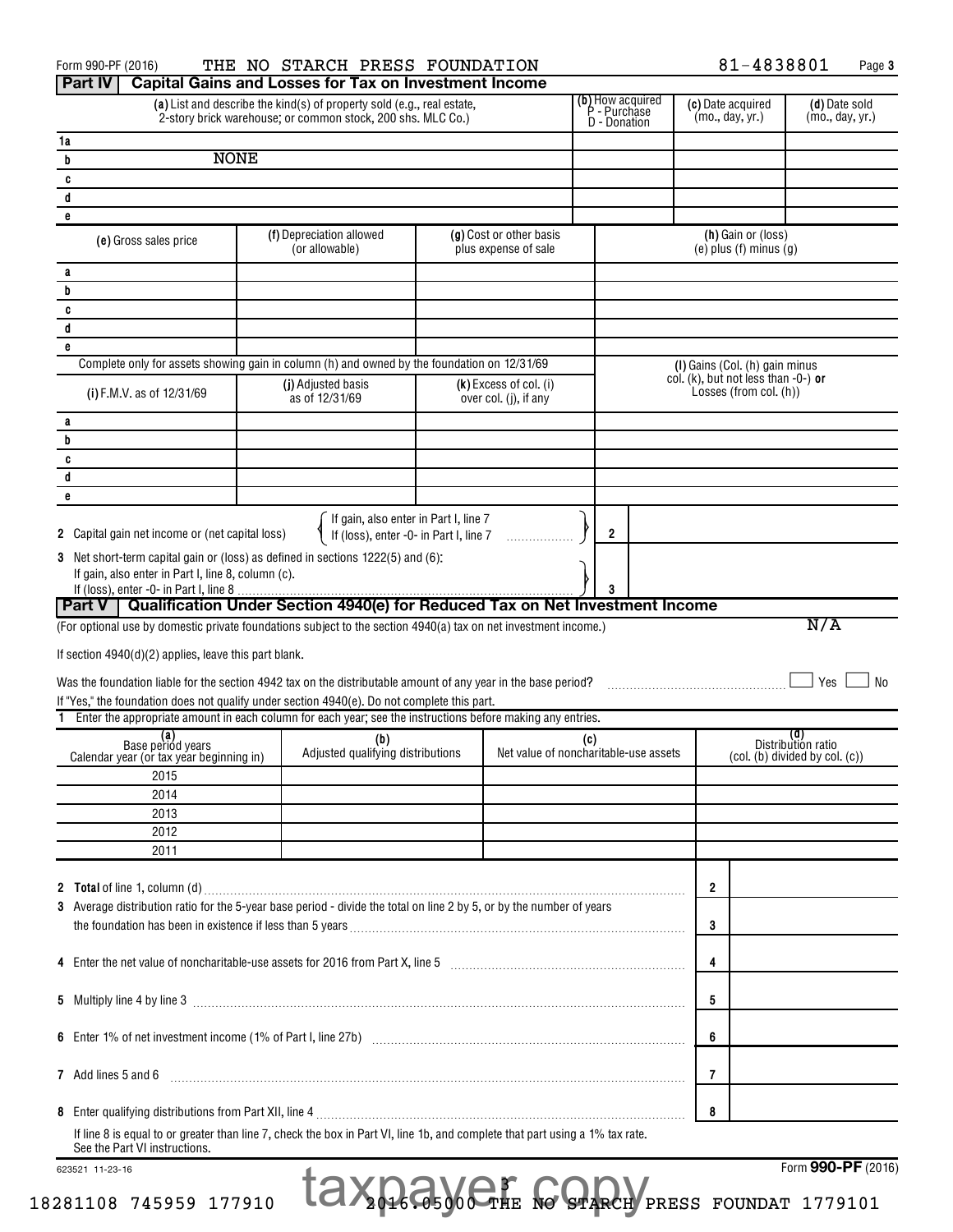| THE NO STARCH PRESS FOUNDATION<br>Form 990-PF (2016)                                                                                                                                                                           |    |                | 81-4838801 |                |                         | Page 4                          |
|--------------------------------------------------------------------------------------------------------------------------------------------------------------------------------------------------------------------------------|----|----------------|------------|----------------|-------------------------|---------------------------------|
| Excise Tax Based on Investment Income (Section 4940(a), 4940(b), 4940(e), or 4948 - see instructions)<br>Part VI                                                                                                               |    |                |            |                |                         |                                 |
| <b>1a</b> Exempt operating foundations described in section $4940(d)(2)$ , check here $\blacktriangleright$ $\Box$ and enter "N/A" on line 1.                                                                                  |    |                |            |                |                         |                                 |
| Date of ruling or determination letter: <b>Altahetic and Altahetic Copy of letter if necessary-see instructions</b> )                                                                                                          |    |                |            |                |                         |                                 |
| <b>b</b> Domestic foundations that meet the section 4940(e) requirements in Part V, check here $\blacktriangleright$ $\Box$ and enter 1%                                                                                       |    | 1              |            |                |                         | 0.                              |
|                                                                                                                                                                                                                                |    |                |            |                |                         |                                 |
| c All other domestic foundations enter 2% of line 27b. Exempt foreign organizations enter 4% of Part I, line 12, col. (b).                                                                                                     |    |                |            |                |                         |                                 |
| 2 Tax under section 511 (domestic section 4947(a)(1) trusts and taxable foundations only. Others enter -0-)                                                                                                                    |    | $\overline{2}$ |            |                |                         | 0.                              |
| Add lines 1 and 2<br>3                                                                                                                                                                                                         |    | 3              |            |                |                         | $\overline{0}$ .                |
| Subtitle A (income) tax (domestic section $4947(a)(1)$ trusts and taxable foundations only. Others enter -0-) $\ldots$                                                                                                         |    | $\overline{4}$ |            |                |                         | $\overline{0}$ .                |
| Tax based on investment income. Subtract line 4 from line 3. If zero or less, enter -0- [111] [120] [120] [120] [120] [120] [120] [120] [120] [120] [120] [120] [120] [120] [120] [120] [120] [120] [120] [120] [120] [120] [1 |    | 5              |            |                |                         | $\overline{0}$ .                |
| Credits/Payments:                                                                                                                                                                                                              |    |                |            |                |                         |                                 |
| 6a                                                                                                                                                                                                                             |    |                |            |                |                         |                                 |
| 6b                                                                                                                                                                                                                             |    |                |            |                |                         |                                 |
| 6c                                                                                                                                                                                                                             |    |                |            |                |                         |                                 |
| 6d                                                                                                                                                                                                                             |    |                |            |                |                         |                                 |
|                                                                                                                                                                                                                                |    | 7              |            |                |                         | 0.                              |
| Enter any <b>penalty</b> for underpayment of estimated tax. Check here <b>Letter</b> if Form 2220 is attached <i>mummumumumum</i><br>8                                                                                         |    | 8              |            |                |                         |                                 |
|                                                                                                                                                                                                                                |    | 9              |            |                |                         | 0.                              |
| Overpayment. If line 7 is more than the total of lines 5 and 8, enter the amount overpaid manufactured manufactured.<br>10                                                                                                     |    | 10             |            |                |                         |                                 |
| 11 Enter the amount of line 10 to be: Credited to 2017 estimated tax ><br>Refunded $\blacktriangleright$                                                                                                                       |    | 11             |            |                |                         |                                 |
| Part VII-A   Statements Regarding Activities                                                                                                                                                                                   |    |                |            |                |                         |                                 |
| 1a During the tax year, did the foundation attempt to influence any national, state, or local legislation or did it participate or intervene in                                                                                |    |                |            |                | Yes No                  |                                 |
|                                                                                                                                                                                                                                |    |                |            | 1a             |                         | X                               |
| b Did it spend more than \$100 during the year (either directly or indirectly) for political purposes (see instructions for the definition)?                                                                                   |    |                |            | 1b             |                         | $\overline{\mathbf{x}}$         |
| If the answer is "Yes" to 1a or 1b, attach a detailed description of the activities and copies of any materials published or                                                                                                   |    |                |            |                |                         |                                 |
| distributed by the foundation in connection with the activities.                                                                                                                                                               |    |                |            |                |                         |                                 |
|                                                                                                                                                                                                                                |    |                |            | 1c             |                         | x                               |
| d Enter the amount (if any) of tax on political expenditures (section 4955) imposed during the year:                                                                                                                           |    |                |            |                |                         |                                 |
|                                                                                                                                                                                                                                | 0. |                |            |                |                         |                                 |
| e Enter the reimbursement (if any) paid by the foundation during the year for political expenditure tax imposed on foundation                                                                                                  |    |                |            |                |                         |                                 |
| 0.<br>managers. $\triangleright$ \$                                                                                                                                                                                            |    |                |            |                |                         |                                 |
| 2 Has the foundation engaged in any activities that have not previously been reported to the IRS?                                                                                                                              |    |                |            | $\mathbf{2}$   |                         | x                               |
| If "Yes," attach a detailed description of the activities.                                                                                                                                                                     |    |                |            |                |                         |                                 |
| 3 Has the foundation made any changes, not previously reported to the IRS, in its governing instrument, articles of incorporation, or                                                                                          |    |                |            |                |                         |                                 |
|                                                                                                                                                                                                                                |    |                |            | 3              |                         | x<br>$\overline{\mathtt{x}}$    |
|                                                                                                                                                                                                                                |    |                |            | 4a             |                         |                                 |
|                                                                                                                                                                                                                                |    |                |            | 4b             |                         | $\overline{\textbf{X}}$         |
|                                                                                                                                                                                                                                |    |                |            | 5              |                         |                                 |
| If "Yes," attach the statement required by General Instruction T.                                                                                                                                                              |    |                |            |                |                         |                                 |
| 6 Are the requirements of section 508(e) (relating to sections 4941 through 4945) satisfied either:                                                                                                                            |    |                |            |                |                         |                                 |
| • By language in the governing instrument, or                                                                                                                                                                                  |    |                |            |                |                         |                                 |
| • By state legislation that effectively amends the governing instrument so that no mandatory directions that conflict with the state law                                                                                       |    |                |            |                |                         |                                 |
| remain in the governing instrument?                                                                                                                                                                                            |    |                |            | 6              | $\overline{\textbf{x}}$ | х                               |
| Did the foundation have at least \$5,000 in assets at any time during the year? If "Yes," complete Part II, col. (c), and Part XV<br>7                                                                                         |    |                |            | $\overline{7}$ |                         |                                 |
|                                                                                                                                                                                                                                |    |                |            |                |                         |                                 |
| 8a Enter the states to which the foundation reports or with which it is registered (see instructions)                                                                                                                          |    |                |            |                |                         |                                 |
| CA                                                                                                                                                                                                                             |    |                |            |                |                         |                                 |
| b If the answer is "Yes" to line 7, has the foundation furnished a copy of Form 990-PF to the Attorney General (or designate)                                                                                                  |    |                |            |                | х                       |                                 |
|                                                                                                                                                                                                                                |    |                |            | 8b             |                         |                                 |
| 9 Is the foundation claiming status as a private operating foundation within the meaning of section $4942(j)(3)$ or $4942(j)(5)$ for calendar                                                                                  |    |                |            |                |                         | x                               |
|                                                                                                                                                                                                                                |    |                |            | 9<br>10        |                         | $\overline{\text{x}}$           |
|                                                                                                                                                                                                                                |    |                |            |                |                         | $F_{\text{c.m.}}$ 000 DE (0010) |

Form (2016) **990-PF**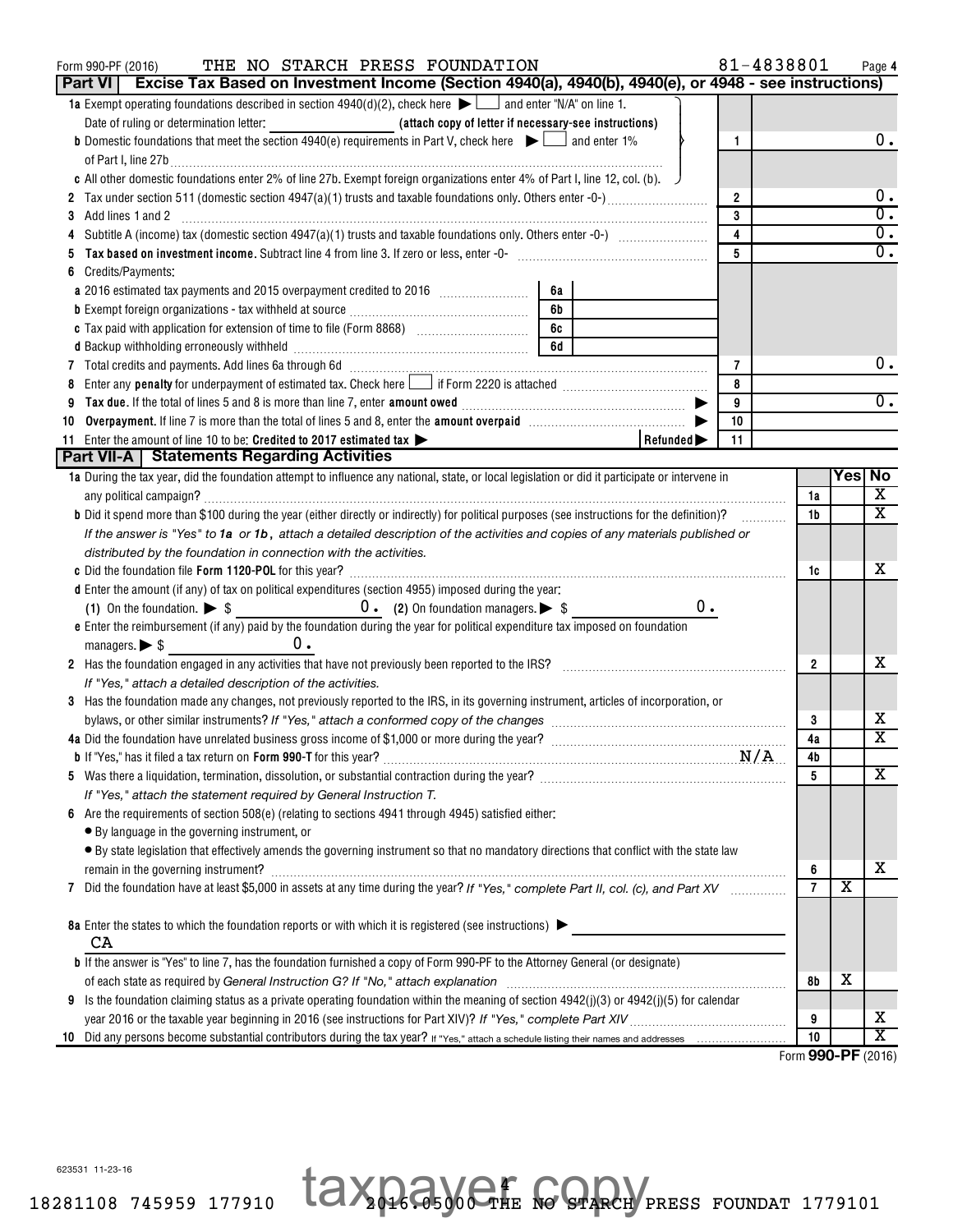| Form 990-PF (2016) |  | THE NO STARCH PRESS FOUNDATION | 81-4838801 | Page |
|--------------------|--|--------------------------------|------------|------|

|                 | <b>Part VII-A   Statements Regarding Activities (continued)</b>                                                                                                                                                                                    |    |      |           |
|-----------------|----------------------------------------------------------------------------------------------------------------------------------------------------------------------------------------------------------------------------------------------------|----|------|-----------|
|                 |                                                                                                                                                                                                                                                    |    | Yesl | <b>No</b> |
|                 | 11 At any time during the year, did the foundation, directly or indirectly, own a controlled entity within the meaning of                                                                                                                          |    |      |           |
|                 |                                                                                                                                                                                                                                                    | 11 |      | X         |
|                 | 12 Did the foundation make a distribution to a donor advised fund over which the foundation or a disqualified person had advisory privileges?                                                                                                      |    |      |           |
|                 | If "Yes," attach statement (see instructions) with an according to the control of the statement of the statement of the control of the statement of the statement of the statement of the statement of the statement of the st                     | 12 |      | х         |
|                 | 13 Did the foundation comply with the public inspection requirements for its annual returns and exemption application?                                                                                                                             | 13 |      |           |
|                 | Website address $\triangleright$ N/A                                                                                                                                                                                                               |    |      |           |
|                 | Telephone no. $\rightarrow 415 - 863 - 9900$<br>14 The books are in care of > WILLIAM D. POLLOCK                                                                                                                                                   |    |      |           |
|                 | $2IP+4$ $\rightarrow$ 94103<br>Located at > 245 8TH STREET, SAN FRANCISCO, CA                                                                                                                                                                      |    |      |           |
|                 |                                                                                                                                                                                                                                                    |    |      |           |
|                 | and enter the amount of tax-exempt interest received or accrued during the year $\ldots$ $\ldots$ $\ldots$ $\ldots$ $\ldots$ $\ldots$ $\ldots$ $\ldots$ $\ldots$ $\ldots$ $\ldots$ $\ldots$                                                        |    | N/A  |           |
|                 | 16 At any time during calendar year 2016, did the foundation have an interest in or a signature or other authority over a bank,                                                                                                                    |    | Yes  | No        |
|                 | securities, or other financial account in a foreign country?                                                                                                                                                                                       | 16 |      | x         |
|                 | See the instructions for exceptions and filing requirements for FinCEN Form 114. If "Yes," enter the name of the                                                                                                                                   |    |      |           |
| foreign country |                                                                                                                                                                                                                                                    |    |      |           |
|                 | Part VII-B   Statements Regarding Activities for Which Form 4720 May Be Required                                                                                                                                                                   |    |      |           |
|                 | File Form 4720 if any item is checked in the "Yes" column, unless an exception applies.                                                                                                                                                            |    | Yesl | <b>No</b> |
|                 | 1a During the year did the foundation (either directly or indirectly):                                                                                                                                                                             |    |      |           |
|                 | (1) Engage in the sale or exchange, or leasing of property with a disqualified person?                                                                                                                                                             |    |      |           |
|                 | (2) Borrow money from, lend money to, or otherwise extend credit to (or accept it from)                                                                                                                                                            |    |      |           |
|                 | $\overline{\mathbf{y}}$ Yes $\overline{\mathbf{X}}$ No<br>a disqualified person?                                                                                                                                                                   |    |      |           |
|                 |                                                                                                                                                                                                                                                    |    |      |           |
|                 | $Yes \ LX$ No                                                                                                                                                                                                                                      |    |      |           |
|                 | (5) Transfer any income or assets to a disqualified person (or make any of either available                                                                                                                                                        |    |      |           |
|                 |                                                                                                                                                                                                                                                    |    |      |           |
|                 | (6) Agree to pay money or property to a government official? (Exception. Check "No"                                                                                                                                                                |    |      |           |
|                 | if the foundation agreed to make a grant to or to employ the official for a period after                                                                                                                                                           |    |      |           |
|                 |                                                                                                                                                                                                                                                    |    |      |           |
|                 | <b>b</b> If any answer is "Yes" to $1a(1)$ -(6), did <b>any</b> of the acts fail to qualify under the exceptions described in Regulations                                                                                                          |    |      |           |
|                 |                                                                                                                                                                                                                                                    | 1b |      |           |
|                 |                                                                                                                                                                                                                                                    |    |      |           |
|                 |                                                                                                                                                                                                                                                    |    |      |           |
|                 | c Did the foundation engage in a prior year in any of the acts described in 1a, other than excepted acts, that were not corrected                                                                                                                  |    |      | x         |
|                 |                                                                                                                                                                                                                                                    | 1c |      |           |
|                 | 2 Taxes on failure to distribute income (section 4942) (does not apply for years the foundation was a private operating foundation<br>defined in section $4942(j)(3)$ or $4942(j)(5)$ :                                                            |    |      |           |
|                 | a At the end of tax year 2016, did the foundation have any undistributed income (lines 6d and 6e, Part XIII) for tax year(s) beginning                                                                                                             |    |      |           |
|                 |                                                                                                                                                                                                                                                    |    |      |           |
|                 | If "Yes," list the years $\blacktriangleright$                                                                                                                                                                                                     |    |      |           |
|                 | <b>b</b> Are there any years listed in 2a for which the foundation is <b>not</b> applying the provisions of section $4942(a)(2)$ (relating to incorrect                                                                                            |    |      |           |
|                 | valuation of assets) to the year's undistributed income? (If applying section 4942(a)(2) to all years listed, answer "No" and attach                                                                                                               |    |      |           |
|                 | N/A                                                                                                                                                                                                                                                | 2b |      |           |
|                 | statement - see instructions.) www.communications.com/www.communications.com/www.communications.com/www.communications.com<br>c If the provisions of section $4942(a)(2)$ are being applied to any of the years listed in 2a, list the years here. |    |      |           |
|                 |                                                                                                                                                                                                                                                    |    |      |           |
|                 | 3a Did the foundation hold more than a 2% direct or indirect interest in any business enterprise at any time                                                                                                                                       |    |      |           |
|                 | Yes $X$ No                                                                                                                                                                                                                                         |    |      |           |
|                 | <b>b</b> If "Yes," did it have excess business holdings in 2016 as a result of (1) any purchase by the foundation or disqualified persons after                                                                                                    |    |      |           |
|                 |                                                                                                                                                                                                                                                    |    |      |           |
|                 | May 26, 1969; (2) the lapse of the 5-year period (or longer period approved by the Commissioner under section $4943(c)(7)$ ) to dispose                                                                                                            |    |      |           |
|                 | of holdings acquired by gift or bequest; or (3) the lapse of the 10-, 15-, or 20-year first phase holding period? (Use Schedule C,                                                                                                                 |    |      |           |
|                 |                                                                                                                                                                                                                                                    | Зb |      |           |
|                 |                                                                                                                                                                                                                                                    | 4a |      | х         |
|                 | <b>b</b> Did the foundation make any investment in a prior year (but after December 31, 1969) that could jeopardize its charitable purpose that                                                                                                    |    |      |           |
|                 |                                                                                                                                                                                                                                                    | 4b |      | х         |

Form (2016) **990-PF**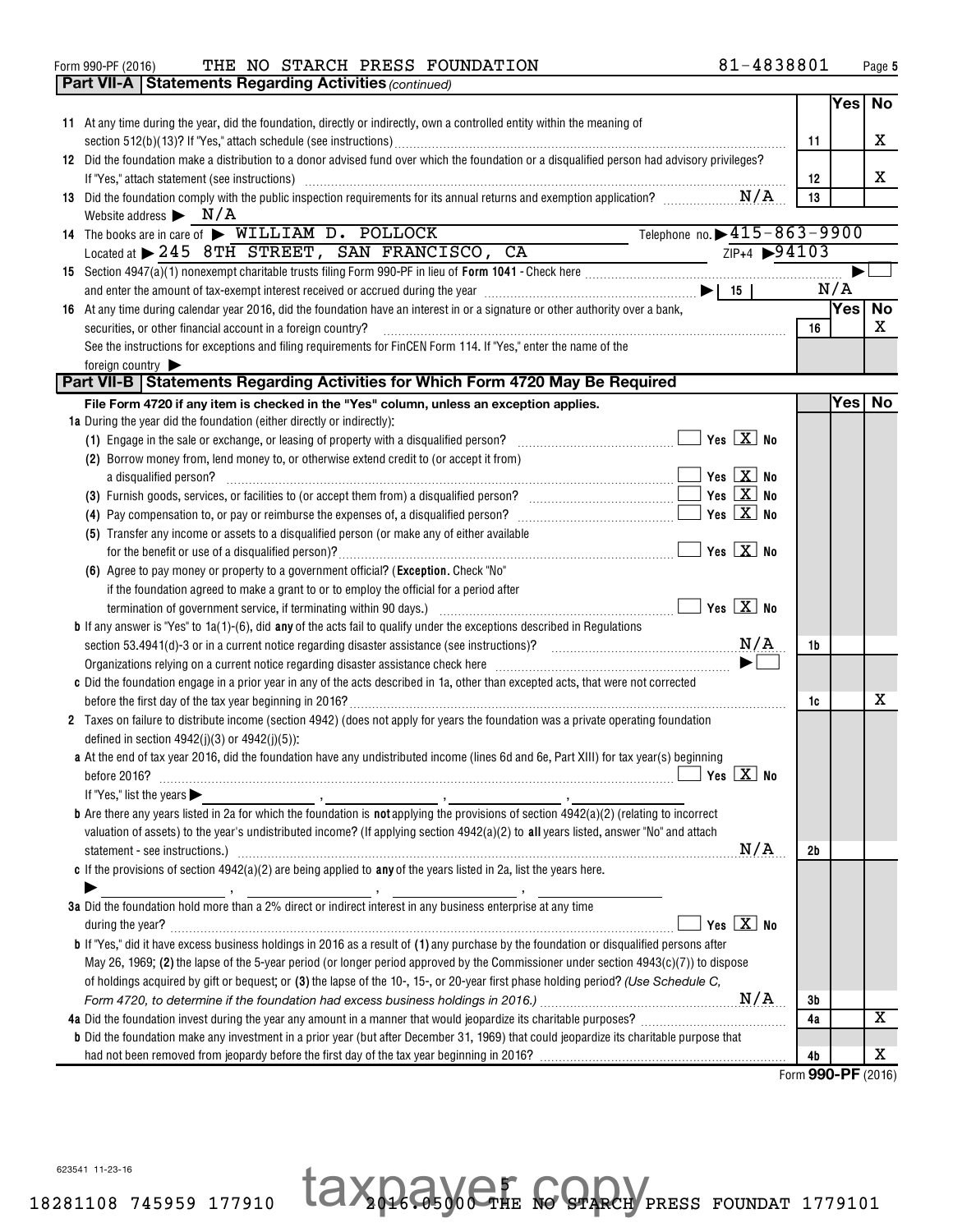### <code>Form</code> 990-PF (2016) THE NO STARCH PRESS FOUNDATION  $81-4838801$  <code>Page</code>

|  |  |  | 81-4838801 |  |  | Page ( |
|--|--|--|------------|--|--|--------|
|--|--|--|------------|--|--|--------|

| THE NO STARCH PRESS FOUNDATION<br>Form 990-PF (2016)                                                                                       |                                                                 |                              | 81-4838801                                                     | Page 6                        |
|--------------------------------------------------------------------------------------------------------------------------------------------|-----------------------------------------------------------------|------------------------------|----------------------------------------------------------------|-------------------------------|
| Part VII-B   Statements Regarding Activities for Which Form 4720 May Be Required (continued)                                               |                                                                 |                              |                                                                |                               |
| 5a During the year did the foundation pay or incur any amount to:                                                                          |                                                                 |                              |                                                                |                               |
|                                                                                                                                            |                                                                 |                              | $\sqrt{}$ Yes $\boxed{\text{X}}$ No                            |                               |
| (2) Influence the outcome of any specific public election (see section 4955); or to carry on, directly or indirectly,                      |                                                                 |                              |                                                                |                               |
|                                                                                                                                            |                                                                 |                              | $\exists$ Yes $\boxed{\textbf{X}}$ No                          |                               |
|                                                                                                                                            |                                                                 |                              | Yes $X$ No                                                     |                               |
| (4) Provide a grant to an organization other than a charitable, etc., organization described in section                                    |                                                                 |                              |                                                                |                               |
|                                                                                                                                            |                                                                 |                              | $\exists$ Yes $\boxed{\text{X}}$ No                            |                               |
| (5) Provide for any purpose other than religious, charitable, scientific, literary, or educational purposes, or for                        |                                                                 |                              |                                                                |                               |
|                                                                                                                                            |                                                                 |                              | $\sqrt{2}$ Yes $\boxed{\text{X}}$ No                           |                               |
| <b>b</b> If any answer is "Yes" to 5a(1)-(5), did any of the transactions fail to qualify under the exceptions described in Regulations    |                                                                 |                              |                                                                |                               |
|                                                                                                                                            |                                                                 |                              |                                                                | 5b                            |
|                                                                                                                                            |                                                                 |                              |                                                                |                               |
|                                                                                                                                            |                                                                 |                              |                                                                |                               |
| c If the answer is "Yes" to question 5a(4), does the foundation claim exemption from the tax because it maintained                         |                                                                 |                              |                                                                |                               |
|                                                                                                                                            |                                                                 |                              | No                                                             |                               |
| If "Yes," attach the statement required by Regulations section 53.4945-5(d).                                                               |                                                                 |                              |                                                                |                               |
| 6a Did the foundation, during the year, receive any funds, directly or indirectly, to pay premiums on                                      |                                                                 |                              |                                                                |                               |
| a personal benefit contract? $\ldots$ No                                                                                                   |                                                                 |                              |                                                                |                               |
|                                                                                                                                            |                                                                 |                              |                                                                | х<br>6b                       |
| If "Yes" to 6b, file Form 8870.                                                                                                            |                                                                 |                              |                                                                |                               |
|                                                                                                                                            |                                                                 |                              |                                                                |                               |
|                                                                                                                                            |                                                                 |                              |                                                                | 7b                            |
| <b>Part VIII</b><br>Information About Officers, Directors, Trustees, Foundation Managers, Highly<br><b>Paid Employees, and Contractors</b> |                                                                 |                              |                                                                |                               |
| 1 List all officers, directors, trustees, foundation managers and their compensation.                                                      |                                                                 |                              |                                                                |                               |
|                                                                                                                                            | (b) Title, and average<br>hours per week devoted                | (c) Compensation             | (d) Contributions to<br>employee benefit plans<br>and deferred | (e) Expense<br>account, other |
| (a) Name and address                                                                                                                       | to position                                                     | (If not paid,<br>$enter-0-)$ | compensation                                                   | allowances                    |
| <b>WILLIAM POLLOCK</b>                                                                                                                     | PRESIDENT                                                       |                              |                                                                |                               |
| 245 8TH STREET                                                                                                                             |                                                                 |                              |                                                                |                               |
| SAN FRANCISCO, CA 94103                                                                                                                    | 5.00                                                            | 0.                           | 0.                                                             | $0$ .                         |
|                                                                                                                                            |                                                                 |                              |                                                                |                               |
|                                                                                                                                            |                                                                 |                              |                                                                |                               |
|                                                                                                                                            |                                                                 |                              |                                                                |                               |
|                                                                                                                                            |                                                                 |                              |                                                                |                               |
|                                                                                                                                            |                                                                 |                              |                                                                |                               |
|                                                                                                                                            |                                                                 |                              |                                                                |                               |
|                                                                                                                                            |                                                                 |                              |                                                                |                               |
|                                                                                                                                            |                                                                 |                              |                                                                |                               |
|                                                                                                                                            |                                                                 |                              |                                                                |                               |
|                                                                                                                                            |                                                                 |                              |                                                                |                               |
| 2 Compensation of five highest-paid employees (other than those included on line 1). If none, enter "NONE."                                |                                                                 |                              |                                                                |                               |
| (a) Name and address of each employee paid more than \$50,000                                                                              | (b) Title, and average<br>hours per week<br>devoted to position | (c) Compensation             | (d) Contributions to<br>employee benefit plans<br>and deferred | (e) Expense<br>account, other |
|                                                                                                                                            |                                                                 |                              | compensation                                                   | allowances                    |
| <b>NONE</b>                                                                                                                                |                                                                 |                              |                                                                |                               |
|                                                                                                                                            |                                                                 |                              |                                                                |                               |
|                                                                                                                                            |                                                                 |                              |                                                                |                               |
|                                                                                                                                            |                                                                 |                              |                                                                |                               |
|                                                                                                                                            |                                                                 |                              |                                                                |                               |
|                                                                                                                                            |                                                                 |                              |                                                                |                               |
|                                                                                                                                            |                                                                 |                              |                                                                |                               |
|                                                                                                                                            |                                                                 |                              |                                                                |                               |
|                                                                                                                                            |                                                                 |                              |                                                                |                               |
|                                                                                                                                            |                                                                 |                              |                                                                |                               |
| Total number of other employees paid over \$50,000                                                                                         |                                                                 |                              |                                                                | 0                             |

 6 taxpayer copy Form (2016) **990-PF**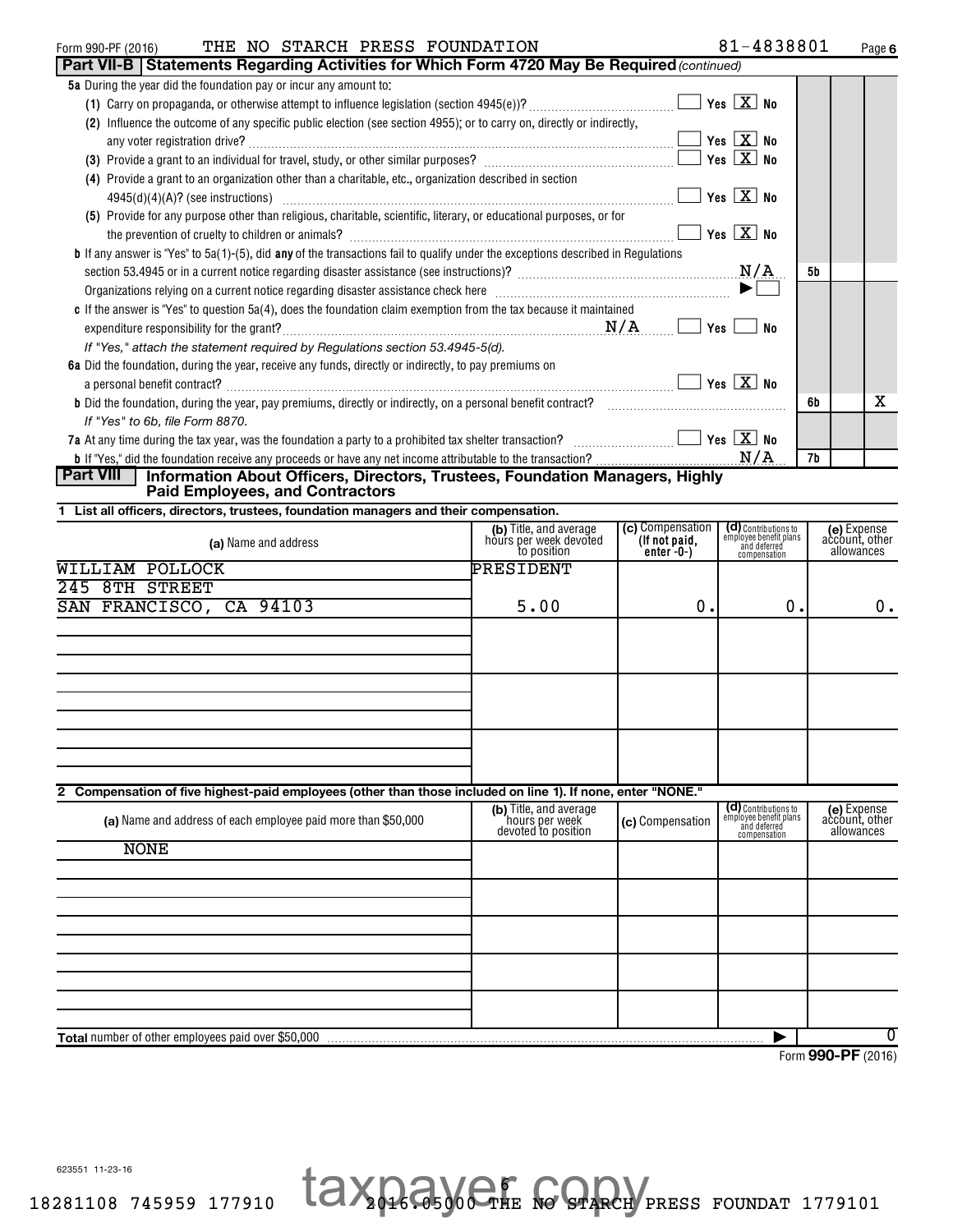**1 2 3 3 Five highest-paid independent contractors for professional services. If none, enter "NONE." (a)** Name and address of each person paid more than \$50,000 **The Compensation Compensation (c)** Compensation **Total** number of others receiving over \$50,000 for professional services **1 2 3 4 Total.** Add lines 1 through 3 Paid Employees, and Contractors (continued) List the foundation's four largest direct charitable activities during the tax year. Include relevant statistical information such as the number of organizations and other beneficiaries served, conferences convened, research papers produced, etc. Expenses Describe the two largest program-related investments made by the foundation during the tax year on lines 1 and 2. All other program-related investments. See instructions. **Part VIII** | Information About Officers, Directors, Trustees, Foundation Managers, Highly **Part IX-A Summary of Direct Charitable Activities Part IX-B Summary of Program-Related Investments**  $\overline{\blacktriangleright}$  $\blacktriangleright$ NONE 0 N/A N/A  $\overline{0}$  .

> 7 taxpayer copy

Form (2016) **990-PF**

623561 11-23-16

18281108 745959 177910 2016.05000 THE NO STARCH PRESS FOUNDAT 1779101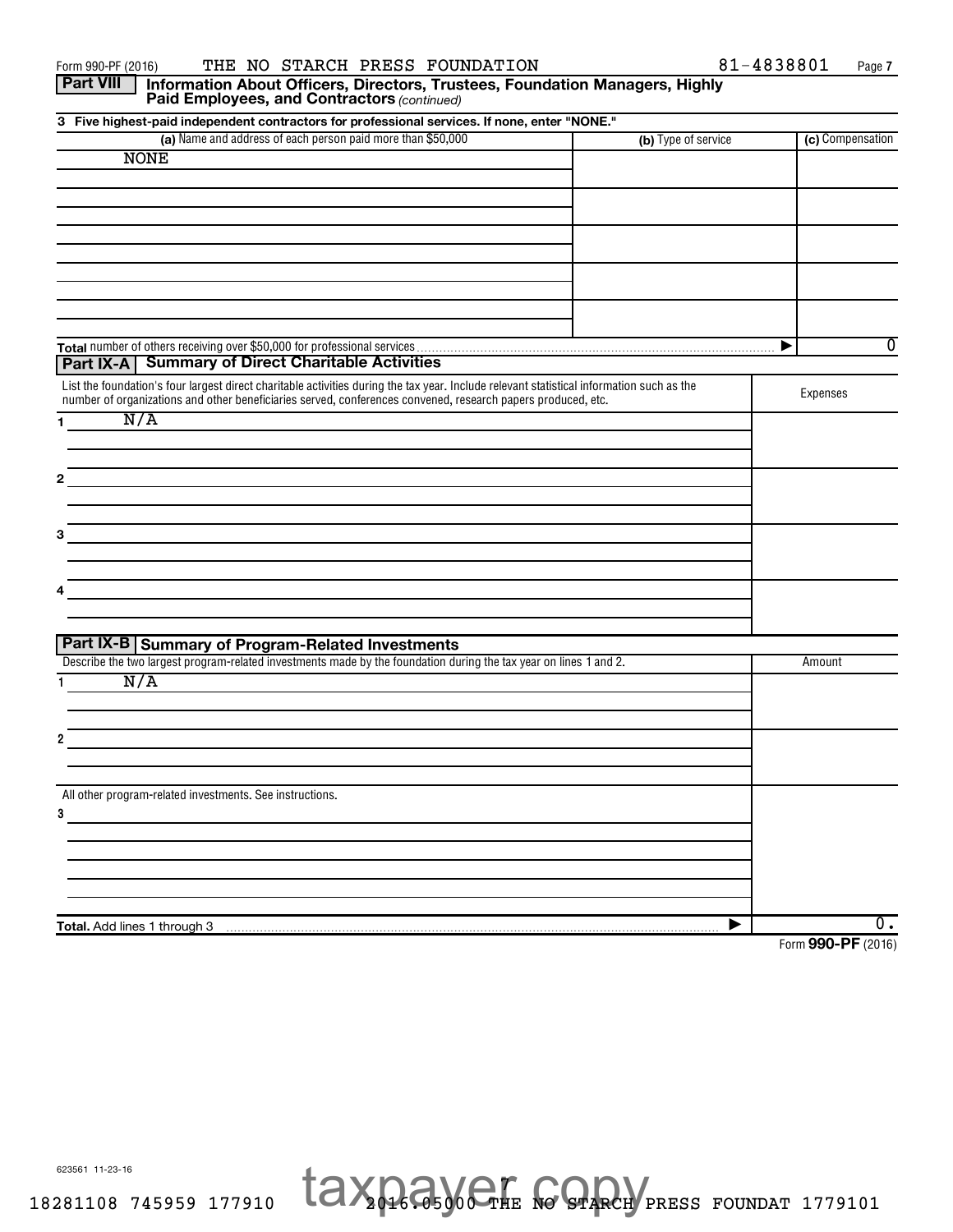| Form 990-PF (2016) |  |
|--------------------|--|
|                    |  |

|   | <b>Part X</b><br>Minimum Investment Return (All domestic foundations must complete this part. Foreign foundations, see instructions.)                                                                                          |                |                  |
|---|--------------------------------------------------------------------------------------------------------------------------------------------------------------------------------------------------------------------------------|----------------|------------------|
|   | Fair market value of assets not used (or held for use) directly in carrying out charitable, etc., purposes:                                                                                                                    |                |                  |
|   | a Average monthly fair market value of securities [11] match match match match of the contract match match match match match match match match match match match match match match match match match match match match match m | 1a             | υ.               |
|   |                                                                                                                                                                                                                                | 1b             | 300,000.         |
|   |                                                                                                                                                                                                                                | 1c             |                  |
|   |                                                                                                                                                                                                                                | 1d             | 300,000.         |
|   | e Reduction claimed for blockage or other factors reported on lines 1a and                                                                                                                                                     |                |                  |
|   | 0.                                                                                                                                                                                                                             |                |                  |
| 2 |                                                                                                                                                                                                                                | $\overline{2}$ | 0.               |
| 3 | Subtract line 2 from line 1d <b>Machinese and Contract Contract Lines</b> Subtract line 2 from line 1d                                                                                                                         | 3              | 300,000.         |
| 4 |                                                                                                                                                                                                                                | 4              | 4,500.           |
| 5 | Net value of noncharitable-use assets. Subtract line 4 from line 3. Enter here and on Part V, line 4 [111] Net                                                                                                                 | 5              | 295,500.         |
| 6 | Minimum investment return. Enter 5% of line 5 ADJUSTED FOR SHORT TAX PERIOD                                                                                                                                                    | 6              | 607.             |
|   | <b>Part XI</b> Distributable Amount (see instructions) (Section 4942(j)(3) and (j)(5) private operating foundations and certain                                                                                                |                |                  |
|   | foreign organizations check here $\blacktriangleright$ and do not complete this part.)                                                                                                                                         |                |                  |
| 1 | Minimum investment return from Part X, line 6 [11] matter contract the control of the control of the control of the control of the control of the control of the control of the control of the control of the control of the c | $\mathbf{1}$   | 607.             |
|   | 2a<br>2a Tax on investment income for 2016 from Part VI, line 5 [100] Tax on investment income for 2016 from Part VI, line 5                                                                                                   |                |                  |
| b | 2 <sub>b</sub><br>Income tax for 2016. (This does not include the tax from Part VI.)                                                                                                                                           |                |                  |
|   |                                                                                                                                                                                                                                | 2c             | 0.               |
| 3 |                                                                                                                                                                                                                                | 3              | 607.             |
| 4 |                                                                                                                                                                                                                                | 4              | $\overline{0}$ . |
| 5 |                                                                                                                                                                                                                                | 5              | 607.             |
| 6 | Deduction from distributable amount (see instructions) www.communically.communically.communically.communically                                                                                                                 | 6              | $\overline{0}$ . |
| 7 |                                                                                                                                                                                                                                | $\overline{7}$ | 607.             |
|   | <b>Part XII</b> Qualifying Distributions (see instructions)                                                                                                                                                                    |                |                  |
|   |                                                                                                                                                                                                                                |                |                  |
|   | Amounts paid (including administrative expenses) to accomplish charitable, etc., purposes:                                                                                                                                     |                |                  |
|   |                                                                                                                                                                                                                                | 1a             | 0.               |
|   | <b>b</b> Program-related investments - total from Part IX-B                                                                                                                                                                    | 1b             | $\overline{0}$ . |
| 2 |                                                                                                                                                                                                                                | $\overline{2}$ |                  |
| 3 | Amounts set aside for specific charitable projects that satisfy the:                                                                                                                                                           |                |                  |
|   | a Suitability test (prior IRS approval required)<br>manufacture manufacture manufacture manufacture manufacture manufacture manufacture manufacture manufacture m                                                              | 3a             |                  |
|   |                                                                                                                                                                                                                                | 3b             |                  |
| 4 |                                                                                                                                                                                                                                | 4              | $\overline{0}$ . |
| 5 | Foundations that qualify under section 4940(e) for the reduced rate of tax on net investment                                                                                                                                   |                |                  |
|   |                                                                                                                                                                                                                                | 5              | 0.               |
| 6 |                                                                                                                                                                                                                                | 6              | $\overline{0}$ . |
|   | Note: The amount on line 6 will be used in Part V, column (b), in subsequent years when calculating whether the foundation qualifies for the section                                                                           |                |                  |
|   | 4940(e) reduction of tax in those years.                                                                                                                                                                                       |                |                  |

 8 taxpayer copy Form (2016) **990-PF**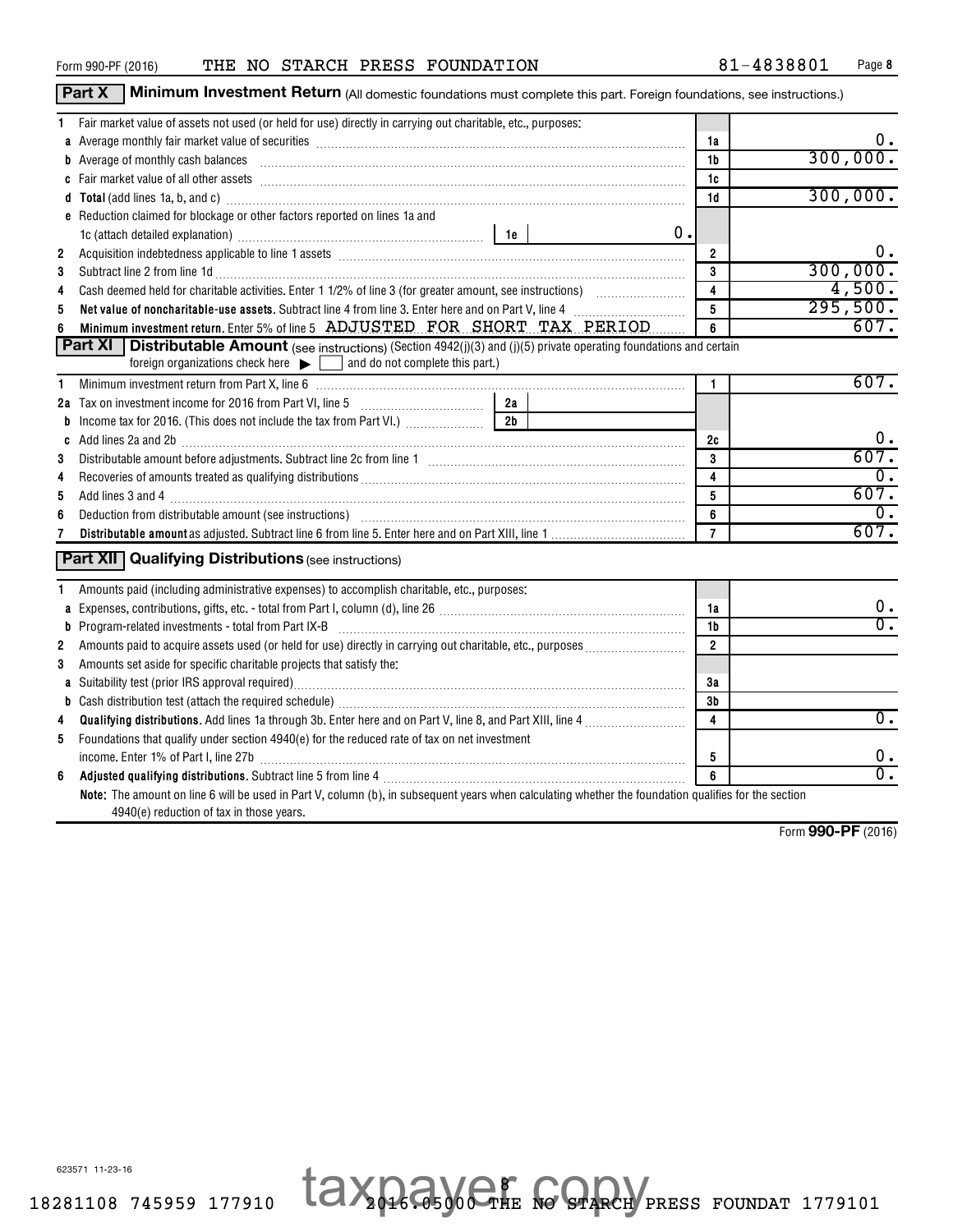## **Part XIII Undistributed Income** (see instructions)

|                                                                                                                                                                                        | (a)<br>Corpus                                       | (b)<br>Years prior to 2015 | (c)<br>2015   | (d)<br>2016        |
|----------------------------------------------------------------------------------------------------------------------------------------------------------------------------------------|-----------------------------------------------------|----------------------------|---------------|--------------------|
| 1 Distributable amount for 2016 from Part XI,                                                                                                                                          |                                                     |                            |               | 607.               |
| 2 Undistributed income, if any, as of the end of 2016:                                                                                                                                 |                                                     |                            |               |                    |
| a Enter amount for 2015 only                                                                                                                                                           |                                                     |                            | о.            |                    |
| <b>b</b> Total for prior years:                                                                                                                                                        |                                                     |                            |               |                    |
| 3 Excess distributions carryover, if any, to 2016:                                                                                                                                     |                                                     | 0.                         |               |                    |
| a From 2011<br>$\ldots \ldots \ldots$                                                                                                                                                  |                                                     |                            |               |                    |
| <b>bFrom 2012</b><br>1.1.1.1.1.1.1                                                                                                                                                     |                                                     |                            |               |                    |
| c From 2013<br>$\ldots \ldots \ldots$                                                                                                                                                  |                                                     |                            |               |                    |
| dFrom 2014<br>.<br>the control of the control of the                                                                                                                                   |                                                     |                            |               |                    |
| e From 2015<br>.                                                                                                                                                                       |                                                     |                            |               |                    |
|                                                                                                                                                                                        | о.                                                  |                            |               |                    |
| 4 Qualifying distributions for 2016 from                                                                                                                                               |                                                     |                            |               |                    |
| 0.<br>Part XII, line 4: $\triangleright$ \$                                                                                                                                            |                                                     |                            |               |                    |
| a Applied to 2015, but not more than line 2a<br><b>b</b> Applied to undistributed income of prior                                                                                      |                                                     |                            | о.            |                    |
| years (Election required - see instructions)                                                                                                                                           |                                                     | 0.                         |               |                    |
| c Treated as distributions out of corpus                                                                                                                                               |                                                     |                            |               |                    |
| (Election required - see instructions)                                                                                                                                                 | $\mathbf 0$ .                                       |                            |               |                    |
| d Applied to 2016 distributable amount                                                                                                                                                 |                                                     |                            |               | $\overline{0}$ .   |
| e Remaining amount distributed out of corpus                                                                                                                                           | σ.                                                  |                            |               |                    |
| 5 Excess distributions carryover applied to 2016<br>(If an amount appears in column (d), the same amount<br>must be shown in column (a).)                                              | σ.                                                  |                            |               | $\overline{0}$ .   |
| Enter the net total of each column as<br>6<br>indicated below:                                                                                                                         |                                                     |                            |               |                    |
| <b>a</b> Corpus. Add lines 3f, 4c, and 4e. Subtract line 5                                                                                                                             | о.                                                  |                            |               |                    |
| <b>b</b> Prior years' undistributed income. Subtract                                                                                                                                   |                                                     |                            |               |                    |
|                                                                                                                                                                                        |                                                     | 0.                         |               |                    |
| c Enter the amount of prior years'<br>undistributed income for which a notice of<br>deficiency has been issued, or on which<br>the section 4942(a) tax has been previously<br>assessed |                                                     | О.                         |               |                    |
| d Subtract line 6c from line 6b. Taxable                                                                                                                                               |                                                     |                            |               |                    |
|                                                                                                                                                                                        |                                                     | 0.                         |               |                    |
| e Undistributed income for 2015. Subtract line                                                                                                                                         |                                                     |                            |               |                    |
| 4a from line 2a. Taxable amount - see instr.                                                                                                                                           |                                                     |                            | $\mathbf 0$ . |                    |
| f Undistributed income for 2016. Subtract                                                                                                                                              |                                                     |                            |               |                    |
| lines 4d and 5 from line 1. This amount must                                                                                                                                           |                                                     |                            |               | 607.               |
| 7 Amounts treated as distributions out of                                                                                                                                              |                                                     |                            |               |                    |
| corpus to satisfy requirements imposed by                                                                                                                                              |                                                     |                            |               |                    |
| section 170(b)(1)(F) or 4942(g)(3) (Election                                                                                                                                           |                                                     |                            |               |                    |
| may be required - see instructions)                                                                                                                                                    | 0.                                                  |                            |               |                    |
| 8 Excess distributions carryover from 2011                                                                                                                                             |                                                     |                            |               |                    |
| not applied on line 5 or line 7                                                                                                                                                        | 0.                                                  |                            |               |                    |
| 9 Excess distributions carryover to 2017.<br>Subtract lines 7 and 8 from line 6a                                                                                                       | 0.                                                  |                            |               |                    |
| 10 Analysis of line 9:                                                                                                                                                                 |                                                     |                            |               |                    |
| a Excess from 2012.                                                                                                                                                                    |                                                     |                            |               |                    |
| <b>b</b> Excess from 2013 $\ldots$                                                                                                                                                     |                                                     |                            |               |                    |
| c Excess from 2014                                                                                                                                                                     |                                                     |                            |               |                    |
| dExcess from 2015                                                                                                                                                                      |                                                     |                            |               |                    |
| e Excess from 2016                                                                                                                                                                     |                                                     |                            |               |                    |
| 623581 11-23-16                                                                                                                                                                        |                                                     |                            |               | Form 990-PF (2016) |
| 281108 745959 177910                                                                                                                                                                   | <b>IAX RESOCTHE NO STARCH PRESS FOUNDAT 1779101</b> |                            |               |                    |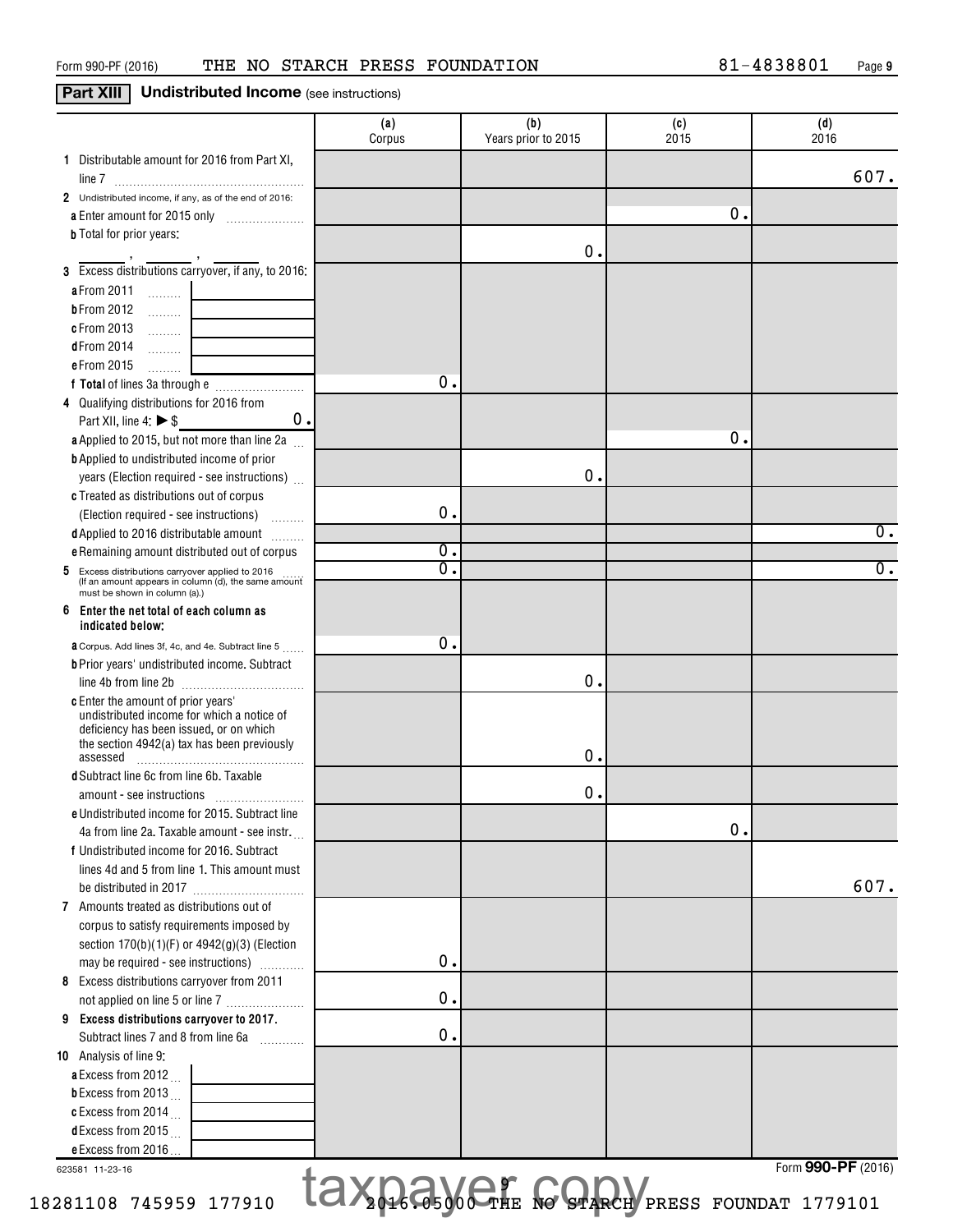| Form 990-PF (2016)                                                                                                   | THE NO STARCH PRESS FOUNDATION |          |               | 81-4838801    | Page 10    |
|----------------------------------------------------------------------------------------------------------------------|--------------------------------|----------|---------------|---------------|------------|
| Part XIV   Private Operating Foundations (see instructions and Part VII-A, question 9)                               |                                |          |               | N/A           |            |
| 1 a If the foundation has received a ruling or determination letter that it is a private operating                   |                                |          |               |               |            |
| foundation, and the ruling is effective for 2016, enter the date of the ruling                                       |                                |          | ▶             |               |            |
| <b>b</b> Check box to indicate whether the foundation is a private operating foundation described in section         |                                |          | .             | 4942(j)(3) or | 4942(j)(5) |
| 2 a Enter the lesser of the adjusted net                                                                             | Tax year                       |          | Prior 3 years |               |            |
| income from Part I or the minimum                                                                                    | (a) 2016                       | (b) 2015 | $(c)$ 2014    | $(d)$ 2013    | (e) Total  |
| investment return from Part X for                                                                                    |                                |          |               |               |            |
|                                                                                                                      |                                |          |               |               |            |
|                                                                                                                      |                                |          |               |               |            |
| c Qualifying distributions from Part XII,                                                                            |                                |          |               |               |            |
| line 4 for each year listed                                                                                          |                                |          |               |               |            |
| <b>d</b> Amounts included in line 2c not                                                                             |                                |          |               |               |            |
| used directly for active conduct of                                                                                  |                                |          |               |               |            |
| exempt activities                                                                                                    |                                |          |               |               |            |
| e Qualifying distributions made directly                                                                             |                                |          |               |               |            |
| for active conduct of exempt activities.                                                                             |                                |          |               |               |            |
| Subtract line 2d from line 2c                                                                                        |                                |          |               |               |            |
| Complete 3a, b, or c for the<br>3<br>alternative test relied upon:                                                   |                                |          |               |               |            |
| a "Assets" alternative test - enter:                                                                                 |                                |          |               |               |            |
| (1) Value of all assets                                                                                              |                                |          |               |               |            |
| (2) Value of assets qualifying<br>under section $4942(j)(3)(B)(i)$                                                   |                                |          |               |               |            |
| <b>b</b> "Endowment" alternative test - enter<br>2/3 of minimum investment return                                    |                                |          |               |               |            |
| shown in Part X, line 6 for each year                                                                                |                                |          |               |               |            |
|                                                                                                                      |                                |          |               |               |            |
| c "Support" alternative test - enter:                                                                                |                                |          |               |               |            |
| (1) Total support other than gross<br>investment income (interest,                                                   |                                |          |               |               |            |
| dividends, rents, payments on                                                                                        |                                |          |               |               |            |
| securities loans (section                                                                                            |                                |          |               |               |            |
| $512(a)(5)$ , or royalties)<br>(2) Support from general public                                                       |                                |          |               |               |            |
| and 5 or more exempt                                                                                                 |                                |          |               |               |            |
| organizations as provided in<br>section $4942(j)(3)(B)(iii)$                                                         |                                |          |               |               |            |
| (3) Largest amount of support from                                                                                   |                                |          |               |               |            |
| an exempt organization                                                                                               |                                |          |               |               |            |
| (4) Gross investment income                                                                                          |                                |          |               |               |            |
| Supplementary Information (Complete this part only if the foundation had \$5,000 or more in assets<br><b>Part XV</b> |                                |          |               |               |            |
| at any time during the year-see instructions.)                                                                       |                                |          |               |               |            |

**1 Information Regarding Foundation Managers:**

**a** List any managers of the foundation who have contributed more than 2% of the total contributions received by the foundation before the close of any tax year (but only if they have contributed more than \$5,000). (See section 507(d)(2).)

#### NONE

**b** List any managers of the foundation who own 10% or more of the stock of a corporation (or an equally large portion of the ownership of a partnership or other entity) of which the foundation has a 10% or greater interest.

#### NONE

**2 Information Regarding Contribution, Grant, Gift, Loan, Scholarship, etc., Programs:** Check here  $\blacktriangleright \boxed{\text{X}}$  if the foundation only makes contributions to preselected charitable organizations and does not accept unsolicited requests for funds. If the foundation makes gifts, grants, etc. (see instructions) to individuals or organizations under other conditions, complete items 2a, b, c, and d.

> 10 taxpayer copy

**a** The name, address, and telephone number or e-mail address of the person to whom applications should be addressed:

**b** The form in which applications should be submitted and information and materials they should include:

**c** Any submission deadlines:

**d** Any restrictions or limitations on awards, such as by geographical areas, charitable fields, kinds of institutions, or other factors:

623601 11-23-16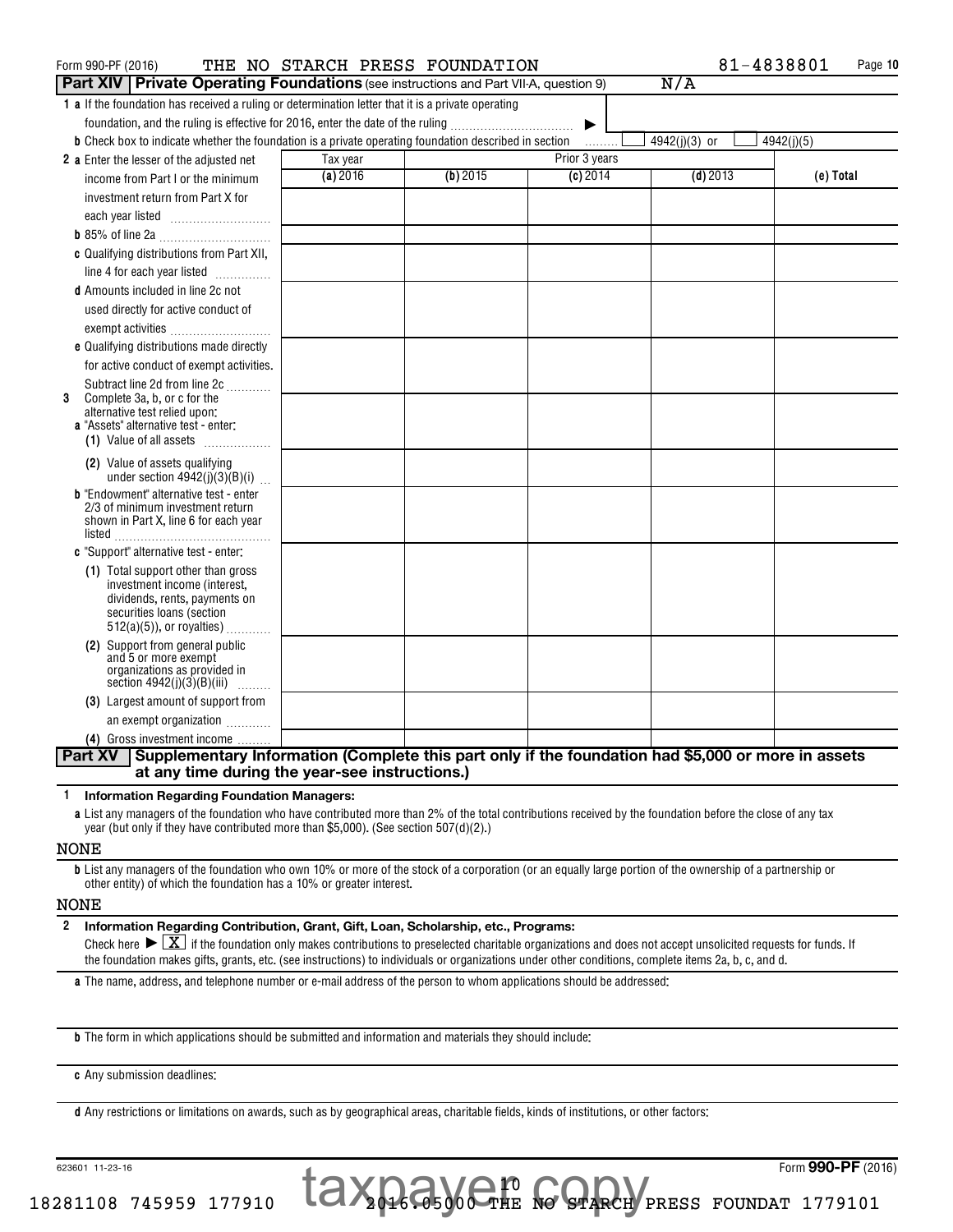| <b>Supplementary Information (continued)</b><br>Part XV                           |                                                                                                                    |                         |                                     |                                     |  |  |  |
|-----------------------------------------------------------------------------------|--------------------------------------------------------------------------------------------------------------------|-------------------------|-------------------------------------|-------------------------------------|--|--|--|
| Grants and Contributions Paid During the Year or Approved for Future Payment<br>3 |                                                                                                                    |                         |                                     |                                     |  |  |  |
| Recipient                                                                         | If recipient is an individual,<br>show any relationship to<br>any foundation manager<br>or substantial contributor | Foundation<br>status of | Purpose of grant or<br>contribution | Amount                              |  |  |  |
| Name and address (home or business)                                               |                                                                                                                    | recipient               |                                     |                                     |  |  |  |
| a Paid during the year                                                            |                                                                                                                    |                         |                                     |                                     |  |  |  |
|                                                                                   |                                                                                                                    |                         |                                     |                                     |  |  |  |
| <b>NONE</b>                                                                       |                                                                                                                    |                         |                                     |                                     |  |  |  |
|                                                                                   |                                                                                                                    |                         |                                     |                                     |  |  |  |
|                                                                                   |                                                                                                                    |                         |                                     |                                     |  |  |  |
|                                                                                   |                                                                                                                    |                         |                                     |                                     |  |  |  |
|                                                                                   |                                                                                                                    |                         |                                     |                                     |  |  |  |
|                                                                                   |                                                                                                                    |                         |                                     |                                     |  |  |  |
|                                                                                   |                                                                                                                    |                         |                                     |                                     |  |  |  |
|                                                                                   |                                                                                                                    |                         |                                     |                                     |  |  |  |
|                                                                                   |                                                                                                                    |                         |                                     |                                     |  |  |  |
|                                                                                   |                                                                                                                    |                         |                                     |                                     |  |  |  |
|                                                                                   |                                                                                                                    |                         |                                     |                                     |  |  |  |
|                                                                                   |                                                                                                                    |                         |                                     |                                     |  |  |  |
|                                                                                   |                                                                                                                    |                         |                                     |                                     |  |  |  |
|                                                                                   |                                                                                                                    |                         |                                     |                                     |  |  |  |
| Total                                                                             |                                                                                                                    |                         | $\blacktriangleright$ 3a            | $\mathbf{0}$ .                      |  |  |  |
| <b>b</b> Approved for future payment                                              |                                                                                                                    | .                       |                                     |                                     |  |  |  |
|                                                                                   |                                                                                                                    |                         |                                     |                                     |  |  |  |
| <b>NONE</b>                                                                       |                                                                                                                    |                         |                                     |                                     |  |  |  |
|                                                                                   |                                                                                                                    |                         |                                     |                                     |  |  |  |
|                                                                                   |                                                                                                                    |                         |                                     |                                     |  |  |  |
|                                                                                   |                                                                                                                    |                         |                                     |                                     |  |  |  |
|                                                                                   |                                                                                                                    |                         |                                     |                                     |  |  |  |
|                                                                                   |                                                                                                                    |                         |                                     |                                     |  |  |  |
|                                                                                   |                                                                                                                    |                         |                                     |                                     |  |  |  |
|                                                                                   |                                                                                                                    |                         |                                     |                                     |  |  |  |
|                                                                                   |                                                                                                                    |                         |                                     |                                     |  |  |  |
| Total                                                                             |                                                                                                                    |                         | $\blacktriangleright$ 3b            | $\mathbf 0$ .<br>Form 990-PF (2016) |  |  |  |
|                                                                                   |                                                                                                                    |                         |                                     |                                     |  |  |  |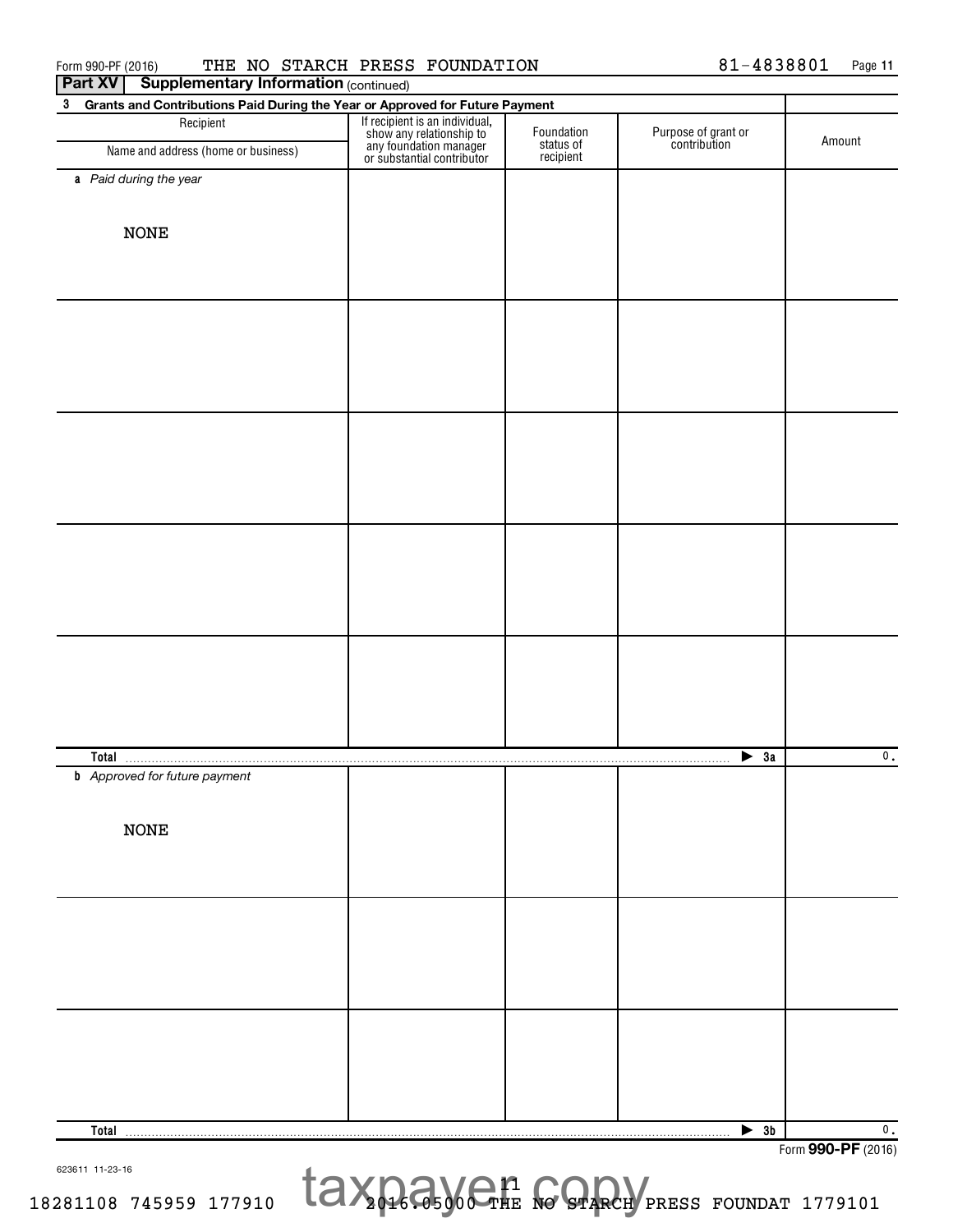## **Part XVI-A** Analysis of Income-Producing Activities

| Enter gross amounts unless otherwise indicated.                                                                                                                                                                                                                                                                                                                                                                                                                      |                         | Unrelated business income |                        | Excluded by section 512, 513, or 514 | (e)               |
|----------------------------------------------------------------------------------------------------------------------------------------------------------------------------------------------------------------------------------------------------------------------------------------------------------------------------------------------------------------------------------------------------------------------------------------------------------------------|-------------------------|---------------------------|------------------------|--------------------------------------|-------------------|
|                                                                                                                                                                                                                                                                                                                                                                                                                                                                      | (a)                     | (b)                       | _ <b>(C)</b><br>Exclu- | (d)                                  | Related or exempt |
| 1 Program service revenue:                                                                                                                                                                                                                                                                                                                                                                                                                                           | <b>Business</b><br>code | Amount                    | sion<br>code           | Amount                               | function income   |
|                                                                                                                                                                                                                                                                                                                                                                                                                                                                      |                         |                           |                        |                                      |                   |
| а                                                                                                                                                                                                                                                                                                                                                                                                                                                                    |                         |                           |                        |                                      |                   |
| b<br><u> 1989 - Johann Barn, amerikansk politiker (</u>                                                                                                                                                                                                                                                                                                                                                                                                              |                         |                           |                        |                                      |                   |
| C<br><u> 1989 - Johann Barn, mars eta bainar eta idazlea (</u>                                                                                                                                                                                                                                                                                                                                                                                                       |                         |                           |                        |                                      |                   |
|                                                                                                                                                                                                                                                                                                                                                                                                                                                                      |                         |                           |                        |                                      |                   |
|                                                                                                                                                                                                                                                                                                                                                                                                                                                                      |                         |                           |                        |                                      |                   |
|                                                                                                                                                                                                                                                                                                                                                                                                                                                                      |                         |                           |                        |                                      |                   |
| Fees and contracts from government agencies<br>g                                                                                                                                                                                                                                                                                                                                                                                                                     |                         |                           |                        |                                      |                   |
|                                                                                                                                                                                                                                                                                                                                                                                                                                                                      |                         |                           |                        |                                      |                   |
| 3 Interest on savings and temporary cash                                                                                                                                                                                                                                                                                                                                                                                                                             |                         |                           |                        |                                      |                   |
|                                                                                                                                                                                                                                                                                                                                                                                                                                                                      |                         |                           |                        |                                      |                   |
| 4 Dividends and interest from securities                                                                                                                                                                                                                                                                                                                                                                                                                             |                         |                           |                        |                                      |                   |
| 5 Net rental income or (loss) from real estate:                                                                                                                                                                                                                                                                                                                                                                                                                      |                         |                           |                        |                                      |                   |
|                                                                                                                                                                                                                                                                                                                                                                                                                                                                      |                         |                           |                        |                                      |                   |
|                                                                                                                                                                                                                                                                                                                                                                                                                                                                      |                         |                           |                        |                                      |                   |
|                                                                                                                                                                                                                                                                                                                                                                                                                                                                      |                         |                           |                        |                                      |                   |
| 6 Net rental income or (loss) from personal                                                                                                                                                                                                                                                                                                                                                                                                                          |                         |                           |                        |                                      |                   |
| $\begin{minipage}[c]{0.9\linewidth} \textbf{property} & \textbf{if} \textbf{if} \textbf{if} \textbf{if} \textbf{if} \textbf{if} \textbf{if} \textbf{if} \textbf{if} \textbf{if} \textbf{if} \textbf{if} \textbf{if} \textbf{if} \textbf{if} \textbf{if} \textbf{if} \textbf{if} \textbf{if} \textbf{if} \textbf{if} \textbf{if} \textbf{if} \textbf{if} \textbf{if} \textbf{if} \textbf{if} \textbf{if} \textbf{if} \textbf{if} \textbf{if} \textbf{if} \textbf{if}$ |                         |                           |                        |                                      |                   |
|                                                                                                                                                                                                                                                                                                                                                                                                                                                                      |                         |                           |                        |                                      |                   |
| 8 Gain or (loss) from sales of assets other                                                                                                                                                                                                                                                                                                                                                                                                                          |                         |                           |                        |                                      |                   |
|                                                                                                                                                                                                                                                                                                                                                                                                                                                                      |                         |                           |                        |                                      |                   |
|                                                                                                                                                                                                                                                                                                                                                                                                                                                                      |                         |                           |                        |                                      |                   |
| 10 Gross profit or (loss) from sales of inventory                                                                                                                                                                                                                                                                                                                                                                                                                    |                         |                           |                        |                                      |                   |
| 11 Other revenue:                                                                                                                                                                                                                                                                                                                                                                                                                                                    |                         |                           |                        |                                      |                   |
| a<br><u> 1989 - Johann Barn, mars an t-Amerikaansk politiker (</u>                                                                                                                                                                                                                                                                                                                                                                                                   |                         |                           |                        |                                      |                   |
| b                                                                                                                                                                                                                                                                                                                                                                                                                                                                    |                         |                           |                        |                                      |                   |
|                                                                                                                                                                                                                                                                                                                                                                                                                                                                      |                         |                           |                        |                                      |                   |
| <u> 1989 - Johann John Stone, market fan it ferskearre fan it ferskearre fan it ferskearre fan it ferskearre fan</u>                                                                                                                                                                                                                                                                                                                                                 |                         |                           |                        |                                      |                   |
|                                                                                                                                                                                                                                                                                                                                                                                                                                                                      |                         |                           |                        |                                      |                   |
|                                                                                                                                                                                                                                                                                                                                                                                                                                                                      |                         |                           |                        |                                      |                   |
|                                                                                                                                                                                                                                                                                                                                                                                                                                                                      |                         |                           |                        |                                      |                   |
|                                                                                                                                                                                                                                                                                                                                                                                                                                                                      |                         | $\overline{0}$ .          |                        | $\overline{0}$ .                     | 0.                |
|                                                                                                                                                                                                                                                                                                                                                                                                                                                                      |                         |                           |                        | 13                                   | $\overline{0}$ .  |
| (See worksheet in line 13 instructions to verify calculations.)                                                                                                                                                                                                                                                                                                                                                                                                      |                         |                           |                        |                                      |                   |
| Part XVI-B<br>Relationship of Activities to the Accomplishment of Exempt Purposes                                                                                                                                                                                                                                                                                                                                                                                    |                         |                           |                        |                                      |                   |
|                                                                                                                                                                                                                                                                                                                                                                                                                                                                      |                         |                           |                        |                                      |                   |
| Explain below how each activity for which income is reported in column (e) of Part XVI-A contributed importantly to the accomplishment of<br>Line No.                                                                                                                                                                                                                                                                                                                |                         |                           |                        |                                      |                   |
| the foundation's exempt purposes (other than by providing funds for such purposes).<br>▼                                                                                                                                                                                                                                                                                                                                                                             |                         |                           |                        |                                      |                   |
|                                                                                                                                                                                                                                                                                                                                                                                                                                                                      |                         |                           |                        |                                      |                   |
|                                                                                                                                                                                                                                                                                                                                                                                                                                                                      |                         |                           |                        |                                      |                   |
|                                                                                                                                                                                                                                                                                                                                                                                                                                                                      |                         |                           |                        |                                      |                   |
|                                                                                                                                                                                                                                                                                                                                                                                                                                                                      |                         |                           |                        |                                      |                   |
|                                                                                                                                                                                                                                                                                                                                                                                                                                                                      |                         |                           |                        |                                      |                   |
|                                                                                                                                                                                                                                                                                                                                                                                                                                                                      |                         |                           |                        |                                      |                   |
|                                                                                                                                                                                                                                                                                                                                                                                                                                                                      |                         |                           |                        |                                      |                   |
|                                                                                                                                                                                                                                                                                                                                                                                                                                                                      |                         |                           |                        |                                      |                   |
|                                                                                                                                                                                                                                                                                                                                                                                                                                                                      |                         |                           |                        |                                      |                   |
|                                                                                                                                                                                                                                                                                                                                                                                                                                                                      |                         |                           |                        |                                      |                   |
|                                                                                                                                                                                                                                                                                                                                                                                                                                                                      |                         |                           |                        |                                      |                   |
|                                                                                                                                                                                                                                                                                                                                                                                                                                                                      |                         |                           |                        |                                      |                   |
|                                                                                                                                                                                                                                                                                                                                                                                                                                                                      |                         |                           |                        |                                      |                   |
|                                                                                                                                                                                                                                                                                                                                                                                                                                                                      |                         |                           |                        |                                      |                   |
|                                                                                                                                                                                                                                                                                                                                                                                                                                                                      |                         |                           |                        |                                      |                   |
|                                                                                                                                                                                                                                                                                                                                                                                                                                                                      |                         |                           |                        |                                      |                   |
|                                                                                                                                                                                                                                                                                                                                                                                                                                                                      |                         |                           |                        |                                      |                   |
|                                                                                                                                                                                                                                                                                                                                                                                                                                                                      |                         |                           |                        |                                      |                   |
|                                                                                                                                                                                                                                                                                                                                                                                                                                                                      |                         |                           |                        |                                      |                   |

12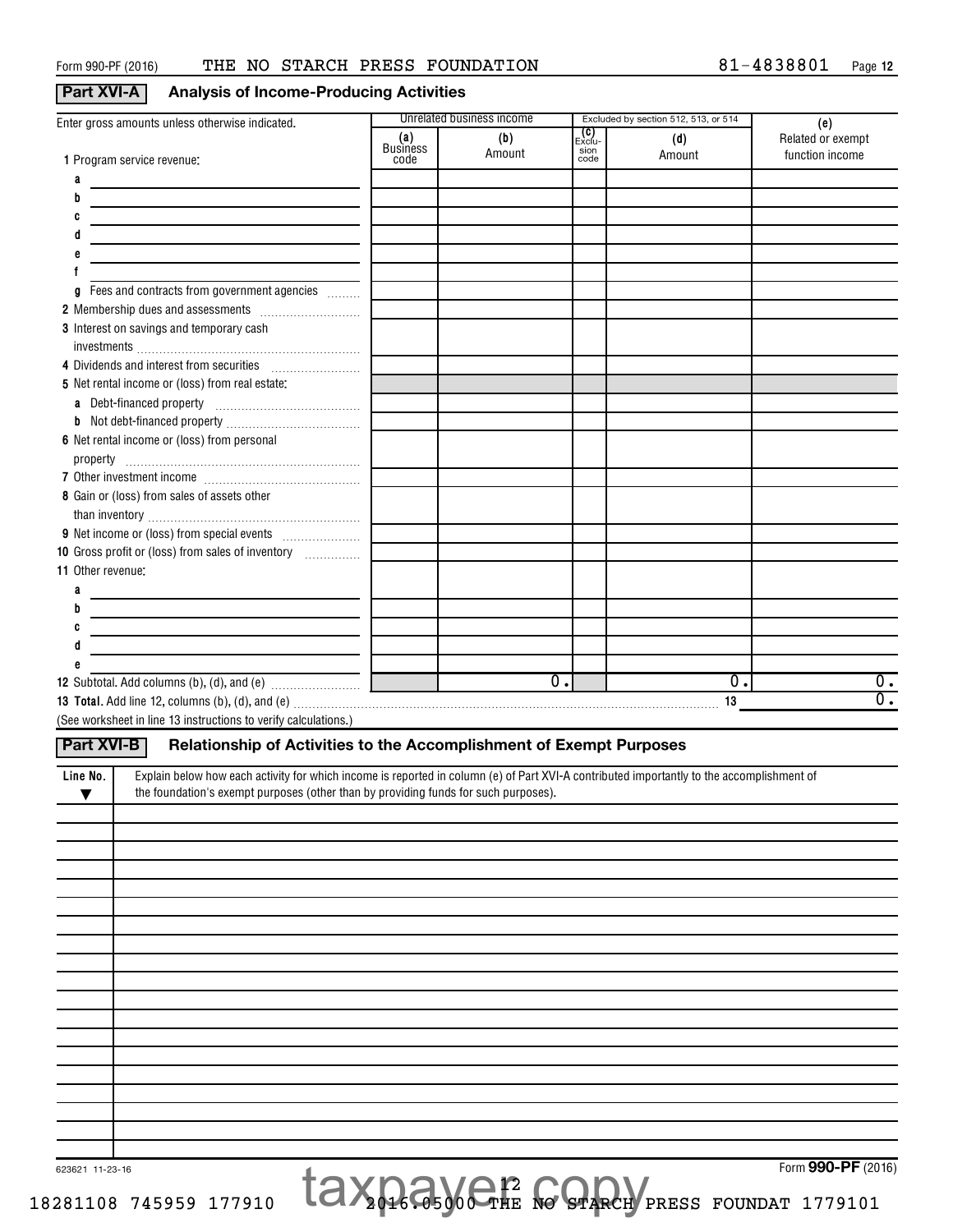| Form 990-PF (2016) |
|--------------------|
|--------------------|

|             | <b>Part XVII</b>             | <b>Exempt Organizations</b>                                                                                                           |                         |                      |                                               |       | Information Regarding Transfers To and Transactions and Relationships With Noncharitable                                                                                                                                            |                                                                                   |          |                         |
|-------------|------------------------------|---------------------------------------------------------------------------------------------------------------------------------------|-------------------------|----------------------|-----------------------------------------------|-------|-------------------------------------------------------------------------------------------------------------------------------------------------------------------------------------------------------------------------------------|-----------------------------------------------------------------------------------|----------|-------------------------|
| 1.          |                              | Did the organization directly or indirectly engage in any of the following with any other organization described in section 501(c) of |                         |                      |                                               |       |                                                                                                                                                                                                                                     |                                                                                   | Yes   No |                         |
|             |                              | the Code (other than section $501(c)(3)$ organizations) or in section 527, relating to political organizations?                       |                         |                      |                                               |       |                                                                                                                                                                                                                                     |                                                                                   |          |                         |
|             |                              | a Transfers from the reporting foundation to a noncharitable exempt organization of:                                                  |                         |                      |                                               |       |                                                                                                                                                                                                                                     |                                                                                   |          |                         |
|             |                              |                                                                                                                                       |                         |                      |                                               |       | $(1)$ Cash                                                                                                                                                                                                                          | 1a(1)                                                                             |          | х                       |
|             |                              |                                                                                                                                       |                         |                      |                                               |       | (2) Other assets <b>construction and the construction of the construction</b> of the construction of the construction of the construction of the construction of the construction of the construction of the construction of the co | 1a(2)                                                                             |          | $\overline{\textbf{x}}$ |
|             | <b>b</b> Other transactions: |                                                                                                                                       |                         |                      |                                               |       |                                                                                                                                                                                                                                     |                                                                                   |          |                         |
|             |                              |                                                                                                                                       |                         |                      |                                               |       | (1) Sales of assets to a noncharitable exempt organization manufactured contained and a set of assets to a noncharitable exempt organization manufactured contained and set of the set of the set of the set of the set of the      | 1b(1)                                                                             |          | х                       |
|             |                              |                                                                                                                                       |                         |                      |                                               |       |                                                                                                                                                                                                                                     | 1b(2)                                                                             |          | $\overline{\textbf{x}}$ |
|             |                              |                                                                                                                                       |                         |                      |                                               |       | (3) Rental of facilities, equipment, or other assets [1] rental material material material material material material material material material material material material material material material material material mater      | 1b(3)                                                                             |          | X                       |
|             |                              |                                                                                                                                       |                         |                      |                                               |       |                                                                                                                                                                                                                                     | 1b(4)                                                                             |          | х                       |
|             |                              |                                                                                                                                       |                         |                      |                                               |       |                                                                                                                                                                                                                                     | 1b(5)                                                                             |          | X                       |
|             |                              |                                                                                                                                       |                         |                      |                                               |       | (6) Performance of services or membership or fundraising solicitations [11] manufacture material manufacture of services or membership or fundraising solicitations [11] manufacture material materials and the service of the      | 1b(6)                                                                             |          | $\overline{\textbf{x}}$ |
|             |                              |                                                                                                                                       |                         |                      |                                               |       |                                                                                                                                                                                                                                     | 1c                                                                                |          | х                       |
|             |                              |                                                                                                                                       |                         |                      |                                               |       | d If the answer to any of the above is "Yes," complete the following schedule. Column (b) should always show the fair market value of the goods, other assets,                                                                      |                                                                                   |          |                         |
|             |                              | column (d) the value of the goods, other assets, or services received.                                                                |                         |                      |                                               |       | or services given by the reporting foundation. If the foundation received less than fair market value in any transaction or sharing arrangement, show in                                                                            |                                                                                   |          |                         |
|             | $(a)$ Line no.               | (b) Amount involved                                                                                                                   |                         |                      | (c) Name of noncharitable exempt organization |       | (d) Description of transfers, transactions, and sharing arrangements                                                                                                                                                                |                                                                                   |          |                         |
|             |                              |                                                                                                                                       |                         | N/A                  |                                               |       |                                                                                                                                                                                                                                     |                                                                                   |          |                         |
|             |                              |                                                                                                                                       |                         |                      |                                               |       |                                                                                                                                                                                                                                     |                                                                                   |          |                         |
|             |                              |                                                                                                                                       |                         |                      |                                               |       |                                                                                                                                                                                                                                     |                                                                                   |          |                         |
|             |                              |                                                                                                                                       |                         |                      |                                               |       |                                                                                                                                                                                                                                     |                                                                                   |          |                         |
|             |                              |                                                                                                                                       |                         |                      |                                               |       |                                                                                                                                                                                                                                     |                                                                                   |          |                         |
|             |                              |                                                                                                                                       |                         |                      |                                               |       |                                                                                                                                                                                                                                     |                                                                                   |          |                         |
|             |                              |                                                                                                                                       |                         |                      |                                               |       |                                                                                                                                                                                                                                     |                                                                                   |          |                         |
|             |                              |                                                                                                                                       |                         |                      |                                               |       |                                                                                                                                                                                                                                     |                                                                                   |          |                         |
|             |                              |                                                                                                                                       |                         |                      |                                               |       |                                                                                                                                                                                                                                     |                                                                                   |          |                         |
|             |                              |                                                                                                                                       |                         |                      |                                               |       |                                                                                                                                                                                                                                     |                                                                                   |          |                         |
|             |                              |                                                                                                                                       |                         |                      |                                               |       |                                                                                                                                                                                                                                     |                                                                                   |          |                         |
|             |                              |                                                                                                                                       |                         |                      |                                               |       |                                                                                                                                                                                                                                     |                                                                                   |          |                         |
|             |                              |                                                                                                                                       |                         |                      |                                               |       |                                                                                                                                                                                                                                     |                                                                                   |          |                         |
|             |                              |                                                                                                                                       |                         |                      |                                               |       |                                                                                                                                                                                                                                     |                                                                                   |          |                         |
|             |                              |                                                                                                                                       |                         |                      |                                               |       |                                                                                                                                                                                                                                     |                                                                                   |          |                         |
|             |                              |                                                                                                                                       |                         |                      |                                               |       |                                                                                                                                                                                                                                     |                                                                                   |          |                         |
|             |                              | 2a Is the foundation directly or indirectly affiliated with, or related to, one or more tax-exempt organizations described            |                         |                      |                                               |       |                                                                                                                                                                                                                                     |                                                                                   |          |                         |
|             |                              |                                                                                                                                       |                         |                      |                                               |       |                                                                                                                                                                                                                                     | Yes                                                                               |          | $X _{N_0}$              |
|             |                              | <b>b</b> If "Yes," complete the following schedule.                                                                                   |                         |                      |                                               |       |                                                                                                                                                                                                                                     |                                                                                   |          |                         |
|             |                              | (a) Name of organization                                                                                                              |                         |                      | (b) Type of organization                      |       | (c) Description of relationship                                                                                                                                                                                                     |                                                                                   |          |                         |
|             |                              | N/A                                                                                                                                   |                         |                      |                                               |       |                                                                                                                                                                                                                                     |                                                                                   |          |                         |
|             |                              |                                                                                                                                       |                         |                      |                                               |       |                                                                                                                                                                                                                                     |                                                                                   |          |                         |
|             |                              |                                                                                                                                       |                         |                      |                                               |       |                                                                                                                                                                                                                                     |                                                                                   |          |                         |
|             |                              |                                                                                                                                       |                         |                      |                                               |       |                                                                                                                                                                                                                                     |                                                                                   |          |                         |
|             |                              |                                                                                                                                       |                         |                      |                                               |       | Under penalties of perjury, I declare that I have examined this return, including accompanying schedules and statements, and to the best of my knowledge                                                                            |                                                                                   |          |                         |
| Sign        |                              |                                                                                                                                       |                         |                      |                                               |       | and belief, it is true, correct, and complete. Declaration of preparer (other than taxpayer) is based on all information of which preparer has any knowledge.                                                                       | May the IRS discuss this<br>return with the preparer<br>shown below (see instr.)? |          |                         |
| <b>Here</b> |                              |                                                                                                                                       |                         |                      |                                               |       | PRESIDENT                                                                                                                                                                                                                           | $X \vert Y$ es                                                                    |          |                         |
|             |                              | Signature of officer or trustee                                                                                                       |                         |                      | Date                                          | Title |                                                                                                                                                                                                                                     |                                                                                   |          | No.                     |
|             |                              | Print/Type preparer's name                                                                                                            |                         | Preparer's signature |                                               | Date  | PTIN<br>Check<br>if                                                                                                                                                                                                                 |                                                                                   |          |                         |
|             |                              |                                                                                                                                       |                         |                      |                                               |       | self-employed                                                                                                                                                                                                                       |                                                                                   |          |                         |
| Paid        |                              | ANNE BIANCHINI                                                                                                                        |                         |                      |                                               |       |                                                                                                                                                                                                                                     | P00875158                                                                         |          |                         |
|             | Preparer                     | Firm's name MARCUM LLP                                                                                                                |                         |                      |                                               |       | Firm's EIN 11-1986323                                                                                                                                                                                                               |                                                                                   |          |                         |
|             | <b>Use Only</b>              |                                                                                                                                       |                         |                      |                                               |       |                                                                                                                                                                                                                                     |                                                                                   |          |                         |
|             |                              | Firm's address $\blacktriangleright$ 111                                                                                              | W ST JOHN ST SUITE 1010 |                      |                                               |       |                                                                                                                                                                                                                                     |                                                                                   |          |                         |
|             |                              |                                                                                                                                       | SAN JOSE, CA 95113      |                      |                                               |       | $(669)$ 232-9500<br>Phone no.                                                                                                                                                                                                       |                                                                                   |          |                         |

13

Form (2016) **990-PF**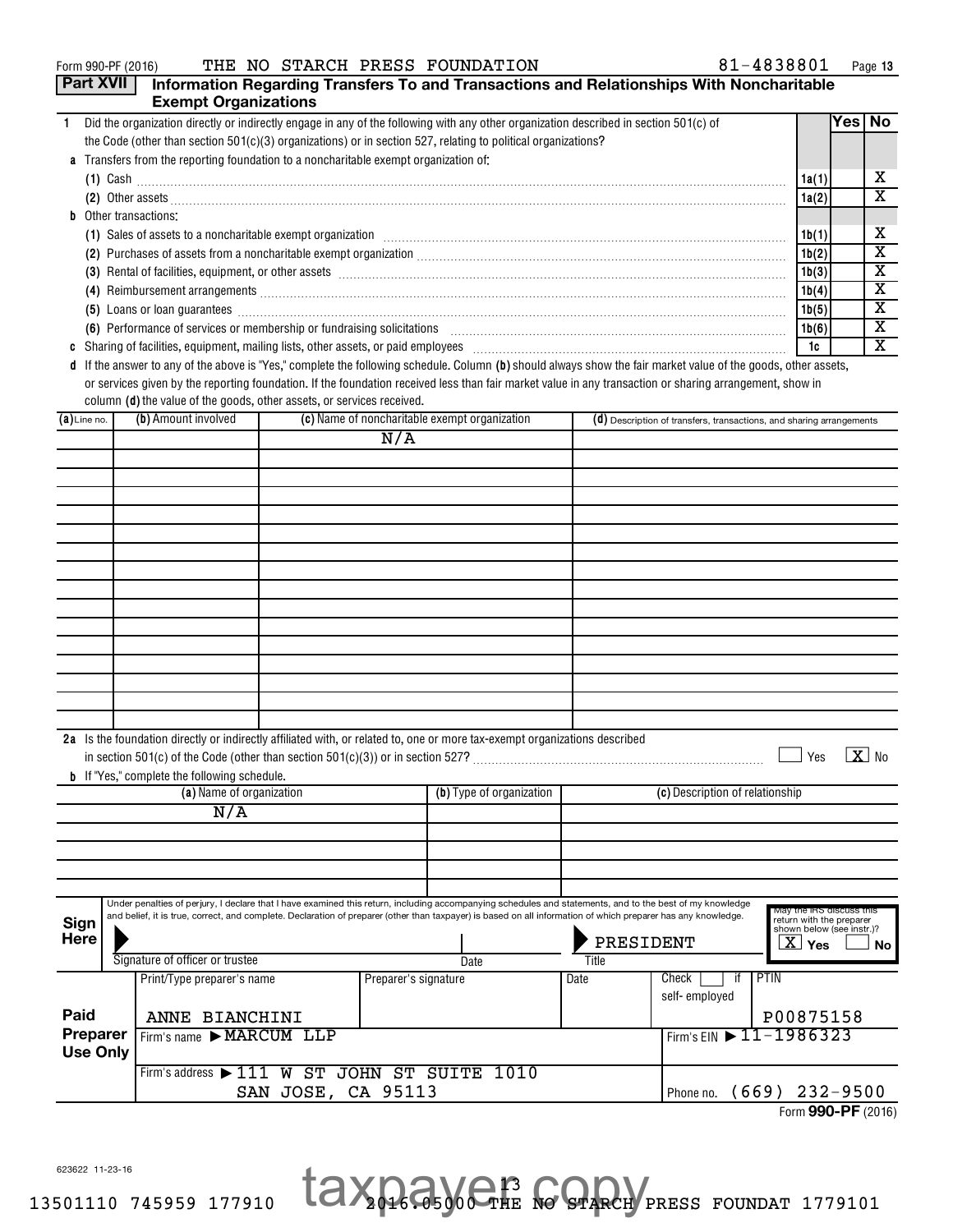Department of the Treasury Internal Revenue Service **(Form 990, 990-EZ,**

# **Schedule B Schedule of Contributors**

**or 990-PF) | Attach to Form 990, Form 990-EZ, or Form 990-PF. | Information about Schedule B (Form 990, 990-EZ, or 990-PF) and** its instructions is at www.irs.gov/form990.

OMB No. 1545-0047

**2016**

**Employer identification number** 

| THE NO STARCH PRESS FOUNDATION | $ 81 - 4838801$ |
|--------------------------------|-----------------|
|--------------------------------|-----------------|

|  | Name of the organization |
|--|--------------------------|
|--|--------------------------|

| <b>Organization type (check one):</b> |                                                                           |
|---------------------------------------|---------------------------------------------------------------------------|
| Filers of:                            | Section:                                                                  |
| Form 990 or 990-EZ                    | 501(c)(<br>) (enter number) organization                                  |
|                                       | 4947(a)(1) nonexempt charitable trust not treated as a private foundation |
|                                       | 527 political organization                                                |
| Form 990-PF                           | X<br>501(c)(3) exempt private foundation                                  |
|                                       | 4947(a)(1) nonexempt charitable trust treated as a private foundation     |
|                                       | 501(c)(3) taxable private foundation                                      |

Check if your organization is covered by the General Rule or a Special Rule.

**Note:**  Only a section 501(c)(7), (8), or (10) organization can check boxes for both the General Rule and a Special Rule. See instructions.

#### **General Rule**

**K** For an organization filing Form 990, 990-EZ, or 990-PF that received, during the year, contributions totaling \$5,000 or more (in money or property) from any one contributor. Complete Parts I and II. See instructions for determining a contributor's total contributions.

#### **Special Rules**

 $\Box$ 

any one contributor, during the year, total contributions of the greater of **(1)** \$5,000 or **(2)** 2% of the amount on (i) Form 990, Part VIII, line 1h, For an organization described in section 501(c)(3) filing Form 990 or 990-EZ that met the 33 1/3% support test of the regulations under sections 509(a)(1) and 170(b)(1)(A)(vi), that checked Schedule A (Form 990 or 990-EZ), Part II, line 13, 16a, or 16b, and that received from or (ii) Form 990-EZ, line 1. Complete Parts I and II.  $\Box$ 

year, total contributions of more than \$1,000 *exclusively* for religious, charitable, scientific, literary, or educational purposes, or for For an organization described in section 501(c)(7), (8), or (10) filing Form 990 or 990-EZ that received from any one contributor, during the the prevention of cruelty to children or animals. Complete Parts I, II, and III.  $\Box$ 

purpose. Don't complete any of the parts unless the General Rule applies to this organization because it received nonexclusively year, contributions exclusively for religious, charitable, etc., purposes, but no such contributions totaled more than \$1,000. If this box is checked, enter here the total contributions that were received during the year for an exclusively religious, charitable, etc., For an organization described in section 501(c)(7), (8), or (10) filing Form 990 or 990-EZ that received from any one contributor, during the religious, charitable, etc., contributions totaling \$5,000 or more during the year  $\ldots$  $\ldots$  $\ldots$  $\ldots$  $\ldots$  $\ldots$ 

**Caution:**  An organization that isn't covered by the General Rule and/or the Special Rules doesn't file Schedule B (Form 990, 990-EZ, or 990-PF),  **must** but it answer "No" on Part IV, line 2, of its Form 990; or check the box on line H of its Form 990-EZ or on its Form 990-PF, Part I, line 2, to certify that it doesn't meet the filing requirements of Schedule B (Form 990, 990-EZ, or 990-PF).

LHA For Paperwork Reduction Act Notice, see the Instructions for Form 990, 990-EZ, or 990-PF. Schedule B (Form 990, 990-EZ, or 990-PF) (2016)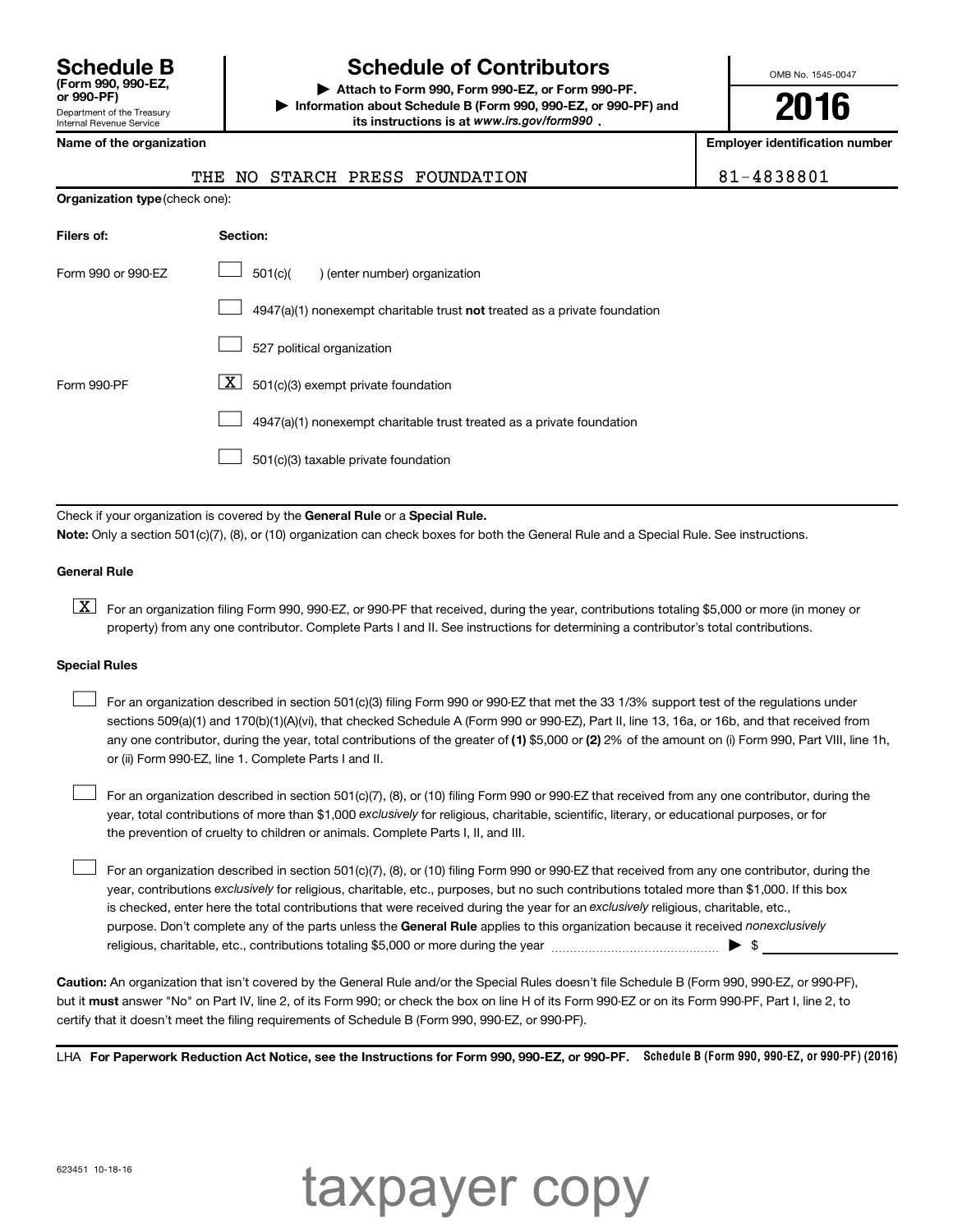#### Schedule B (Form 990, 990-EZ, or 990-PF) (2016)

| Name of organization |
|----------------------|
|----------------------|

## THE NO STARCH PRESS FOUNDATION 81-4838801

| Part I          | <b>Contributors</b> (See instructions). Use duplicate copies of Part I if additional space is needed. |                                   |                                                                                                                                            |  |  |  |  |
|-----------------|-------------------------------------------------------------------------------------------------------|-----------------------------------|--------------------------------------------------------------------------------------------------------------------------------------------|--|--|--|--|
| (a)<br>No.      | (b)<br>Name, address, and ZIP + 4                                                                     | (c)<br><b>Total contributions</b> | (d)<br>Type of contribution                                                                                                                |  |  |  |  |
| $\mathbf 1$     | WILLIAM POLLOCK<br>1617 FOREST VIEW AVENUE<br>BURLINGAME, CA 94010                                    | 300,000.<br>\$                    | $\overline{\mathbf{X}}$<br>Person<br>Payroll<br>Noncash<br>(Complete Part II for<br>noncash contributions.)                                |  |  |  |  |
| (a)<br>No.      | (b)<br>Name, address, and ZIP + 4                                                                     | (c)<br><b>Total contributions</b> | (d)<br>Type of contribution                                                                                                                |  |  |  |  |
|                 |                                                                                                       | \$                                | Person<br>Payroll<br>Noncash<br>(Complete Part II for<br>noncash contributions.)                                                           |  |  |  |  |
| (a)<br>No.      | (b)<br>Name, address, and ZIP + 4                                                                     | (c)<br><b>Total contributions</b> | (d)<br>Type of contribution                                                                                                                |  |  |  |  |
|                 |                                                                                                       | \$                                | Person<br>Payroll<br>Noncash<br>(Complete Part II for<br>noncash contributions.)                                                           |  |  |  |  |
| (a)<br>No.      | (b)<br>Name, address, and ZIP + 4                                                                     | (c)<br><b>Total contributions</b> | (d)<br>Type of contribution                                                                                                                |  |  |  |  |
|                 |                                                                                                       | \$                                | Person<br>Payroll<br>Noncash<br>(Complete Part II for<br>noncash contributions.)                                                           |  |  |  |  |
| (a)<br>No.      | (b)<br>Name, address, and ZIP + 4                                                                     | (c)<br><b>Total contributions</b> | (d)<br>Type of contribution                                                                                                                |  |  |  |  |
|                 |                                                                                                       | \$                                | Person<br>Payroll<br><b>Noncash</b><br>(Complete Part II for<br>noncash contributions.)                                                    |  |  |  |  |
| (a)<br>No.      | (b)<br>Name, address, and ZIP + 4                                                                     | (c)<br><b>Total contributions</b> | (d)<br>Type of contribution                                                                                                                |  |  |  |  |
|                 |                                                                                                       | \$                                | Person<br>Payroll<br><b>Noncash</b><br>(Complete Part II for<br>noncash contributions.)<br>Schedule B (Form 990, 990-EZ, or 990-PF) (2016) |  |  |  |  |
| 623452 10-18-16 | taxnayer<br>281108 745959 177910                                                                      | NO STARCH                         | PRESS FOUNDAT 1779101                                                                                                                      |  |  |  |  |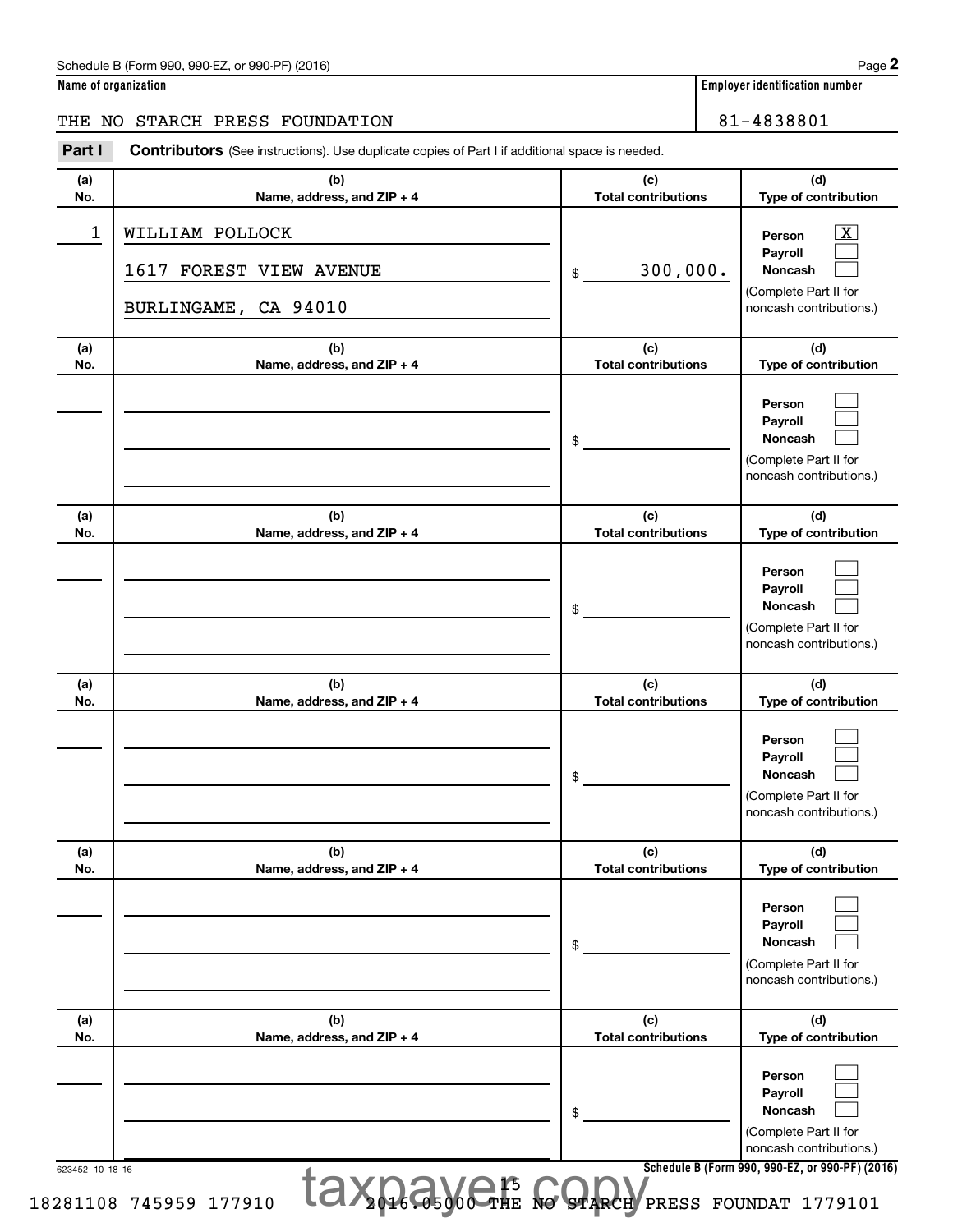## THE NO STARCH PRESS FOUNDATION | 81-4838801

Part II Noncash Property (See instructions). Use duplicate copies of Part II if additional space is needed.

| (a)<br>No.<br>from<br>Part I | (b)<br>Description of noncash property given | (c)<br>FMV (or estimate)<br>(See instructions) | (d)<br>Date received |
|------------------------------|----------------------------------------------|------------------------------------------------|----------------------|
|                              |                                              | $\frac{1}{2}$                                  |                      |
| (a)<br>No.<br>from<br>Part I | (b)<br>Description of noncash property given | (c)<br>FMV (or estimate)<br>(See instructions) | (d)<br>Date received |
|                              |                                              | \$                                             |                      |
| (a)<br>No.<br>from<br>Part I | (b)<br>Description of noncash property given | (c)<br>FMV (or estimate)<br>(See instructions) | (d)<br>Date received |
|                              |                                              | \$                                             |                      |
| (a)<br>No.<br>from<br>Part I | (b)<br>Description of noncash property given | (c)<br>FMV (or estimate)<br>(See instructions) | (d)<br>Date received |
|                              |                                              | \$                                             |                      |
| (a)<br>No.<br>from<br>Part I | (b)<br>Description of noncash property given | (c)<br>FMV (or estimate)<br>(See instructions) | (d)<br>Date received |
|                              |                                              | \$                                             |                      |
| (a)<br>No.<br>from<br>Part I | (b)<br>Description of noncash property given | (c)<br>FMV (or estimate)<br>(See instructions) | (d)<br>Date received |
|                              |                                              | \$                                             |                      |

**3**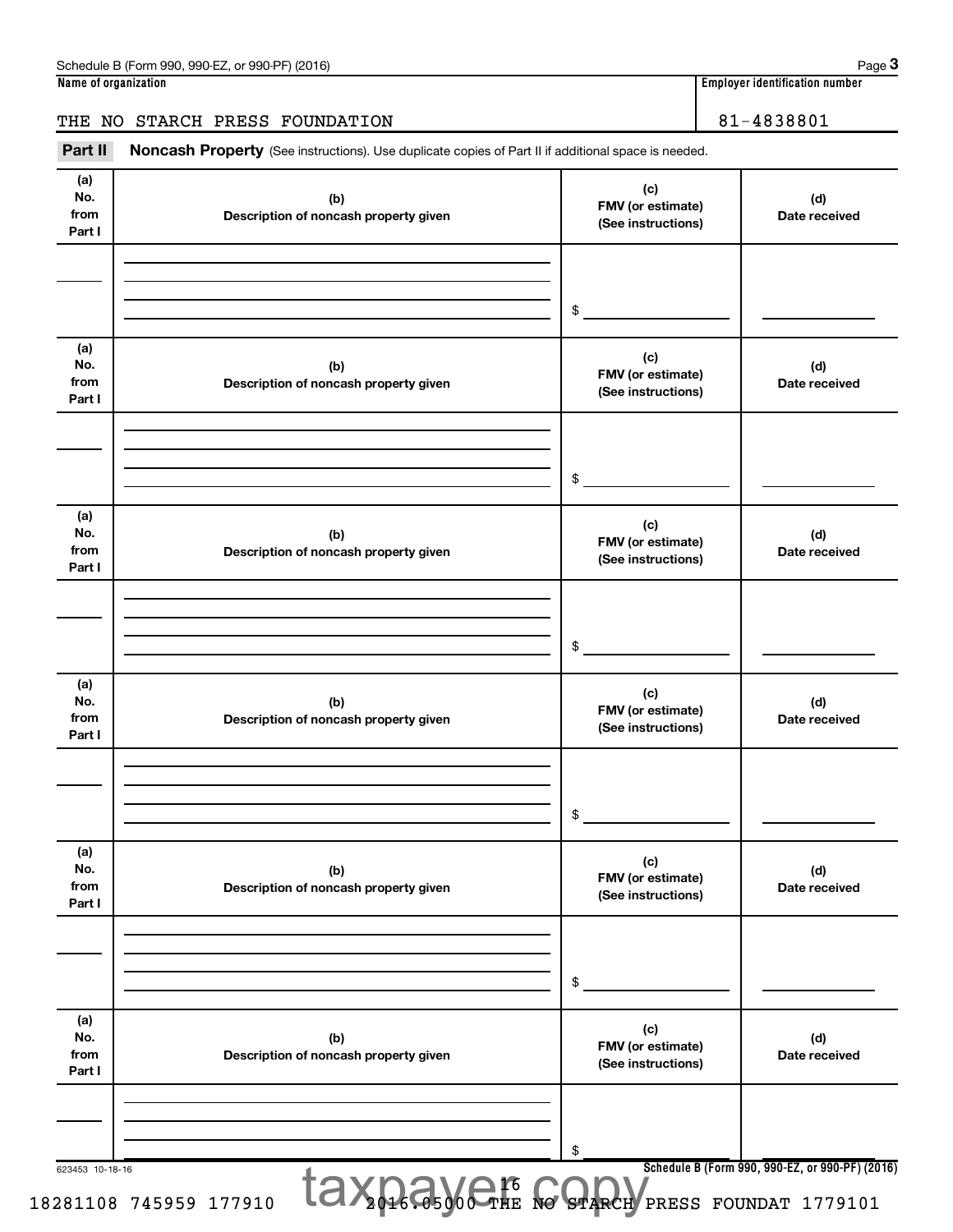|                                        | Schedule B (Form 990, 990-EZ, or 990-PF) (2016)                                                                                                                                                                                                                                                            |                      |                                                                                                                                                                     | Page 4 |  |  |  |
|----------------------------------------|------------------------------------------------------------------------------------------------------------------------------------------------------------------------------------------------------------------------------------------------------------------------------------------------------------|----------------------|---------------------------------------------------------------------------------------------------------------------------------------------------------------------|--------|--|--|--|
| Name of organization                   |                                                                                                                                                                                                                                                                                                            |                      | <b>Employer identification number</b>                                                                                                                               |        |  |  |  |
| THE NO<br>Part III                     | STARCH PRESS FOUNDATION<br>the year from any one contributor. Complete columns (a) through (e) and the following line entry. For organizations<br>completing Part III, enter the total of exclusively religious, charitable, etc., contributions of \$1,000 or less for the year. (Enter this info. once.) |                      | 81-4838801<br>Exclusively religious, charitable, etc., contributions to organizations described in section 501(c)(7), (8), or (10) that total more than \$1,000 for |        |  |  |  |
| (a) No.                                | Use duplicate copies of Part III if additional space is needed.                                                                                                                                                                                                                                            |                      |                                                                                                                                                                     |        |  |  |  |
| from<br>Part I                         | (b) Purpose of gift                                                                                                                                                                                                                                                                                        | (c) Use of gift      | (d) Description of how gift is held                                                                                                                                 |        |  |  |  |
|                                        | Transferee's name, address, and ZIP + 4                                                                                                                                                                                                                                                                    | (e) Transfer of gift | Relationship of transferor to transferee                                                                                                                            |        |  |  |  |
|                                        |                                                                                                                                                                                                                                                                                                            |                      |                                                                                                                                                                     |        |  |  |  |
| $\overline{a}$ ) No.<br>from<br>Part I | (b) Purpose of gift                                                                                                                                                                                                                                                                                        | (c) Use of gift      | (d) Description of how gift is held                                                                                                                                 |        |  |  |  |
|                                        | Transferee's name, address, and ZIP + 4                                                                                                                                                                                                                                                                    | (e) Transfer of gift | Relationship of transferor to transferee                                                                                                                            |        |  |  |  |
| $\overline{a}$ ) No.<br>from<br>Part I | (b) Purpose of gift                                                                                                                                                                                                                                                                                        | (c) Use of gift      | (d) Description of how gift is held                                                                                                                                 |        |  |  |  |
|                                        | Transferee's name, address, and ZIP + 4                                                                                                                                                                                                                                                                    | (e) Transfer of gift | Relationship of transferor to transferee                                                                                                                            |        |  |  |  |
| (a) No.                                |                                                                                                                                                                                                                                                                                                            |                      |                                                                                                                                                                     |        |  |  |  |
| from<br>Part I                         | (b) Purpose of gift                                                                                                                                                                                                                                                                                        | (c) Use of gift      | (d) Description of how gift is held                                                                                                                                 |        |  |  |  |
|                                        | (e) Transfer of gift                                                                                                                                                                                                                                                                                       |                      |                                                                                                                                                                     |        |  |  |  |
|                                        | Transferee's name, address, and ZIP + 4                                                                                                                                                                                                                                                                    |                      | Relationship of transferor to transferee                                                                                                                            |        |  |  |  |
| 623454 10-18-16                        | 281108 745959 177910                                                                                                                                                                                                                                                                                       | taxnay CHE to STARCH | Schedule B (Form 990, 990-EZ, or 990-PF) (2016)<br>PRESS FOUNDAT 1779101                                                                                            |        |  |  |  |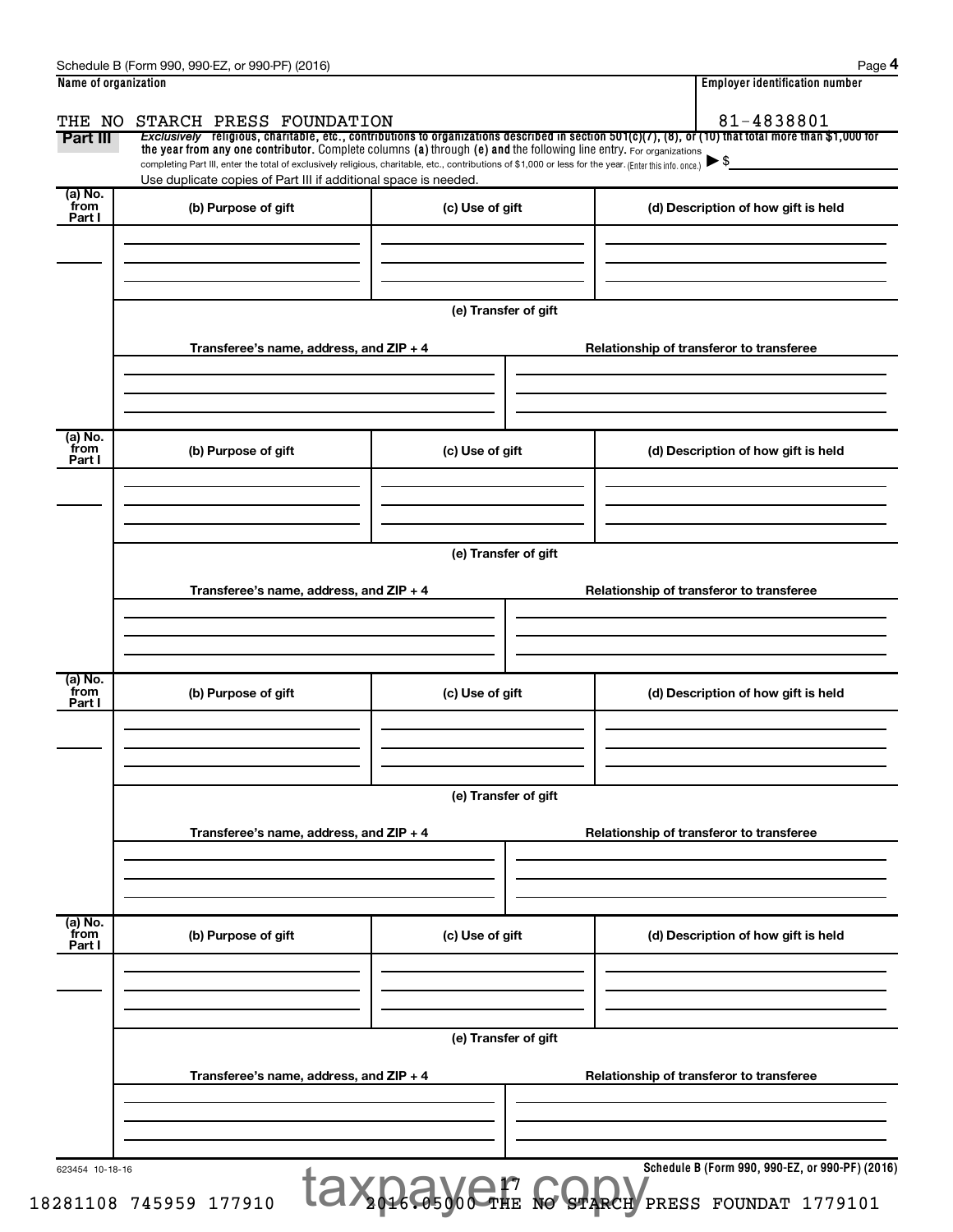| Form | 2220 |
|------|------|
|------|------|

# **2220 Underpayment of Estimated Tax by Corporations**

OMB No. 1545-0123

|      | Department of the Treasury<br>Internal Revenue Service<br>Information about Form 2220 and its separate instructions is at www.irs.gov/form2220.                                                                                                                                                                                                                                                               |    | Attach to the corporation's tax return. |     |    | $FORM 990-PF$                                       |    | 2016 |
|------|---------------------------------------------------------------------------------------------------------------------------------------------------------------------------------------------------------------------------------------------------------------------------------------------------------------------------------------------------------------------------------------------------------------|----|-----------------------------------------|-----|----|-----------------------------------------------------|----|------|
| Name | THE NO STARCH PRESS FOUNDATION                                                                                                                                                                                                                                                                                                                                                                                |    |                                         |     |    | <b>Employer identification number</b><br>81-4838801 |    |      |
|      | Note: Generally, the corporation isn't required to file Form 2220 (see Part II below for exceptions) because the IRS will figure any penalty owed and<br>bill the corporation. However, the corporation may still use Form 2220 to figure the penalty. If so, enter the amount from page 2, line 38 on the<br>estimated tax penalty line of the corporation's income tax return, but do not attach Form 2220. |    |                                         |     |    |                                                     |    |      |
|      | <b>Required Annual Payment</b><br>Part I                                                                                                                                                                                                                                                                                                                                                                      |    |                                         |     |    |                                                     |    |      |
|      | 1 Total tax (see instructions) manufacture contract to the contract of the contract of the contract of the contract of the contract of the contract of the contract of the contract of the contract of the contract of the con                                                                                                                                                                                |    |                                         |     |    |                                                     | 1  |      |
|      |                                                                                                                                                                                                                                                                                                                                                                                                               |    |                                         |     |    |                                                     |    |      |
|      | 2 a Personal holding company tax (Schedule PH (Form 1120), line 26) included on line 1 [1] [1]                                                                                                                                                                                                                                                                                                                |    |                                         |     | 2a |                                                     |    |      |
|      | b Look-back interest included on line 1 under section 460(b)(2) for completed long-term                                                                                                                                                                                                                                                                                                                       |    |                                         |     |    |                                                     |    |      |
|      | contracts or section 167(g) for depreciation under the income forecast method <i></i>                                                                                                                                                                                                                                                                                                                         |    |                                         |     | 2b |                                                     |    |      |
|      |                                                                                                                                                                                                                                                                                                                                                                                                               |    |                                         |     |    |                                                     |    |      |
|      | c Credit for federal tax paid on fuels (see instructions) with an according contained the Credit for federal tax                                                                                                                                                                                                                                                                                              |    |                                         |     | 2c |                                                     |    |      |
|      | d Total. Add lines 2a through 2c [11] March 20 [11] March 20 [11] March 20 [11] March 20 [11] March 20 [11] March 20 [11] March 20 [11] March 20 [11] March 20 [11] March 20 [11] March 20 [11] March 20 [11] March 20 [11] Ma                                                                                                                                                                                |    |                                         |     |    |                                                     | 2d |      |
|      | 3 Subtract line 2d from line 1. If the result is less than \$500, do not complete or file this form. The corporation                                                                                                                                                                                                                                                                                          |    |                                         |     |    |                                                     |    |      |
|      | doesn't owe the penalty communication control of the penalty control of the penalty control of the penalty control of the penalty control of the penalty control of the state of the state of the state of the state of the st                                                                                                                                                                                |    |                                         |     |    |                                                     | 3  |      |
|      | 4 Enter the tax shown on the corporation's 2015 income tax return. See instructions. Caution: If the tax is zero                                                                                                                                                                                                                                                                                              |    |                                         |     |    |                                                     |    |      |
|      |                                                                                                                                                                                                                                                                                                                                                                                                               |    |                                         |     |    |                                                     | 4  |      |
|      | 5 Required annual payment. Enter the smaller of line 3 or line 4. If the corporation is required to skip line 4.                                                                                                                                                                                                                                                                                              |    |                                         |     |    |                                                     |    |      |
|      |                                                                                                                                                                                                                                                                                                                                                                                                               |    |                                         |     |    |                                                     | 5  |      |
|      | <b>Reasons for Filing -</b> Check the boxes below that apply. If any boxes are checked, the corporation must file Form 2220<br>Part II                                                                                                                                                                                                                                                                        |    |                                         |     |    |                                                     |    |      |
|      | even if it doesn't owe a penalty. See instructions.                                                                                                                                                                                                                                                                                                                                                           |    |                                         |     |    |                                                     |    |      |
| 6    | The corporation is using the adjusted seasonal installment method.                                                                                                                                                                                                                                                                                                                                            |    |                                         |     |    |                                                     |    |      |
| 7    | The corporation is using the annualized income installment method.                                                                                                                                                                                                                                                                                                                                            |    |                                         |     |    |                                                     |    |      |
| 8    | The corporation is a "large corporation" figuring its first required installment based on the prior year's tax.                                                                                                                                                                                                                                                                                               |    |                                         |     |    |                                                     |    |      |
|      | Part III   Figuring the Underpayment                                                                                                                                                                                                                                                                                                                                                                          |    |                                         |     |    |                                                     |    |      |
|      |                                                                                                                                                                                                                                                                                                                                                                                                               |    | (a)                                     | (b) |    | (c)                                                 |    | (d)  |
| 9    | Installment due dates. Enter in columns (a) through                                                                                                                                                                                                                                                                                                                                                           |    |                                         |     |    |                                                     |    |      |
|      | (d) the 15th day of the 4th (Form 990-PF filers:<br>Use 5th month), 6th, 9th, and 12th months of the                                                                                                                                                                                                                                                                                                          | 9  |                                         |     |    |                                                     |    |      |
|      | 10 Required installments. If the box on line 6 and/or line 7                                                                                                                                                                                                                                                                                                                                                  |    |                                         |     |    |                                                     |    |      |
|      | above is checked, enter the amounts from Sch A, line 38. If                                                                                                                                                                                                                                                                                                                                                   |    |                                         |     |    |                                                     |    |      |
|      | the box on line 8 (but not 6 or 7) is checked, see instructions                                                                                                                                                                                                                                                                                                                                               |    |                                         |     |    |                                                     |    |      |
|      | for the amounts to enter. If none of these boxes are checked,                                                                                                                                                                                                                                                                                                                                                 |    |                                         |     |    |                                                     |    |      |
|      | enter 25% (0.25) of line 5 above in each column.                                                                                                                                                                                                                                                                                                                                                              | 10 |                                         |     |    |                                                     |    |      |
|      | 11 Estimated tax paid or credited for each period. For                                                                                                                                                                                                                                                                                                                                                        |    |                                         |     |    |                                                     |    |      |
|      | column (a) only, enter the amount from line 11 on line 15.                                                                                                                                                                                                                                                                                                                                                    |    |                                         |     |    |                                                     |    |      |
|      | See instructions                                                                                                                                                                                                                                                                                                                                                                                              | 11 |                                         |     |    |                                                     |    |      |
|      | Complete lines 12 through 18 of one column                                                                                                                                                                                                                                                                                                                                                                    |    |                                         |     |    |                                                     |    |      |
|      | before going to the next column.                                                                                                                                                                                                                                                                                                                                                                              |    |                                         |     |    |                                                     |    |      |
|      | 12 Enter amount, if any, from line 18 of the preceding column                                                                                                                                                                                                                                                                                                                                                 | 12 |                                         |     |    |                                                     |    |      |
|      |                                                                                                                                                                                                                                                                                                                                                                                                               | 13 |                                         |     |    |                                                     |    |      |
|      | 14 Add amounts on lines 16 and 17 of the preceding column                                                                                                                                                                                                                                                                                                                                                     | 14 |                                         |     |    |                                                     |    |      |
|      | 15 Subtract line 14 from line 13. If zero or less, enter -0-                                                                                                                                                                                                                                                                                                                                                  | 15 |                                         |     |    |                                                     |    |      |
|      | 16 If the amount on line 15 is zero, subtract line 13 from line                                                                                                                                                                                                                                                                                                                                               |    |                                         |     |    |                                                     |    |      |
|      |                                                                                                                                                                                                                                                                                                                                                                                                               | 16 |                                         |     |    |                                                     |    |      |
|      | 17 Underpayment. If line 15 is less than or equal to line 10,                                                                                                                                                                                                                                                                                                                                                 |    |                                         |     |    |                                                     |    |      |
|      | subtract line 15 from line 10. Then go to line 12 of the next                                                                                                                                                                                                                                                                                                                                                 |    |                                         |     |    |                                                     |    |      |
|      |                                                                                                                                                                                                                                                                                                                                                                                                               | 17 |                                         |     |    |                                                     |    |      |
|      | 18 Overpayment. If line 10 is less than line 15, subtract line 10                                                                                                                                                                                                                                                                                                                                             |    |                                         |     |    |                                                     |    |      |

**18**

*Go to Part IV on page 2 to figure the penalty. Do not go to Part IV if there are no entries on line 17 - no penalty is owed.*

**For Paperwork Reduction Act Notice, see separate instructions.** LHA

from line 15. Then go to line 12 of the next column

Form  $2220(2016)$ 

612801 01-20-17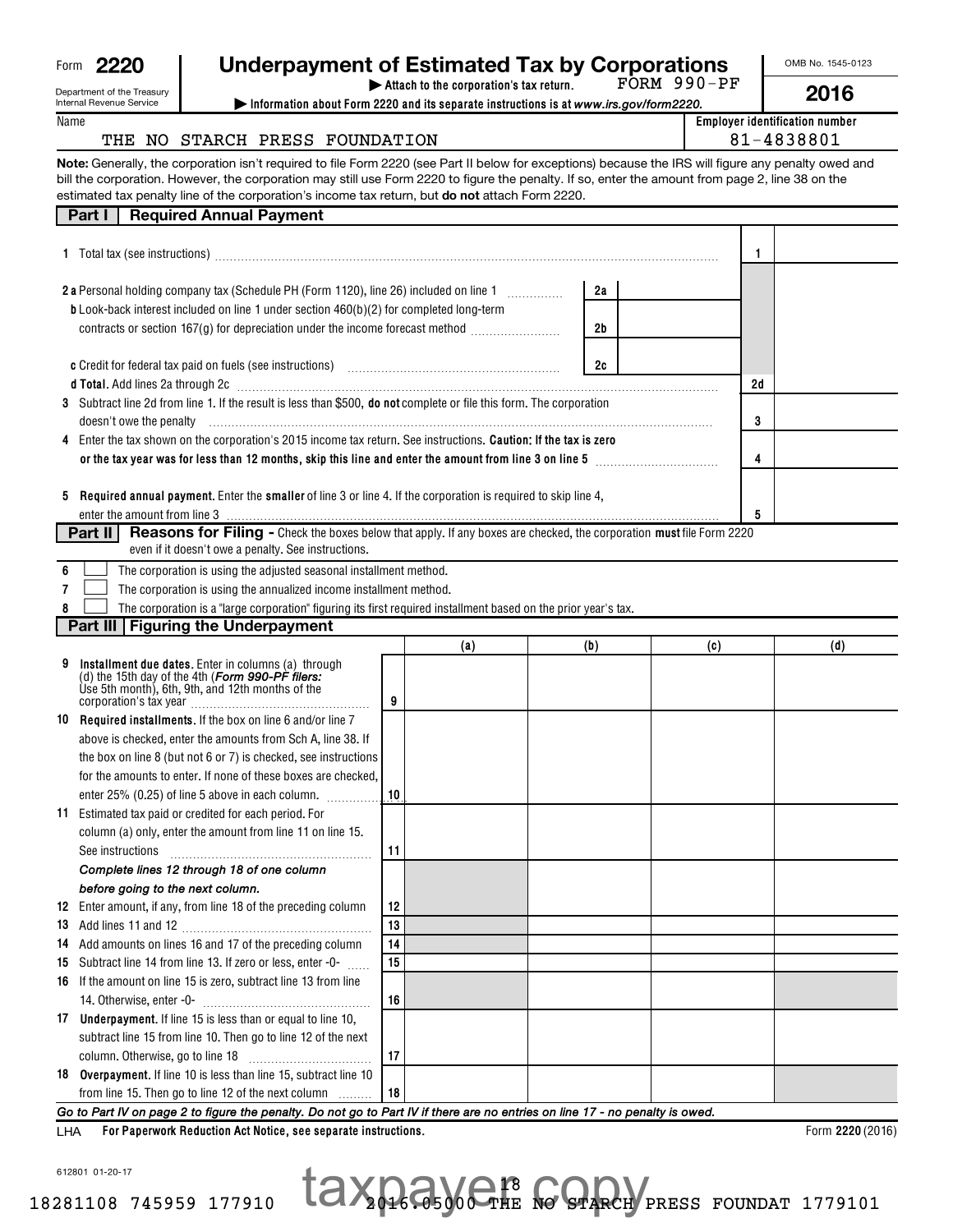### **Part IV** Figuring the Penalty

|                                                                                                                                                                                                                                                                                                                                           |                      | (a) | (b) | (c)       | (d) |
|-------------------------------------------------------------------------------------------------------------------------------------------------------------------------------------------------------------------------------------------------------------------------------------------------------------------------------------------|----------------------|-----|-----|-----------|-----|
| <b>19</b> Enter the date of payment or the 15th day of the 4th month<br>after the close of the tax year, whichever is earlier.<br>(C Corporations with tax years ending June 30<br>and S corporations: Use 3rd month instead of 4th month.<br>Form 990-PF and Form 990-T filers: Use 5th month<br>instead of 4th month.) See instructions | 19                   |     |     |           |     |
| 20 Number of days from due date of installment on line 9 to the                                                                                                                                                                                                                                                                           |                      |     |     |           |     |
| date shown on line 19                                                                                                                                                                                                                                                                                                                     | 20                   |     |     |           |     |
| 21 Number of days on line 20 after 4/15/2016 and before 7/1/2016                                                                                                                                                                                                                                                                          | 21                   |     |     |           |     |
| 22 Underpayment on line 17 x Number of days on line 21 x 4% (0.04)                                                                                                                                                                                                                                                                        | 22                   | \$  | \$  | \$        | \$  |
| 23 Number of days on line 20 after 06/30/2016 and before 10/1/2016 $\ldots$                                                                                                                                                                                                                                                               | 23                   |     |     |           |     |
| 24 Underpayment on line 17 x Number of days on line 23 x 4% (0.04)<br>366                                                                                                                                                                                                                                                                 | 24                   | \$  | \$  | \$        | \$  |
| 25 Number of days on line 20 after 9/30/2016 and before 1/1/2017                                                                                                                                                                                                                                                                          | 25                   |     |     |           |     |
| 26 Underpayment on line 17 x Number of days on line 25 x 4% (0.04)<br>366                                                                                                                                                                                                                                                                 | 26                   | \$  | \$  | \$        | \$  |
| 27 Number of days on line 20 after 12/31/2016 and before 4/1/2017                                                                                                                                                                                                                                                                         | 27                   |     |     |           |     |
| 28 Underpayment on line 17 x Number of days on line 27 x 4% (0.04)<br>365                                                                                                                                                                                                                                                                 | 28                   | \$  | \$  | \$        | \$  |
| 29 Number of days on line 20 after 3/31/2017 and before $7/1/2017$                                                                                                                                                                                                                                                                        | 29                   |     |     |           |     |
| <b>30</b> Underpayment on line 17 x Number of days on line 29 x $*$ %<br>365                                                                                                                                                                                                                                                              | 30   \$              |     | \$  | \$        | \$  |
| 31 Number of days on line 20 after 6/30/2017 and before 10/1/2017                                                                                                                                                                                                                                                                         | 31                   |     |     |           |     |
| 32 Underpayment on line 17 x Number of days on line 31 x $*$ %<br>365                                                                                                                                                                                                                                                                     | 32   \$              |     | \$  | \$        | \$  |
| 33 Number of days on line 20 after $9/30/2017$ and before $1/1/2018$                                                                                                                                                                                                                                                                      | 33                   |     |     |           |     |
| 34 Underpayment on line 17 x Number of days on line 33 x $*$ %<br>365                                                                                                                                                                                                                                                                     | 34                   | \$  | \$  | \$        | \$  |
| 35 Number of days on line 20 after 12/31/2017 and before 3/16/2018                                                                                                                                                                                                                                                                        | 35                   |     |     |           |     |
| 36 Underpayment on line 17 x Number of days on line 35 x $*$ %<br>.<br>365                                                                                                                                                                                                                                                                | $36 \mid$ \$         |     | \$  | \$        | \$  |
| 37 Add lines 22, 24, 26, 28, 30, 32, 34, and 36                                                                                                                                                                                                                                                                                           | $37$ \ $\frac{6}{3}$ |     | \$  | \$        | \$  |
| 38 Penalty. Add columns (a) through (d) of line 37. Enter the total here and on Form 1120, line 33;                                                                                                                                                                                                                                       |                      |     |     |           |     |
|                                                                                                                                                                                                                                                                                                                                           |                      |     |     | $38  $ \$ | 0.  |
| * Use the penalty interest rate for each calendar quarter, which the IRS will determine during the first month in the preceding quarter.                                                                                                                                                                                                  |                      |     |     |           |     |
|                                                                                                                                                                                                                                                                                                                                           |                      |     |     |           |     |

information on the Internet, access the IRS website at **www.irs.gov.** You can also call 1-800-829-4933 to get interest rate information. These rates are published quarterly in an IRS News Release and in a revenue ruling in the Internal Revenue Bulletin. To obtain this

**2220**  Form (2016)

612802 01-20-17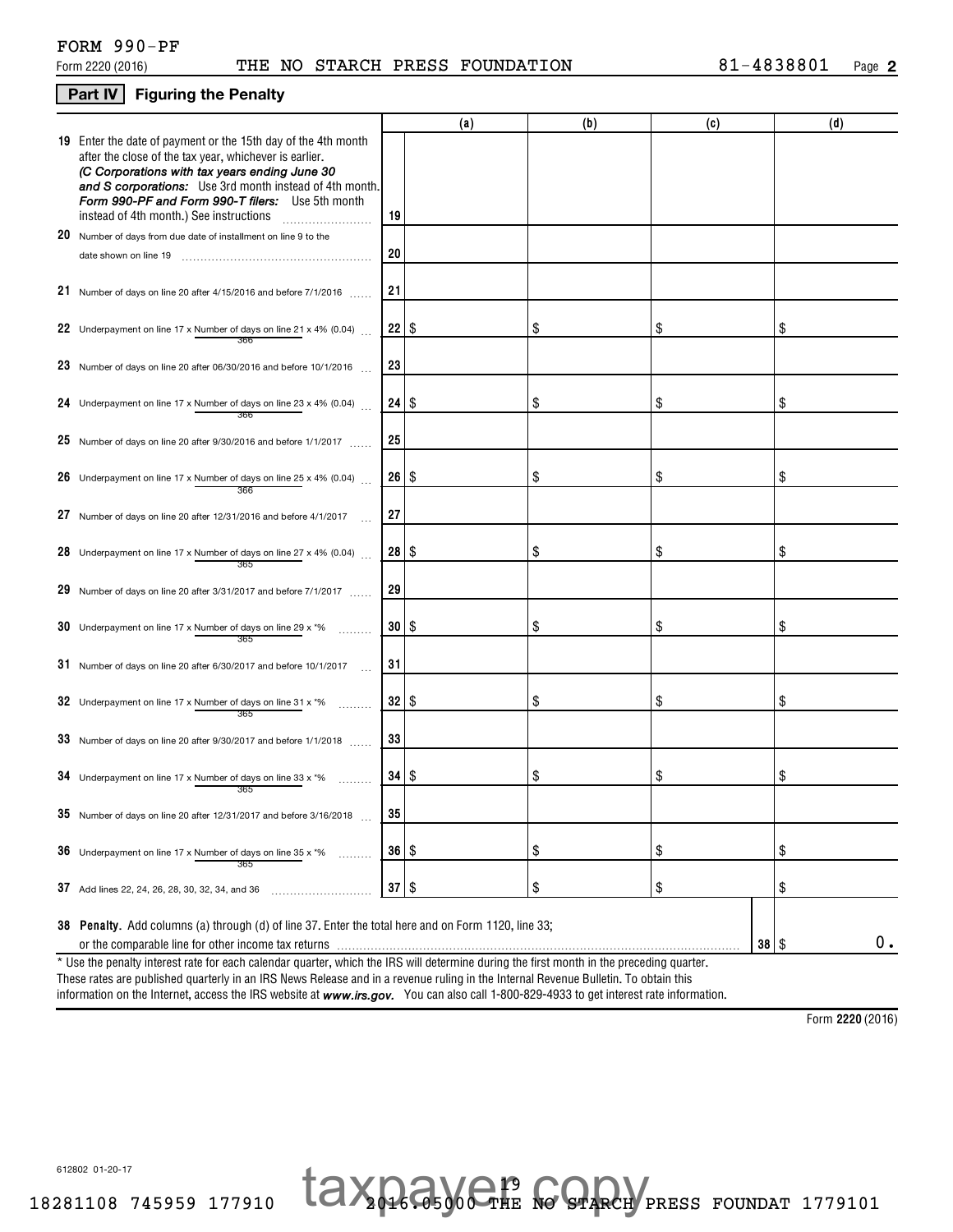| 8868<br>Form |
|--------------|
|--------------|

Department of the Treasury Internal Revenue Service

# (Rev. January 2017) **Exempt Organization Return** and  $\overline{\text{C}}$  OMB No. 1545-1709 Form **8868** Application for Automatic Extension of Time To File an<br>**Exempt Organization Beturn**<br>Frempt Organization Beturn

**| File a separate application for each return.**

**Information about Form 8868 and its instructions is at www.irs.gov/form8868.** 

Electronic filing (e-file). You can electronically file Form 8868 to request a 6-month automatic extension of time to file any of the filing of this form, visit www.irs.gov/efile, click on Charities & Non-Profits, and click on e-file for Charities and Non-Profits. forms listed below with the exception of Form 8870, Information Return for Transfers Associated With Certain Personal Benefit Contracts, for which an extension request must be sent to the IRS in paper format (see instructions). For more details on the electronic

## **Automatic 6-Month Extension of Time.** Only submit original (no copies needed).

All corporations required to file an income tax return other than Form 990-T (including 1120-C filers), partnerships, REMICs, and trusts must use Form 7004 to request an extension of time to file income tax returns.

|                                                                                                                                         |                                                                                                                                                                                                                                                                                                                                                                                                                                                                                                                                                                                                                                                                           |        |                                                                                                                                                                                             |              | enter mer o raentnying namber            |                         |  |  |  |  |
|-----------------------------------------------------------------------------------------------------------------------------------------|---------------------------------------------------------------------------------------------------------------------------------------------------------------------------------------------------------------------------------------------------------------------------------------------------------------------------------------------------------------------------------------------------------------------------------------------------------------------------------------------------------------------------------------------------------------------------------------------------------------------------------------------------------------------------|--------|---------------------------------------------------------------------------------------------------------------------------------------------------------------------------------------------|--------------|------------------------------------------|-------------------------|--|--|--|--|
| Type or                                                                                                                                 | Name of exempt organization or other filer, see instructions.<br>Employer identification number (EIN) or                                                                                                                                                                                                                                                                                                                                                                                                                                                                                                                                                                  |        |                                                                                                                                                                                             |              |                                          |                         |  |  |  |  |
| print                                                                                                                                   |                                                                                                                                                                                                                                                                                                                                                                                                                                                                                                                                                                                                                                                                           |        |                                                                                                                                                                                             |              |                                          |                         |  |  |  |  |
| File by the                                                                                                                             | 81-4838801<br>THE NO STARCH PRESS FOUNDATION                                                                                                                                                                                                                                                                                                                                                                                                                                                                                                                                                                                                                              |        |                                                                                                                                                                                             |              |                                          |                         |  |  |  |  |
| due date for<br>filing your<br>return. See                                                                                              | Number, street, and room or suite no. If a P.O. box, see instructions.<br>Social security number (SSN)<br>245 8TH STREET                                                                                                                                                                                                                                                                                                                                                                                                                                                                                                                                                  |        |                                                                                                                                                                                             |              |                                          |                         |  |  |  |  |
| instructions.<br>City, town or post office, state, and ZIP code. For a foreign address, see instructions.<br>SAN FRANCISCO, CA<br>94103 |                                                                                                                                                                                                                                                                                                                                                                                                                                                                                                                                                                                                                                                                           |        |                                                                                                                                                                                             |              |                                          |                         |  |  |  |  |
|                                                                                                                                         | Enter the Return Code for the return that this application is for (file a separate application for each return)                                                                                                                                                                                                                                                                                                                                                                                                                                                                                                                                                           |        |                                                                                                                                                                                             |              |                                          | $\overline{0}$<br>4     |  |  |  |  |
| Application                                                                                                                             |                                                                                                                                                                                                                                                                                                                                                                                                                                                                                                                                                                                                                                                                           | Return | <b>Application</b>                                                                                                                                                                          |              |                                          | Return                  |  |  |  |  |
| Is For                                                                                                                                  |                                                                                                                                                                                                                                                                                                                                                                                                                                                                                                                                                                                                                                                                           | Code   | Is For                                                                                                                                                                                      |              |                                          | Code                    |  |  |  |  |
|                                                                                                                                         | Form 990 or Form 990-EZ                                                                                                                                                                                                                                                                                                                                                                                                                                                                                                                                                                                                                                                   | 01     | Form 990-T (corporation)                                                                                                                                                                    |              |                                          | 07                      |  |  |  |  |
| Form 990-BL                                                                                                                             |                                                                                                                                                                                                                                                                                                                                                                                                                                                                                                                                                                                                                                                                           | 02     | Form 1041-A                                                                                                                                                                                 |              |                                          | 08                      |  |  |  |  |
|                                                                                                                                         | Form 4720 (individual)                                                                                                                                                                                                                                                                                                                                                                                                                                                                                                                                                                                                                                                    | 03     | Form 4720 (other than individual)                                                                                                                                                           |              |                                          | 09                      |  |  |  |  |
| Form 990-PF                                                                                                                             |                                                                                                                                                                                                                                                                                                                                                                                                                                                                                                                                                                                                                                                                           | 04     | Form 5227                                                                                                                                                                                   |              |                                          | 10                      |  |  |  |  |
|                                                                                                                                         | Form 990-T (sec. 401(a) or 408(a) trust)                                                                                                                                                                                                                                                                                                                                                                                                                                                                                                                                                                                                                                  | 05     | Form 6069                                                                                                                                                                                   |              |                                          | 11                      |  |  |  |  |
|                                                                                                                                         | Form 990-T (trust other than above)                                                                                                                                                                                                                                                                                                                                                                                                                                                                                                                                                                                                                                       | 06     | Form 8870                                                                                                                                                                                   |              |                                          | 12                      |  |  |  |  |
| $box \blacktriangleright$ 1<br>1.<br>$\mathbf{2}$                                                                                       | Telephone No. $\triangleright$ 415-863-9900<br>If this is for a Group Return, enter the organization's four digit Group Exemption Number (GEN) [If this is for the whole group, check this<br>. If it is for part of the group, check this box $\blacktriangleright$<br>I request an automatic 6-month extension of time until<br>for the organization named above. The extension is for the organization's return for:<br>$\Box$ calendar year<br>or<br>$\blacktriangleright$ $\boxed{\text{X}}$ tax year beginning DEC 17, 2016 , and ending DEC 31, 2016<br>If the tax year entered in line 1 is for less than 12 months, check reason:<br>Change in accounting period |        | Fax No. $\triangleright$ 415-863-9950<br>and attach a list with the names and EINs of all members the extension is for.<br>NOVEMBER 15, 2017<br>$\lfloor \texttt{X} \rfloor$ Initial return | Final return | , to file the exempt organization return |                         |  |  |  |  |
| За                                                                                                                                      | If this application is for Forms 990-BL, 990-PF, 990-T, 4720, or 6069, enter the tentative tax, less any                                                                                                                                                                                                                                                                                                                                                                                                                                                                                                                                                                  |        |                                                                                                                                                                                             |              |                                          |                         |  |  |  |  |
|                                                                                                                                         | nonrefundable credits. See instructions.                                                                                                                                                                                                                                                                                                                                                                                                                                                                                                                                                                                                                                  |        |                                                                                                                                                                                             | За           | \$                                       | 0.                      |  |  |  |  |
| b                                                                                                                                       | If this application is for Forms 990-PF, 990-T, 4720, or 6069, enter any refundable credits and                                                                                                                                                                                                                                                                                                                                                                                                                                                                                                                                                                           |        |                                                                                                                                                                                             |              |                                          |                         |  |  |  |  |
|                                                                                                                                         | estimated tax payments made. Include any prior year overpayment allowed as a credit.                                                                                                                                                                                                                                                                                                                                                                                                                                                                                                                                                                                      |        |                                                                                                                                                                                             | 3b           | \$                                       | 0.                      |  |  |  |  |
| с                                                                                                                                       | Balance due. Subtract line 3b from line 3a. Include your payment with this form, if required,                                                                                                                                                                                                                                                                                                                                                                                                                                                                                                                                                                             |        |                                                                                                                                                                                             |              |                                          |                         |  |  |  |  |
|                                                                                                                                         | by using EFTPS (Electronic Federal Tax Payment System). See instructions.                                                                                                                                                                                                                                                                                                                                                                                                                                                                                                                                                                                                 |        |                                                                                                                                                                                             | Зc           |                                          | 0.                      |  |  |  |  |
| instructions.                                                                                                                           | Caution: If you are going to make an electronic funds withdrawal (direct debit) with this Form 8868, see Form 8453-EO and Form 8879-EO for payment                                                                                                                                                                                                                                                                                                                                                                                                                                                                                                                        |        |                                                                                                                                                                                             |              |                                          |                         |  |  |  |  |
| LHA                                                                                                                                     | For Privacy Act and Paperwork Reduction Act Notice, see instructions.                                                                                                                                                                                                                                                                                                                                                                                                                                                                                                                                                                                                     |        |                                                                                                                                                                                             |              |                                          | Form 8868 (Rev. 1-2017) |  |  |  |  |

20

623841 01-11-17

**Enter filer's identifying number**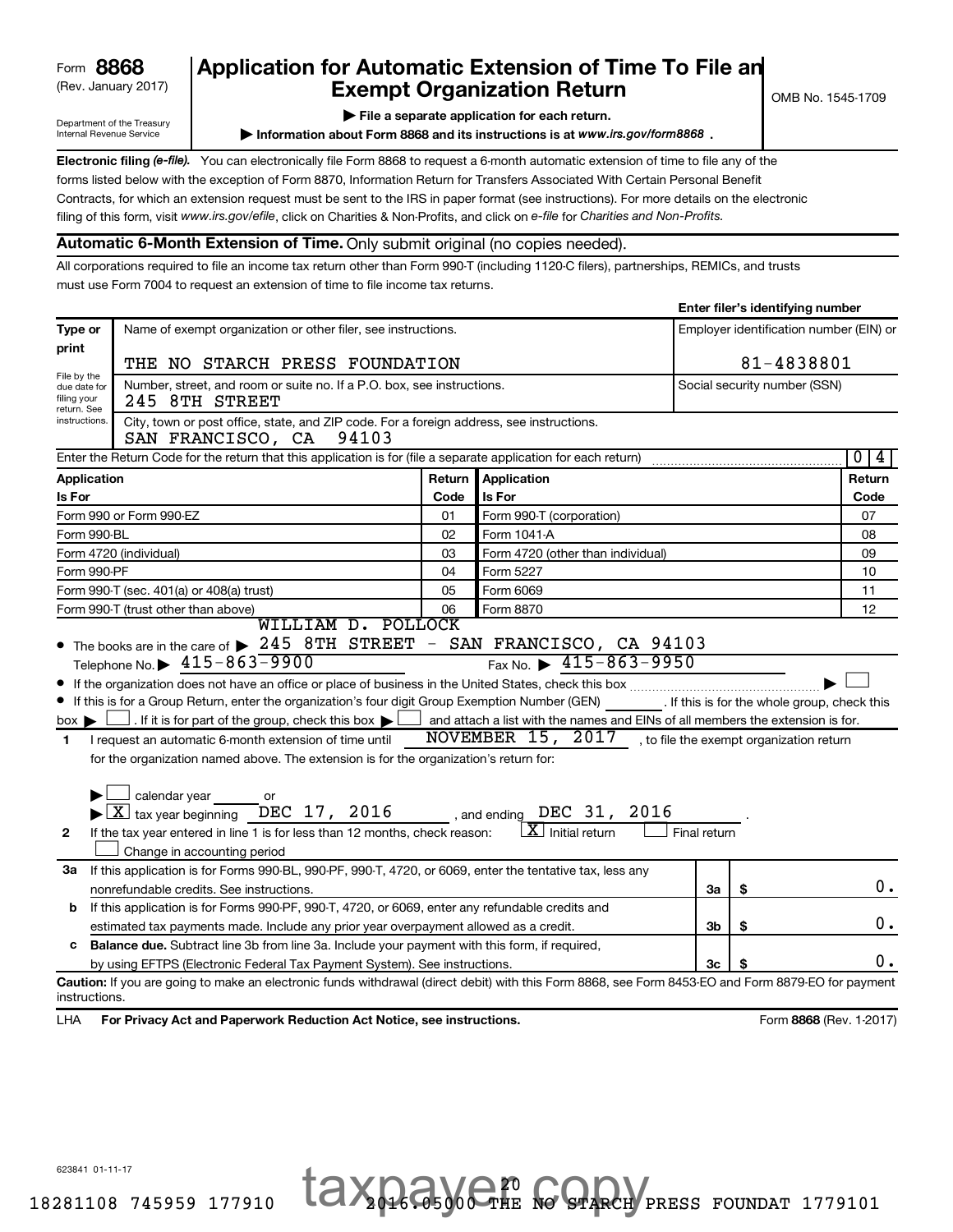# **2016 TAX RETURN FILING INSTRUCTIONS**

CALIFORNIA FORM 199

## **FOR THE YEAR ENDING**

December 31, 2016

| The No Starch Press Foundation<br>245 8th Street<br>San Francisco, CA 94103<br>MARCUM LLP<br>111 W ST JOHN ST SUITE 1010<br>SAN JOSE, CA 95113<br>Not Applicable |
|------------------------------------------------------------------------------------------------------------------------------------------------------------------|
|                                                                                                                                                                  |
|                                                                                                                                                                  |
|                                                                                                                                                                  |
|                                                                                                                                                                  |
|                                                                                                                                                                  |
|                                                                                                                                                                  |
|                                                                                                                                                                  |
|                                                                                                                                                                  |
|                                                                                                                                                                  |
|                                                                                                                                                                  |
| \$ 10.00<br>Total tax                                                                                                                                            |
| 0.00<br>Less: payments and credits                                                                                                                               |
| $\overline{0.00}$<br>Plus: other amount                                                                                                                          |
| $\begin{array}{c} 0.00 \end{array}$<br>Plus: interest and penalties<br>\$ 10.00<br>Balance due                                                                   |
|                                                                                                                                                                  |
| \$ 0.00<br>Credited to your estimated tax                                                                                                                        |
| $\begin{array}{c} 0.00 \end{array}$<br>Other amount                                                                                                              |
| \$ 0.00<br>Refunded to you                                                                                                                                       |
| Franchise Tax Board                                                                                                                                              |
|                                                                                                                                                                  |
|                                                                                                                                                                  |
| This return has been prepared for electronic filing. After you                                                                                                   |
| have reviewed your return for completeness and accuracy,<br>please sign, date and return Form 8453-EO to our office. We                                          |
| will then transmit your return electronically to the FTB. Do                                                                                                     |
| not mail the paper copy of the return to the FTB.                                                                                                                |
|                                                                                                                                                                  |
|                                                                                                                                                                  |
| Not Applicable                                                                                                                                                   |
| Your payment should be made as instructed below on or before                                                                                                     |
| November 15, 2017.                                                                                                                                               |
|                                                                                                                                                                  |
| order for \$10.00, payable to Franchise Tax Board.                                                                                                               |
|                                                                                                                                                                  |
|                                                                                                                                                                  |
| Sacramento CA 94257-0531                                                                                                                                         |
|                                                                                                                                                                  |
|                                                                                                                                                                  |
|                                                                                                                                                                  |
| Separately mail California Form FTB 3586 with a check or money<br>Mail to:<br>Franchise Tax Board<br>PO BOX 942857                                               |
|                                                                                                                                                                  |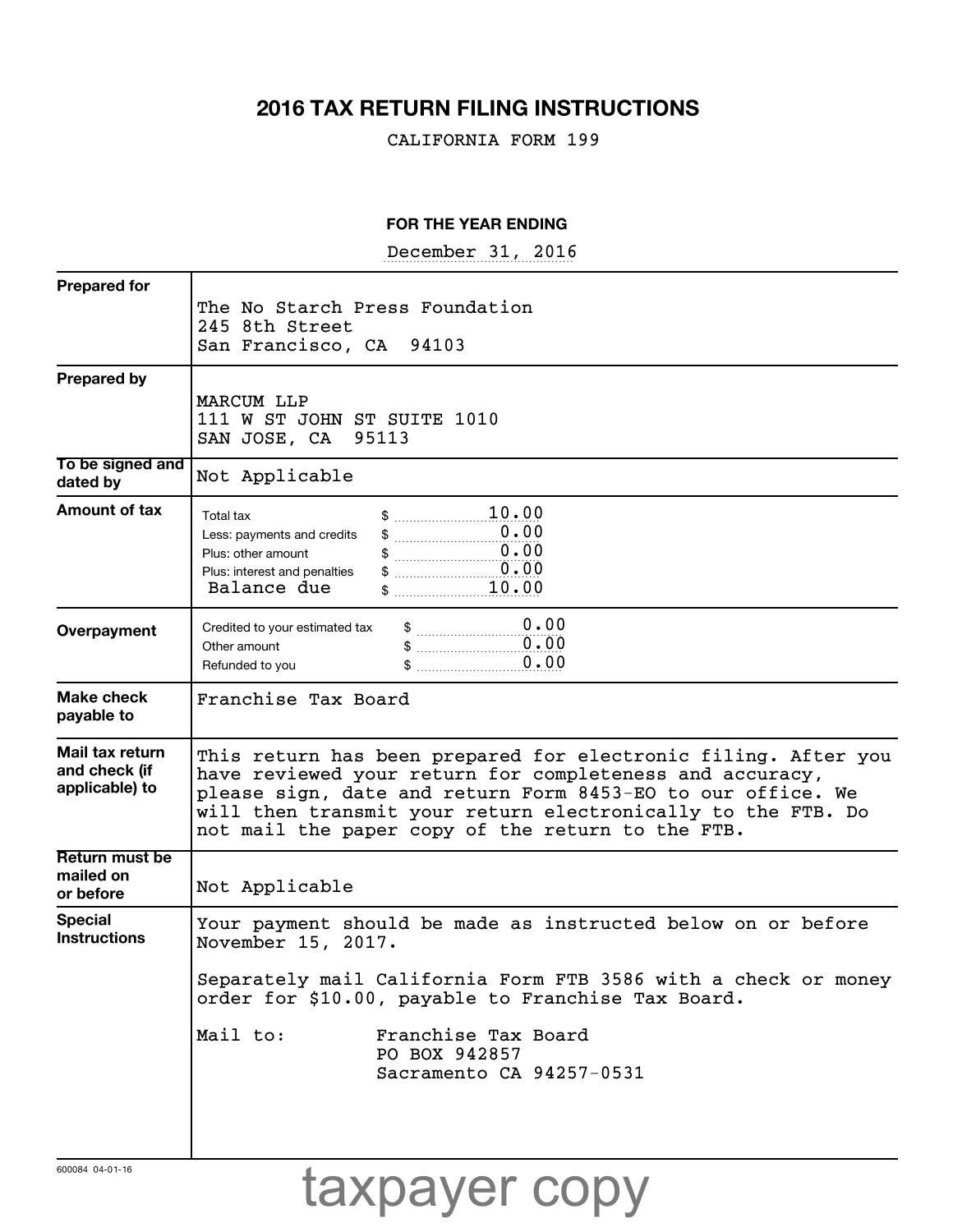| TAXABLE YEAR<br>2016            |                                            | California e-file Return Authorization for<br><b>Exempt Organizations</b>                                                                                                                                                                                                                                                                                                                                                                                                                                                                                                                                                                                                                                                                                                                                                                                                                                                                                                                                                                                                                                                                                                                                                                                                                                                                                                                                                                            |                         |                    |                       |                                 |             |                      | <b>FORM</b><br>8453-EO |
|---------------------------------|--------------------------------------------|------------------------------------------------------------------------------------------------------------------------------------------------------------------------------------------------------------------------------------------------------------------------------------------------------------------------------------------------------------------------------------------------------------------------------------------------------------------------------------------------------------------------------------------------------------------------------------------------------------------------------------------------------------------------------------------------------------------------------------------------------------------------------------------------------------------------------------------------------------------------------------------------------------------------------------------------------------------------------------------------------------------------------------------------------------------------------------------------------------------------------------------------------------------------------------------------------------------------------------------------------------------------------------------------------------------------------------------------------------------------------------------------------------------------------------------------------|-------------------------|--------------------|-----------------------|---------------------------------|-------------|----------------------|------------------------|
| <b>Exempt Organization name</b> |                                            |                                                                                                                                                                                                                                                                                                                                                                                                                                                                                                                                                                                                                                                                                                                                                                                                                                                                                                                                                                                                                                                                                                                                                                                                                                                                                                                                                                                                                                                      |                         |                    |                       |                                 |             | Identifying number   |                        |
| THE                             |                                            | NO STARCH PRESS FOUNDATION                                                                                                                                                                                                                                                                                                                                                                                                                                                                                                                                                                                                                                                                                                                                                                                                                                                                                                                                                                                                                                                                                                                                                                                                                                                                                                                                                                                                                           |                         |                    |                       |                                 |             | 81-4838801           |                        |
| Part I                          |                                            | Electronic Return Information (whole dollars only)                                                                                                                                                                                                                                                                                                                                                                                                                                                                                                                                                                                                                                                                                                                                                                                                                                                                                                                                                                                                                                                                                                                                                                                                                                                                                                                                                                                                   |                         |                    |                       |                                 |             |                      |                        |
| 1                               | Total gross receipts (Form 199, line 4)    |                                                                                                                                                                                                                                                                                                                                                                                                                                                                                                                                                                                                                                                                                                                                                                                                                                                                                                                                                                                                                                                                                                                                                                                                                                                                                                                                                                                                                                                      |                         |                    |                       |                                 |             | $\mathbf 1$          | 300,000.00             |
| 2                               | Total gross income (Form 199, line 8)      |                                                                                                                                                                                                                                                                                                                                                                                                                                                                                                                                                                                                                                                                                                                                                                                                                                                                                                                                                                                                                                                                                                                                                                                                                                                                                                                                                                                                                                                      |                         |                    |                       |                                 |             | $2^{\circ}$          | 300,000.00             |
| 3                               |                                            |                                                                                                                                                                                                                                                                                                                                                                                                                                                                                                                                                                                                                                                                                                                                                                                                                                                                                                                                                                                                                                                                                                                                                                                                                                                                                                                                                                                                                                                      |                         |                    |                       |                                 |             |                      | 00                     |
| Part II                         |                                            | Settle Your Account Electronically for Taxable Year 2016                                                                                                                                                                                                                                                                                                                                                                                                                                                                                                                                                                                                                                                                                                                                                                                                                                                                                                                                                                                                                                                                                                                                                                                                                                                                                                                                                                                             |                         |                    |                       |                                 |             |                      |                        |
| 4                               | Electronic funds withdrawal                | 4a Amount                                                                                                                                                                                                                                                                                                                                                                                                                                                                                                                                                                                                                                                                                                                                                                                                                                                                                                                                                                                                                                                                                                                                                                                                                                                                                                                                                                                                                                            |                         |                    |                       | 4b Withdrawal date (mm/dd/yyyy) |             |                      |                        |
| Part III                        |                                            | <b>Banking Information</b> (Have you verified the exempt organization's banking information?)                                                                                                                                                                                                                                                                                                                                                                                                                                                                                                                                                                                                                                                                                                                                                                                                                                                                                                                                                                                                                                                                                                                                                                                                                                                                                                                                                        |                         |                    |                       |                                 |             |                      |                        |
| 5 Routing number                |                                            |                                                                                                                                                                                                                                                                                                                                                                                                                                                                                                                                                                                                                                                                                                                                                                                                                                                                                                                                                                                                                                                                                                                                                                                                                                                                                                                                                                                                                                                      |                         |                    |                       |                                 |             |                      |                        |
| 6 Account number                |                                            |                                                                                                                                                                                                                                                                                                                                                                                                                                                                                                                                                                                                                                                                                                                                                                                                                                                                                                                                                                                                                                                                                                                                                                                                                                                                                                                                                                                                                                                      |                         | 7 Type of account: |                       | Checking                        |             | Savings              |                        |
| Part IV                         | <b>Declaration of Officer</b>              |                                                                                                                                                                                                                                                                                                                                                                                                                                                                                                                                                                                                                                                                                                                                                                                                                                                                                                                                                                                                                                                                                                                                                                                                                                                                                                                                                                                                                                                      |                         |                    |                       |                                 |             |                      |                        |
| on line 4a.                     |                                            | I authorize the exempt organization's account to be settled as designated in Part II. If I check Part II, Box 4, I authorize an electronic funds withdrawal for the amount listed                                                                                                                                                                                                                                                                                                                                                                                                                                                                                                                                                                                                                                                                                                                                                                                                                                                                                                                                                                                                                                                                                                                                                                                                                                                                    |                         |                    |                       |                                 |             |                      |                        |
|                                 |                                            | transmitter, or intermediate service provider and the amounts in Part I above agree with the amounts on the corresponding lines of the exempt organization's 2016<br>California electronic return. To the best of my knowledge and belief, the exempt organization's return is true, correct, and complete. If the exempt organization is filing<br>a balance due return, I understand that if the Franchise Tax Board (FTB) does not receive full and timely payment of the exempt organization's fee liability, the exempt<br>organization will remain liable for the fee liability and all applicable interest and penalties. I authorize the exempt organization return and accompanying schedules and<br>statements be transmitted to the FTB by the ERO, transmitter, or intermediate service provider. If the processing of the exempt organization's return or refund is<br>delayed, I authorize the FTB to disclose to the ERO or intermediate service provider the reason(s) for the delay.                                                                                                                                                                                                                                                                                                                                                                                                                                                |                         |                    |                       |                                 |             |                      |                        |
| Sign                            |                                            |                                                                                                                                                                                                                                                                                                                                                                                                                                                                                                                                                                                                                                                                                                                                                                                                                                                                                                                                                                                                                                                                                                                                                                                                                                                                                                                                                                                                                                                      |                         | <b>PRESIDENT</b>   |                       |                                 |             |                      |                        |
| Here                            | Signature of officer                       |                                                                                                                                                                                                                                                                                                                                                                                                                                                                                                                                                                                                                                                                                                                                                                                                                                                                                                                                                                                                                                                                                                                                                                                                                                                                                                                                                                                                                                                      | Date                    | Title              |                       |                                 |             |                      |                        |
|                                 |                                            |                                                                                                                                                                                                                                                                                                                                                                                                                                                                                                                                                                                                                                                                                                                                                                                                                                                                                                                                                                                                                                                                                                                                                                                                                                                                                                                                                                                                                                                      |                         |                    |                       |                                 |             |                      |                        |
| Part V                          |                                            | Declaration of Electronic Return Originator (ERO) and Paid Preparer.<br>I declare that I have reviewed the above exempt organization's return and that the entries on form FTB 8453-EO are complete and correct to the best of my knowledge. (If I<br>am only an intermediate service provider, I understand that I am not responsible for reviewing the exempt organization's return. I declare, however, that form FTB 8453-EO<br>accurately reflects the data on the return.) I have obtained the organization officer's signature on form FTB 8453-EO before transmitting this return to the FTB; I have<br>provided the organization officer with a copy of all forms and information that I will file with the FTB, and I have followed all other requirements described in FTB Pub.<br>1345, 2016 e-file Handbook for Authorized e-file Providers. I will keep form FTB 8453-EO on file for four years from the due date of the return or four years from the date<br>the exempt organization return is filed, whichever is later, and I will make a copy available to the FTB upon request. If I am also the paid preparer, under penalties of perjury,<br>I declare that I have examined the above exempt organization's return and accompanying schedules and statements, and to the best of my knowledge and belief, they are<br>true, correct, and complete. I make this declaration based on all information of which I have knowledge. |                         |                    |                       |                                 |             |                      |                        |
| ERO's-                          |                                            |                                                                                                                                                                                                                                                                                                                                                                                                                                                                                                                                                                                                                                                                                                                                                                                                                                                                                                                                                                                                                                                                                                                                                                                                                                                                                                                                                                                                                                                      |                         | Date               | Check if<br>also paid | Check<br>if self-               |             | <b>ERO's PTIN</b>    |                        |
| <b>ERO</b>                      | signature                                  |                                                                                                                                                                                                                                                                                                                                                                                                                                                                                                                                                                                                                                                                                                                                                                                                                                                                                                                                                                                                                                                                                                                                                                                                                                                                                                                                                                                                                                                      |                         |                    | preparer              |                                 | employed    |                      |                        |
| Must                            | Firm's name (or yours<br>if self-employed) | <b>MARCUM LLP</b>                                                                                                                                                                                                                                                                                                                                                                                                                                                                                                                                                                                                                                                                                                                                                                                                                                                                                                                                                                                                                                                                                                                                                                                                                                                                                                                                                                                                                                    |                         |                    |                       |                                 | <b>FEIN</b> | 11-1986323           |                        |
| Sign                            | and address                                | 111<br>SAN JOSE, CA                                                                                                                                                                                                                                                                                                                                                                                                                                                                                                                                                                                                                                                                                                                                                                                                                                                                                                                                                                                                                                                                                                                                                                                                                                                                                                                                                                                                                                  | W ST JOHN ST SUITE 1010 |                    |                       |                                 |             | ZIP code $95113$     |                        |
|                                 |                                            | Under penalties of periury, I declare that I have examined the above organization's return and accompanying schedules and statements, and to the best of my knowledge                                                                                                                                                                                                                                                                                                                                                                                                                                                                                                                                                                                                                                                                                                                                                                                                                                                                                                                                                                                                                                                                                                                                                                                                                                                                                |                         |                    |                       |                                 |             |                      |                        |
|                                 |                                            | and belief, they are true, correct, and complete. I make this declaration based on all information of which I have knowledge.                                                                                                                                                                                                                                                                                                                                                                                                                                                                                                                                                                                                                                                                                                                                                                                                                                                                                                                                                                                                                                                                                                                                                                                                                                                                                                                        |                         |                    |                       |                                 |             |                      |                        |
| Paid                            | Paid<br>preparer's                         |                                                                                                                                                                                                                                                                                                                                                                                                                                                                                                                                                                                                                                                                                                                                                                                                                                                                                                                                                                                                                                                                                                                                                                                                                                                                                                                                                                                                                                                      |                         | Date               |                       | Check<br>if self-               |             | Paid preparer's PTIN |                        |
| <b>Preparer</b>                 | signature                                  |                                                                                                                                                                                                                                                                                                                                                                                                                                                                                                                                                                                                                                                                                                                                                                                                                                                                                                                                                                                                                                                                                                                                                                                                                                                                                                                                                                                                                                                      |                         |                    |                       | employed                        |             | P00875158            |                        |
| <b>Must</b>                     | Firm's name (or yours<br>if self-employed) | <b>MARCUM LLP</b>                                                                                                                                                                                                                                                                                                                                                                                                                                                                                                                                                                                                                                                                                                                                                                                                                                                                                                                                                                                                                                                                                                                                                                                                                                                                                                                                                                                                                                    |                         |                    |                       |                                 | <b>FEIN</b> |                      | 11-1986323             |
| Sign                            | and address                                | 111<br>SAN JOSE, CA                                                                                                                                                                                                                                                                                                                                                                                                                                                                                                                                                                                                                                                                                                                                                                                                                                                                                                                                                                                                                                                                                                                                                                                                                                                                                                                                                                                                                                  | W ST JOHN ST SUITE      | 1010               |                       |                                 |             | ZIP code $95113$     |                        |
|                                 |                                            |                                                                                                                                                                                                                                                                                                                                                                                                                                                                                                                                                                                                                                                                                                                                                                                                                                                                                                                                                                                                                                                                                                                                                                                                                                                                                                                                                                                                                                                      |                         |                    |                       |                                 |             |                      |                        |

**For Privacy Notice, get FTB 1131 ENG/SP.**

629021 11-17-16

FTB 8453-EO 2016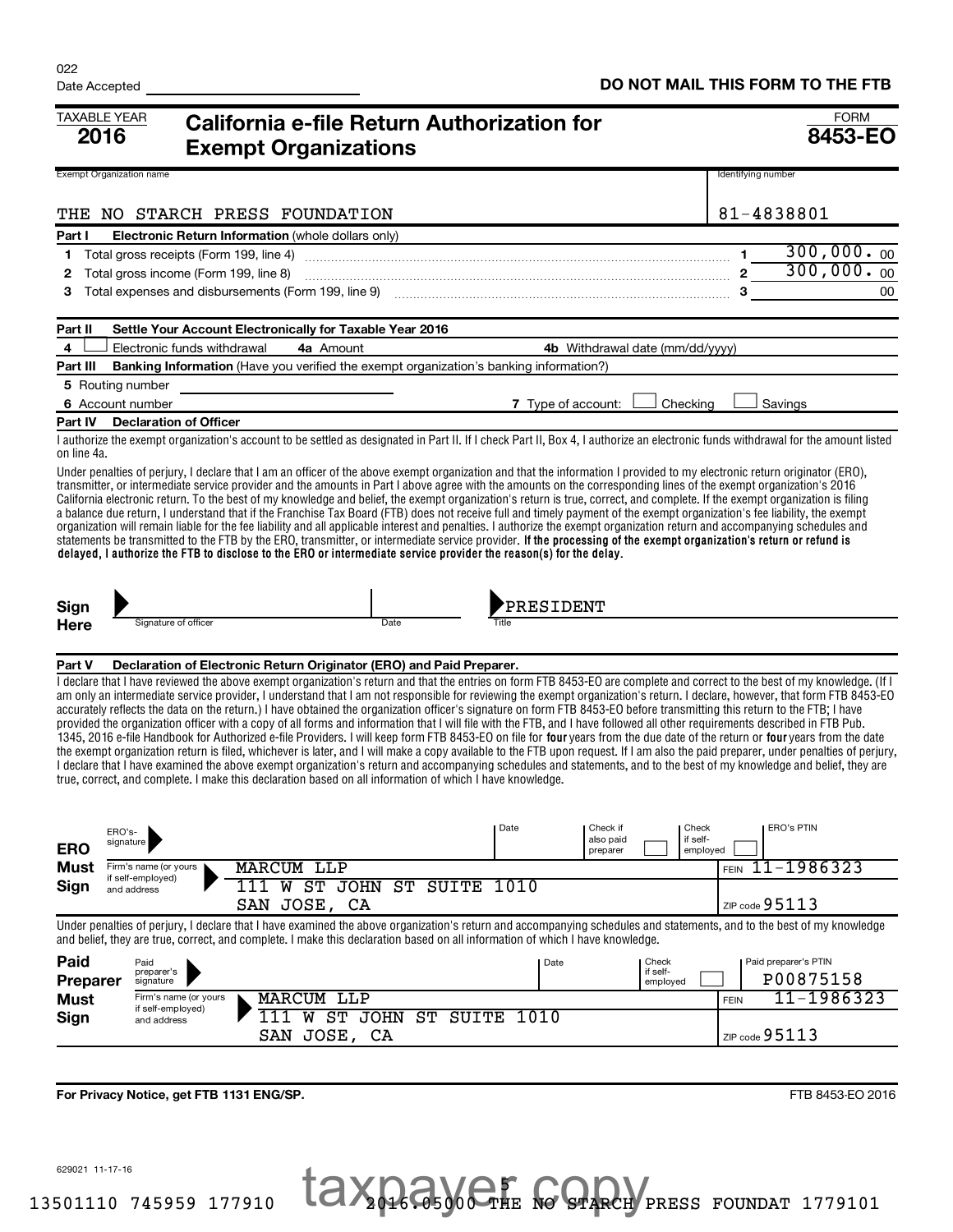# **Voucher at bottom of page.**

**DO NOT MAIL A PAPER COPY OF THE CORPORATE OR EXEMPT ORGANIZATION TAX RETURN WITH THE PAYMENT VOUCHER.**

**If the amount of payment is zero, do not mail this voucher.**

| <b>WHERE TO FILE:</b> | Using black or blue ink, make check or money order payable to the<br>"Franchise Tax Board." Write the corporation number or FEIN and<br>"2016 FTB 3586" on the check or money order. Detach voucher |
|-----------------------|-----------------------------------------------------------------------------------------------------------------------------------------------------------------------------------------------------|
|                       | below. Enclose, but <b>do not</b> staple, payment with voucher and                                                                                                                                  |
|                       | mail to:<br><b>FRANCHISE TAX BOARD</b><br><b>PO BOX 942857</b><br><b>SACRAMENTO CA 94257-0531</b>                                                                                                   |
|                       | Make all checks or money orders payable in U.S. dollars and drawn against a U.S. financial institution.                                                                                             |
|                       |                                                                                                                                                                                                     |

| <b>WHEN TO FILE:</b>                  | Corporations - File and Pay by the 15th day of the 4th month following<br>the close of the taxable year.         |  |  |  |  |  |  |  |
|---------------------------------------|------------------------------------------------------------------------------------------------------------------|--|--|--|--|--|--|--|
|                                       | S corporations - File and Pay by the 15th day of the 3rd month following<br>the close of the taxable year.       |  |  |  |  |  |  |  |
|                                       | Exempt organizations - File and Pay by the 15th day of the 5th month<br>following the close of the taxable year. |  |  |  |  |  |  |  |
|                                       | When the due date falls on a weekend or holiday, the deadline to file and pay without penalty                    |  |  |  |  |  |  |  |
| is extended to the next business day. |                                                                                                                  |  |  |  |  |  |  |  |
|                                       | Due to the federal Emancipation Day holiday observed on April 17, 2017, tax returns filed and payments           |  |  |  |  |  |  |  |
|                                       | mailed or submitted on April 18, 2017, will be considered timely.                                                |  |  |  |  |  |  |  |
|                                       |                                                                                                                  |  |  |  |  |  |  |  |
|                                       | <b>ONLINE SERVICES:</b> Corporations can make payments online with Web Pay for Businesses.                       |  |  |  |  |  |  |  |

to a year in advance. Go to ftb.ca.gov for more information. ons can make payments online with Web Pay for Businesses. Corporations can make an immediate payment or schedule payments up

639035 12-08-16

**CAUTION:** You may be required to pay electronically, see instructions. \_\_\_ DETACH HERE \_ \_ \_ \_ \_ \_ \_ \_ \_ \_ \_ \_ F NO PAYMENT IS DUE, DO NOT MAIL THIS VOUCHER \_ \_ \_ \_ \_ \_ \_ \_ \_ \_ \_ \_ \_ \_ DETACH HERE \_ \_ \_ TAXABLE YEAR **Payment Voucher for Corporations and Exempt Exampt CALIFORNIA FORM 2016 Organizations e-filed Returns 3586 (e-file)** 0000000 NOST 81-4838801 3974988 16 FORM 3 TYB 12-17-2016 TYE 12-31-2016 THE NO STARCH PRESS FOUNDATION 245 8TH STREET SAN FRANCISCO CA 94103 (415) 863-9900 Amount of Payment 10.

6181166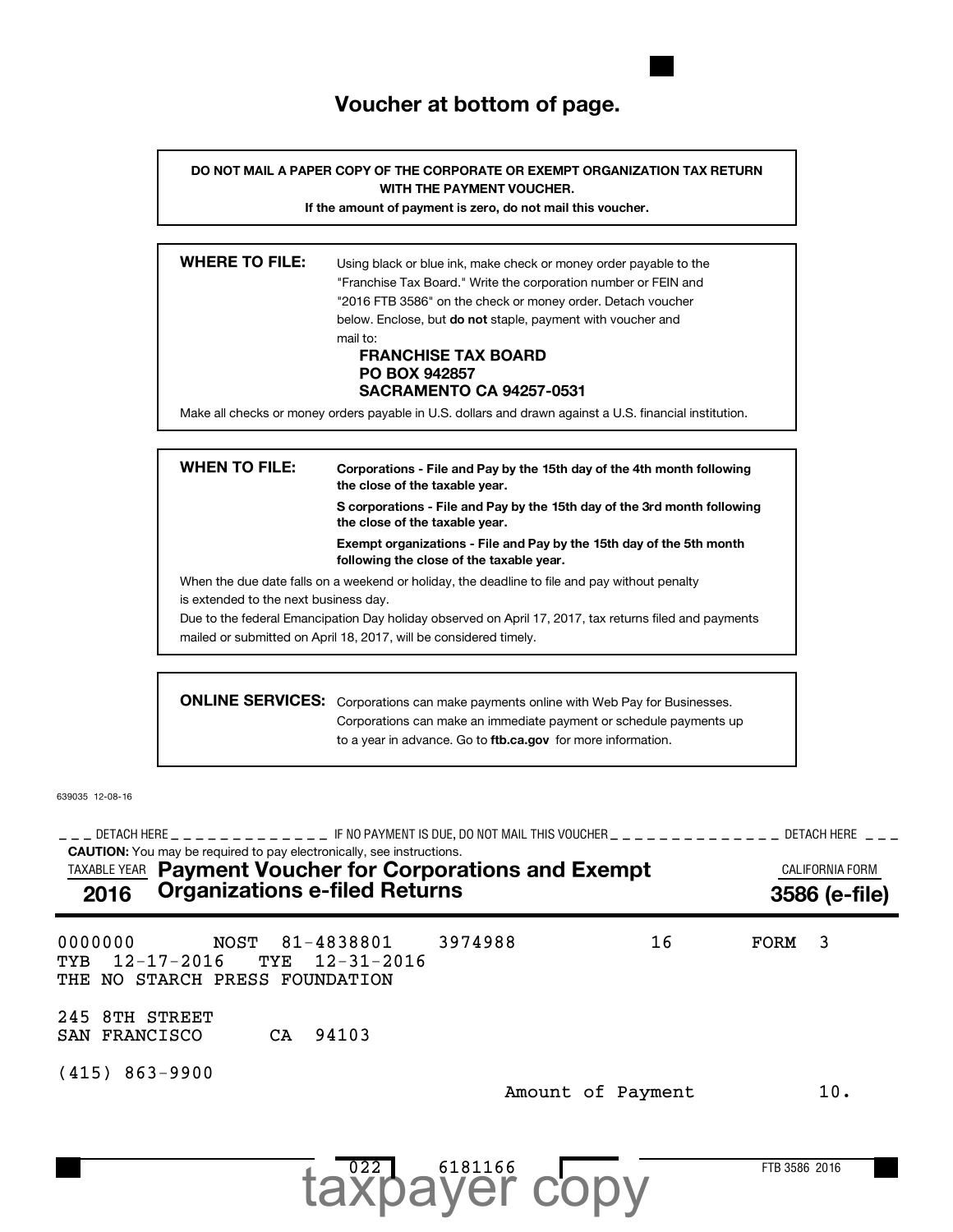# TAXABLE YEAR **California Exempt Organization California Exempt Organization 2016 Annual Information Return 199**

|                      |                                                                                                                                                                                                                                | 12/17/2016                    |                                                                   |             |                               |                         |                                       |
|----------------------|--------------------------------------------------------------------------------------------------------------------------------------------------------------------------------------------------------------------------------|-------------------------------|-------------------------------------------------------------------|-------------|-------------------------------|-------------------------|---------------------------------------|
|                      | Calendar Year 2016 or fiscal year beginning (mm/dd/yyyy)                                                                                                                                                                       |                               | , and ending (mm/dd/yyyy)                                         |             |                               | 127                     | /2016<br>-31                          |
|                      | Corporation/Organization name                                                                                                                                                                                                  |                               |                                                                   |             | California corporation number |                         |                                       |
|                      |                                                                                                                                                                                                                                |                               |                                                                   |             |                               |                         |                                       |
|                      | THE NO STARCH PRESS FOUNDATION                                                                                                                                                                                                 |                               |                                                                   |             | 3974988                       |                         |                                       |
|                      | Additional information. See instructions.                                                                                                                                                                                      |                               |                                                                   | <b>FEIN</b> |                               |                         |                                       |
|                      |                                                                                                                                                                                                                                |                               |                                                                   |             | 81-4838801                    |                         |                                       |
|                      | Street address (suite or room)                                                                                                                                                                                                 |                               |                                                                   |             | PMB no.                       |                         |                                       |
|                      | 245 8TH STREET                                                                                                                                                                                                                 |                               |                                                                   |             |                               |                         |                                       |
| City                 |                                                                                                                                                                                                                                |                               |                                                                   | State       | ZIP code                      |                         |                                       |
|                      | <b>SAN FRANCISCO</b>                                                                                                                                                                                                           |                               |                                                                   | CA          | 94103                         |                         |                                       |
| Foreign country name |                                                                                                                                                                                                                                | Foreign province/state/county |                                                                   |             | Foreign postal code           |                         |                                       |
|                      |                                                                                                                                                                                                                                |                               |                                                                   |             |                               |                         |                                       |
|                      |                                                                                                                                                                                                                                |                               | No   J If exempt under R&TC Section 23701d, has the organization  |             |                               |                         |                                       |
|                      |                                                                                                                                                                                                                                | Yes $X$ No                    |                                                                   |             |                               |                         | Yes $X$ No                            |
| C                    |                                                                                                                                                                                                                                | Yes $X$ No                    | K Is the organization exempt under R&TC Section 23701g? $\bullet$ |             |                               |                         | Yes $X$ No                            |
| D                    | Final Information Return?                                                                                                                                                                                                      |                               | If "Yes," enter the gross receipts from nonmember sources \$      |             |                               |                         |                                       |
|                      | Surrendered (Withdrawn) [166]<br>Dissolved                                                                                                                                                                                     | Merged/Reorganized            | L If organization is exempt under R&TC Section 23701d             |             |                               |                         |                                       |
|                      |                                                                                                                                                                                                                                |                               | and meets the filing fee exception, check box. No filing          |             |                               |                         |                                       |
|                      | Enter date: (mm/dd/yyyy)<br>Check accounting method: (1) $X \cdot$ Cash (2) $\sqrt{2}$ Accrual (3)                                                                                                                             |                               |                                                                   |             |                               |                         |                                       |
| Е                    | Federal return filed? (1) $\bullet$ $\Box$ 990 $\tau$ (2) $\bullet$ $\Box$ 990-PF (3) $\bullet$ $\Box$ Sch H (990)                                                                                                             | Other                         | fee is required.                                                  |             |                               |                         | Yes $\overline{\mathbf{X}}$ No        |
| F                    |                                                                                                                                                                                                                                |                               |                                                                   |             |                               |                         |                                       |
|                      | $(4)$ Other 990 series                                                                                                                                                                                                         |                               | N Did the organization file Form 100 or Form 109 to               |             |                               |                         | $\sqrt{}$ Yes $\boxed{\mathbf{X}}$ No |
| G                    | Is this a group filing? See instructions $\Box$                                                                                                                                                                                | Yes $X$ No                    |                                                                   |             |                               |                         |                                       |
| H.                   |                                                                                                                                                                                                                                | Yes $X_{0}$                   | <b>0</b> Is the organization under audit by the IRS or has the    |             |                               |                         |                                       |
|                      | If "Yes," what is the parent's name?                                                                                                                                                                                           |                               |                                                                   |             |                               |                         | Yes $X$<br>No                         |
|                      |                                                                                                                                                                                                                                |                               |                                                                   |             |                               |                         | $Yes \overline{X}$<br>No              |
|                      | Did the organization have any changes to its guidelines                                                                                                                                                                        |                               | Date filed with IRS                                               |             |                               |                         |                                       |
|                      |                                                                                                                                                                                                                                | Yes $X$ No                    |                                                                   |             |                               |                         |                                       |
| Part I               | Complete Part I unless not required to file this form. See General Instructions B and C.                                                                                                                                       |                               |                                                                   |             |                               |                         |                                       |
|                      |                                                                                                                                                                                                                                |                               |                                                                   |             |                               | $\mathbf{1}$            | 00                                    |
|                      | 2                                                                                                                                                                                                                              |                               |                                                                   |             |                               | $\overline{2}$          | 00                                    |
|                      | 3                                                                                                                                                                                                                              |                               |                                                                   |             |                               | 3                       | 300,000.00                            |
| Receipts             | Gross contributions, gifts, grants, and similar amounts received CHART TO TOTAL TOTAL TOTAL TOTAL TOTAL TOTAL TOTAL TOTAL TOTAL TOTAL TOTAL TOTAL TOTAL TOTAL TOTAL TOTAL TOTAL TOTAL TOTAL TOTAL TOTAL TOTAL TOTAL TOTAL TOTA |                               |                                                                   |             |                               | $\overline{\mathbf{A}}$ | 300,000.00                            |
| and                  | Cost of goods sold entertainment and the cost of goods sold<br>5                                                                                                                                                               |                               | 5                                                                 |             | 00                            |                         |                                       |
| Revenues             | 6                                                                                                                                                                                                                              |                               | $\overline{6}$                                                    |             | 00                            |                         |                                       |
|                      | Total costs. Add line 5 and line 6                                                                                                                                                                                             |                               |                                                                   |             |                               | $\overline{7}$          | 00                                    |
|                      |                                                                                                                                                                                                                                |                               |                                                                   |             |                               | 8                       | 300,000.00                            |
|                      | Total expenses and disbursements. From Side 2, Part II, line 18<br>9                                                                                                                                                           |                               |                                                                   |             |                               | 9                       | 00                                    |
| Expenses             | 10                                                                                                                                                                                                                             |                               |                                                                   |             |                               | 10                      | 300,000.00                            |
|                      | 11<br>Total payments                                                                                                                                                                                                           |                               |                                                                   |             |                               | 11                      | 00                                    |
|                      | Use tax. See General Instruction K<br>12                                                                                                                                                                                       |                               |                                                                   |             |                               | 12                      | 00                                    |
|                      | Payment balance. If line 11 is more than line 12, subtract line 12 from line 11 [1] [1] [1] [1] [1] [1] [1] [1<br>13                                                                                                           |                               |                                                                   |             |                               | 13                      | 00                                    |
| <b>Filing Fee</b>    | Use tax balance. If line 12 is more than line 11, subtract line 11 from line 12 [11] [12] [12] [12] [12] [13] [13] Use tax balance. If line 12 [13] [13] Use tax balance. If line 12<br>14                                     |                               |                                                                   |             |                               | 14                      | 00                                    |
|                      | 15                                                                                                                                                                                                                             |                               |                                                                   |             |                               | 15                      | 10.00                                 |
|                      | Penalties and Interest. See General Instruction J<br>16                                                                                                                                                                        |                               |                                                                   |             |                               | 16                      | 00                                    |
|                      |                                                                                                                                                                                                                                |                               |                                                                   |             |                               |                         | 10.00                                 |
|                      |                                                                                                                                                                                                                                |                               |                                                                   |             |                               |                         |                                       |
| Sign                 |                                                                                                                                                                                                                                |                               |                                                                   |             |                               |                         |                                       |
| Here                 | Signature<br>of officer                                                                                                                                                                                                        |                               | Title                                                             | Date        |                               |                         | • Telephone                           |
|                      |                                                                                                                                                                                                                                |                               | PRESIDENT<br>Date                                                 |             |                               |                         | 4158639900<br>$\bullet$ PTIN          |
|                      |                                                                                                                                                                                                                                |                               |                                                                   | Check if    |                               |                         |                                       |
|                      | Preparer's<br>signature                                                                                                                                                                                                        |                               |                                                                   |             | self-employed                 |                         | P00875158<br>$\bullet$ FEIN           |
| Paid                 | Firm's name                                                                                                                                                                                                                    |                               |                                                                   |             |                               |                         |                                       |
| Preparer's           | (or yours,<br>MARCUM LLP<br>if self-                                                                                                                                                                                           |                               |                                                                   |             |                               |                         | 11-1986323                            |
| Use Only             | W<br>employed)<br>and address                                                                                                                                                                                                  | ST JOHN ST SUITE 1010         |                                                                   |             |                               |                         | <b>Telephone</b>                      |
|                      | SAN JOSE, CA 95113                                                                                                                                                                                                             |                               |                                                                   |             |                               |                         | $232 - 9500$<br>(669)                 |
|                      |                                                                                                                                                                                                                                |                               |                                                                   |             | $\bullet$   X                 | Yes                     | <b>No</b>                             |
|                      |                                                                                                                                                                                                                                |                               |                                                                   |             |                               |                         |                                       |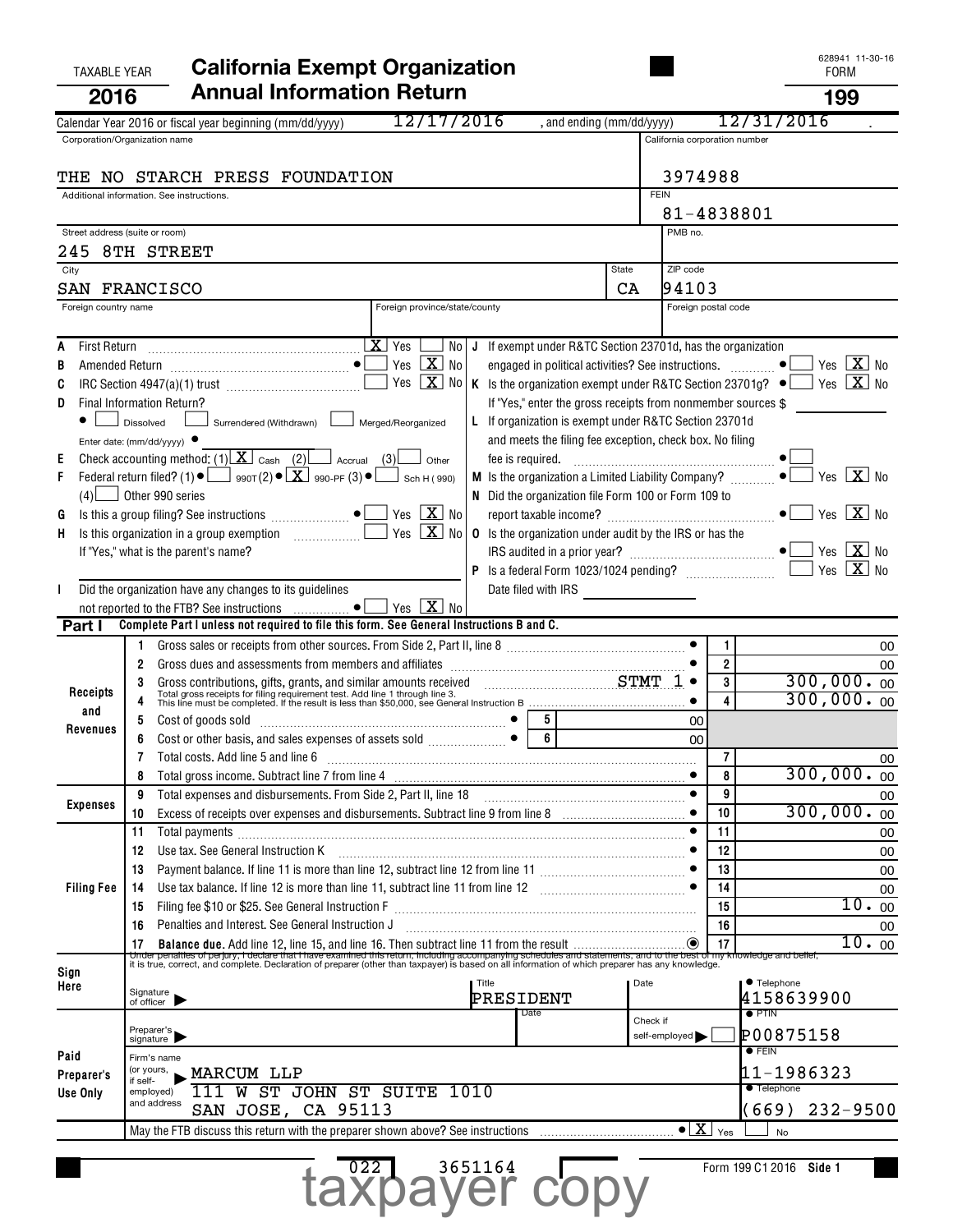## THE NO STARCH PRESS FOUNDATION 81-4838801

**Organizations with gross receipts of more than \$50,000 and private foundations regardless of amount of gross receipts - complete Part II or furnish substitute information. Part II**

|                           | 1. |                                                                                                                       |           |                           |          |                              |    |                                         | 1              |                     | 00       |
|---------------------------|----|-----------------------------------------------------------------------------------------------------------------------|-----------|---------------------------|----------|------------------------------|----|-----------------------------------------|----------------|---------------------|----------|
|                           |    |                                                                                                                       |           |                           |          |                              |    |                                         | $\overline{2}$ |                     | 00       |
|                           | 3  |                                                                                                                       |           |                           |          |                              |    |                                         | 3              |                     | 00       |
| Receipts                  |    |                                                                                                                       |           |                           |          |                              |    |                                         | 4              |                     | 00       |
| from                      | 5  |                                                                                                                       |           |                           |          |                              |    |                                         | 5              |                     | 00       |
| Other                     | 6  |                                                                                                                       |           |                           |          |                              |    |                                         | 6              |                     | 00       |
| <b>Sources</b>            | 7  | Other income                                                                                                          |           |                           |          |                              |    |                                         | $\overline{7}$ |                     | 00       |
|                           | 8  | Total gross sales or receipts from other sources. Add line 1 through line 7. Enter here and on Side 1, Part I, line 1 |           |                           |          |                              |    |                                         | 8              |                     | 00       |
|                           |    |                                                                                                                       |           |                           |          |                              |    |                                         | 9              |                     | 00       |
|                           |    |                                                                                                                       |           |                           |          |                              |    |                                         | 10             |                     | 00       |
|                           |    |                                                                                                                       |           |                           |          |                              |    |                                         | 11             |                     | 0.00     |
|                           |    |                                                                                                                       |           |                           |          |                              |    |                                         | 12             |                     | 00       |
| <b>Expenses</b>           |    |                                                                                                                       |           |                           |          |                              |    |                                         | 13             |                     | 00       |
| and                       |    |                                                                                                                       |           |                           |          |                              |    |                                         | 14             |                     | 00       |
| Disburse-                 |    |                                                                                                                       |           |                           |          |                              |    |                                         | 15             |                     | 00       |
| ments                     |    |                                                                                                                       |           |                           |          |                              |    |                                         | 16             |                     | 00       |
|                           |    |                                                                                                                       |           |                           |          |                              |    |                                         | 17             |                     | 00       |
|                           |    | 18 Total expenses and disbursements. Add line 9 through line 17. Enter here and on Side 1, Part I, line 9             |           |                           |          |                              |    |                                         | 18             |                     | 00       |
| <b>Schedule L</b>         |    | <b>Balance Sheet</b>                                                                                                  |           | Beginning of taxable year |          |                              |    |                                         |                | End of taxable year |          |
| Assets                    |    |                                                                                                                       |           | (a)                       |          | (b)                          |    | (c)                                     |                |                     | (d)      |
| 1 Cash                    |    |                                                                                                                       |           |                           |          |                              |    |                                         |                | $\bullet$           | 300,000. |
|                           |    |                                                                                                                       |           |                           |          |                              |    |                                         |                |                     |          |
|                           |    |                                                                                                                       |           |                           |          |                              |    |                                         |                |                     |          |
|                           |    |                                                                                                                       |           |                           |          |                              |    |                                         |                |                     |          |
|                           |    | 5 Federal and state government obligations                                                                            |           |                           |          |                              |    |                                         |                |                     |          |
|                           |    | Investments in other bonds                                                                                            |           |                           |          |                              |    |                                         |                |                     |          |
| 7                         |    |                                                                                                                       |           |                           |          |                              |    |                                         |                |                     |          |
| 8 Mortgage loans          |    |                                                                                                                       |           |                           |          |                              |    |                                         |                |                     |          |
| Other investments         |    |                                                                                                                       |           |                           |          |                              |    |                                         |                |                     |          |
|                           |    |                                                                                                                       |           |                           |          |                              |    |                                         |                |                     |          |
|                           |    | <b>b</b> Less accumulated depreciation                                                                                |           |                           |          |                              |    |                                         |                |                     |          |
| 11 Land                   |    |                                                                                                                       |           |                           |          |                              |    |                                         |                |                     |          |
|                           |    |                                                                                                                       |           |                           |          |                              |    |                                         |                |                     |          |
|                           |    |                                                                                                                       |           |                           |          |                              | 0. |                                         |                |                     | 300,000. |
| Liabilities and net worth |    |                                                                                                                       |           |                           |          |                              |    |                                         |                |                     |          |
|                           |    |                                                                                                                       |           |                           |          |                              |    |                                         |                |                     |          |
|                           |    | 15 Contributions, gifts, or grants payable                                                                            |           |                           |          |                              |    |                                         |                |                     |          |
|                           |    |                                                                                                                       |           |                           |          |                              |    |                                         |                | ٠                   |          |
| 17                        |    |                                                                                                                       |           |                           |          |                              |    |                                         |                |                     |          |
| 18 Other liabilities      |    |                                                                                                                       |           |                           |          |                              |    |                                         |                |                     |          |
|                           |    | 19 Capital stock or principal fund                                                                                    |           |                           |          |                              |    |                                         |                | $\bullet$           |          |
| 20                        |    | Paid-in or capital surplus. Attach reconciliation                                                                     |           |                           |          |                              |    |                                         |                | $\bullet$           |          |
| 21                        |    | Retained earnings or income fund                                                                                      |           |                           |          |                              |    |                                         |                |                     | 300,000. |
|                           |    | 22 Total liabilities and net worth                                                                                    |           |                           |          |                              | 0. |                                         |                |                     | 300,000. |
| <b>Schedule M-1</b>       |    | Reconciliation of income per books with income per return                                                             |           |                           |          |                              |    |                                         |                |                     |          |
|                           |    | Do not complete this schedule if the amount on Schedule L, line 13, column (d), is less than \$50,000.                |           |                           |          |                              |    |                                         |                |                     |          |
|                           |    |                                                                                                                       | $\bullet$ |                           | 300,000. |                              |    | 7 Income recorded on books this year    |                |                     |          |
| 2 Federal income tax      |    |                                                                                                                       | $\bullet$ |                           |          | not included in this return. |    |                                         |                | $\bullet$           |          |
|                           |    | 3 Excess of capital losses over capital gains                                                                         | $\bullet$ |                           |          |                              |    | 8 Deductions in this return not charged |                |                     |          |

| Income not recorded on books this year            |          |  | against book income this year    |       |      |
|---------------------------------------------------|----------|--|----------------------------------|-------|------|
| <b>5</b> Expenses recorded on books this year not |          |  | Total, Add line 7 and line 8     |       |      |
| deducted in this return                           |          |  | <b>10</b> Net income per return. |       |      |
| 6 Total. Add line 1 through line 5                | 300,000. |  | Subtract line 9 from line 6      | 300.7 | 000. |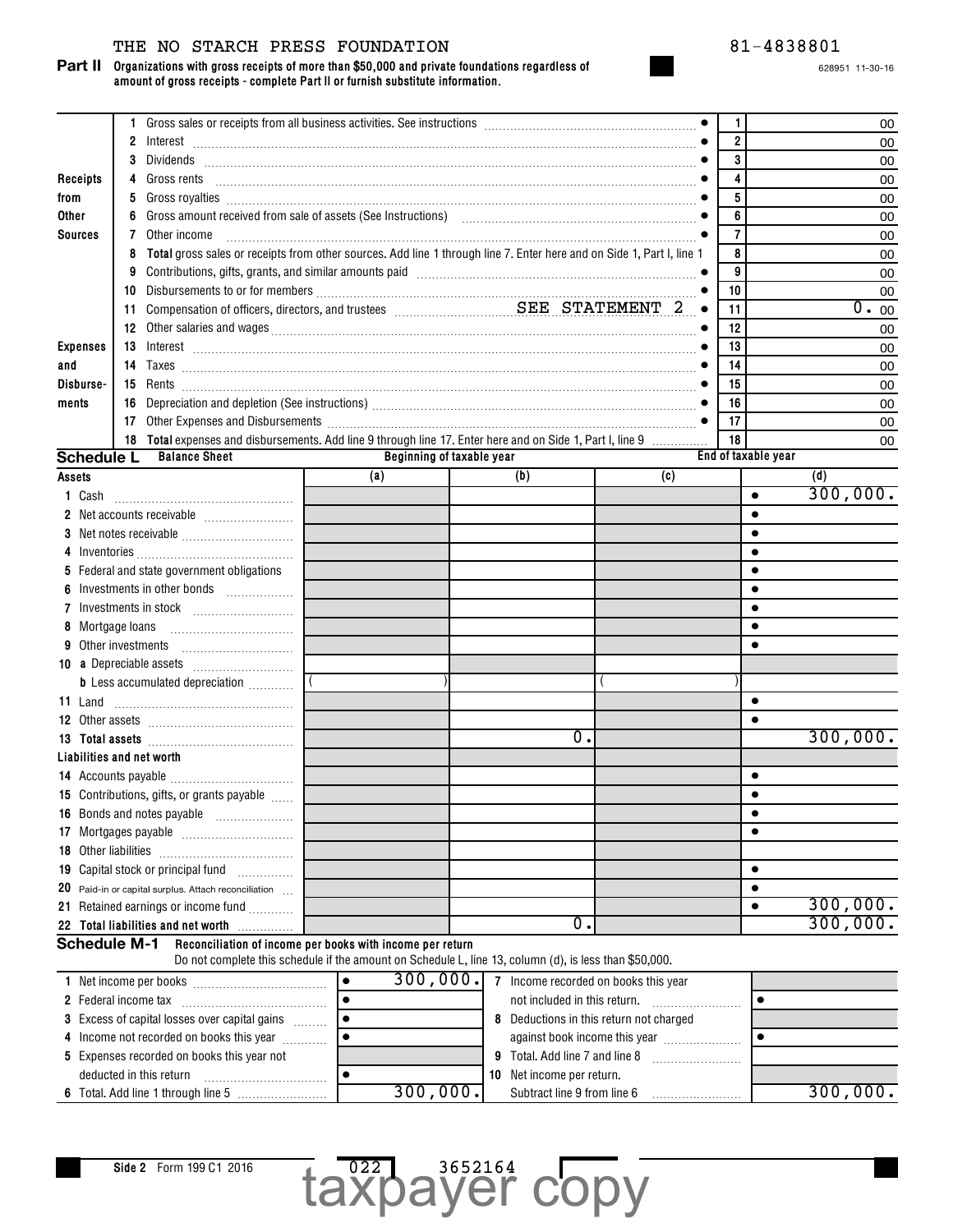~~~~~~~~~~~~

| <b>FORM 199</b>                                              | CASH CONTRIBUTIONS<br>INCLUDED ON PART I, LINE 3 |                 | <b>STATEMENT</b><br>1  |  |  |
|--------------------------------------------------------------|--------------------------------------------------|-----------------|------------------------|--|--|
| CONTRIBUTOR'S NAME                                           | CONTRIBUTOR'S ADDRESS                            | DATE OF<br>GIFT | <b>AMOUNT</b>          |  |  |
| WILLIAM POLLOCK                                              | 1617 FOREST VIEW AVENUE<br>BURLINGAME, CA 94010  | 12/27/16        | 300,000.               |  |  |
| <b>TOTAL INCLUDED ON LINE 3</b>                              |                                                  |                 | 300,000.               |  |  |
| <b>FORM 199</b>                                              | COMPENSATION OF OFFICERS, DIRECTORS AND TRUSTEES |                 | -2<br><b>STATEMENT</b> |  |  |
| NAME AND ADDRESS                                             | <b>TITLE AND</b><br>AVERAGE HRS WORKED/WK        |                 | COMPENSATION           |  |  |
| WILLIAM POLLOCK<br>245 8TH STREET<br>SAN FRANCISCO, CA 94103 | PRESIDENT<br>5.00                                |                 | 0.                     |  |  |
|                                                              |                                                  |                 |                        |  |  |

}}}}}}}}}}}}}}}}}}}}}}}}}}}}}} }}}}}}}}}}

TOTAL TO FORM 199, PART II, LINE 11 0.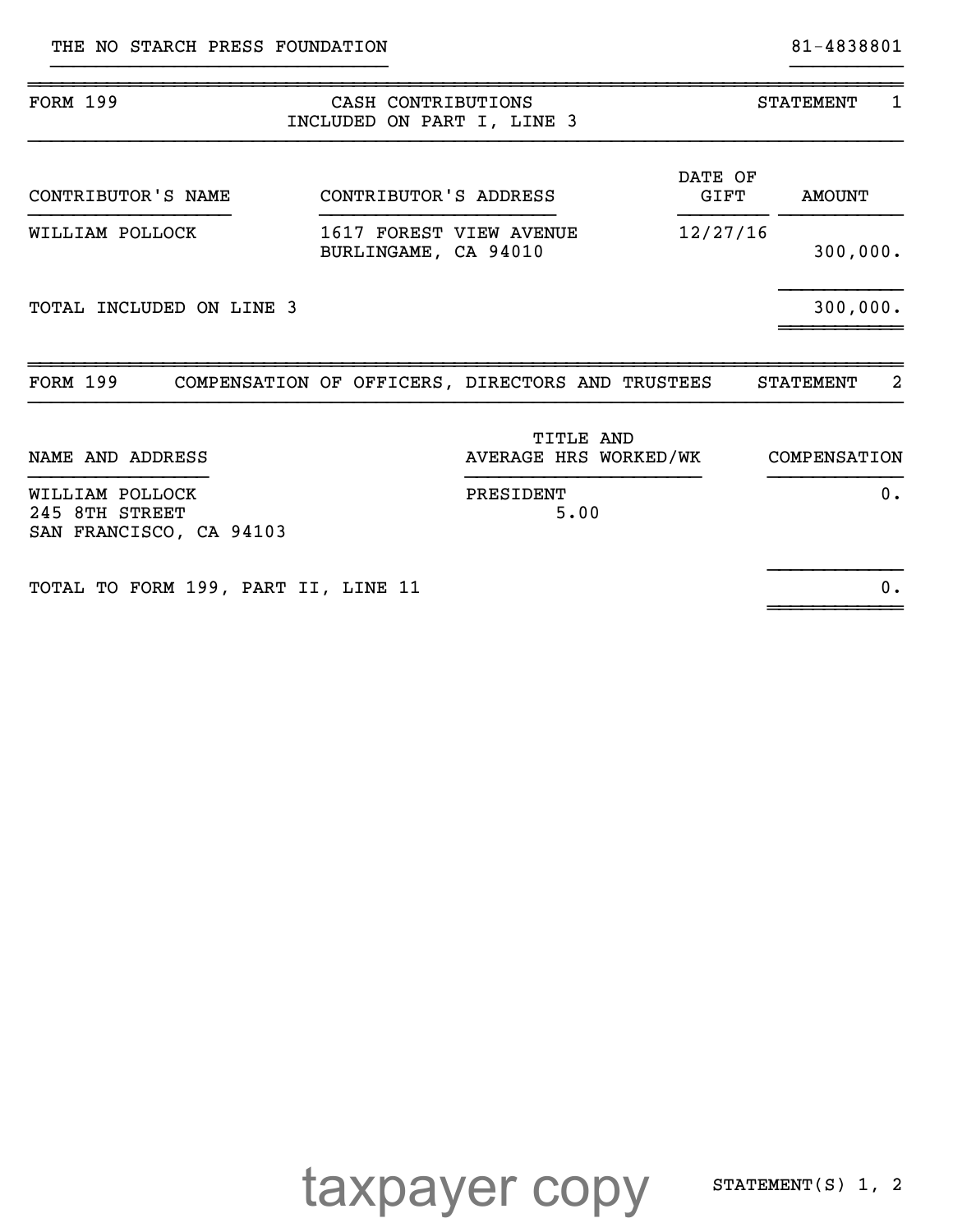# **TAX RETURN FILING INSTRUCTIONS**

CALIFORNIA FORM RRF-1

## **FOR THE YEAR ENDING**

December 31, 2016

| <b>Prepared for</b>                   |                                                                            |
|---------------------------------------|----------------------------------------------------------------------------|
|                                       | The No Starch Press Foundation<br>245 8th Street                           |
|                                       | San Francisco, CA 94103                                                    |
| <b>Prepared by</b>                    |                                                                            |
|                                       | Marcum LLP<br>111 W St John St Suite 1010                                  |
|                                       | San Jose, CA 95113                                                         |
| <b>Amount due</b><br>or refund        |                                                                            |
|                                       | Balance due of \$75.00                                                     |
| Make check<br>payable to              | Attorney General Registry of Charitable Trusts                             |
| Mail tax return<br>and check (if      | Registry of Charitable Trusts                                              |
| applicable) to                        | P.O. Box 903447<br>Sacramento, CA 94203-4470                               |
| Return must be                        |                                                                            |
| mailed on<br>or before                | November 15, 2017                                                          |
| <b>Special</b><br><b>Instructions</b> | The report should be signed and dated by the authorized<br>$indivial(s)$ . |
|                                       |                                                                            |
|                                       |                                                                            |
|                                       |                                                                            |
|                                       |                                                                            |
|                                       |                                                                            |
|                                       |                                                                            |
|                                       |                                                                            |
|                                       |                                                                            |
|                                       |                                                                            |
|                                       |                                                                            |
|                                       |                                                                            |
|                                       |                                                                            |